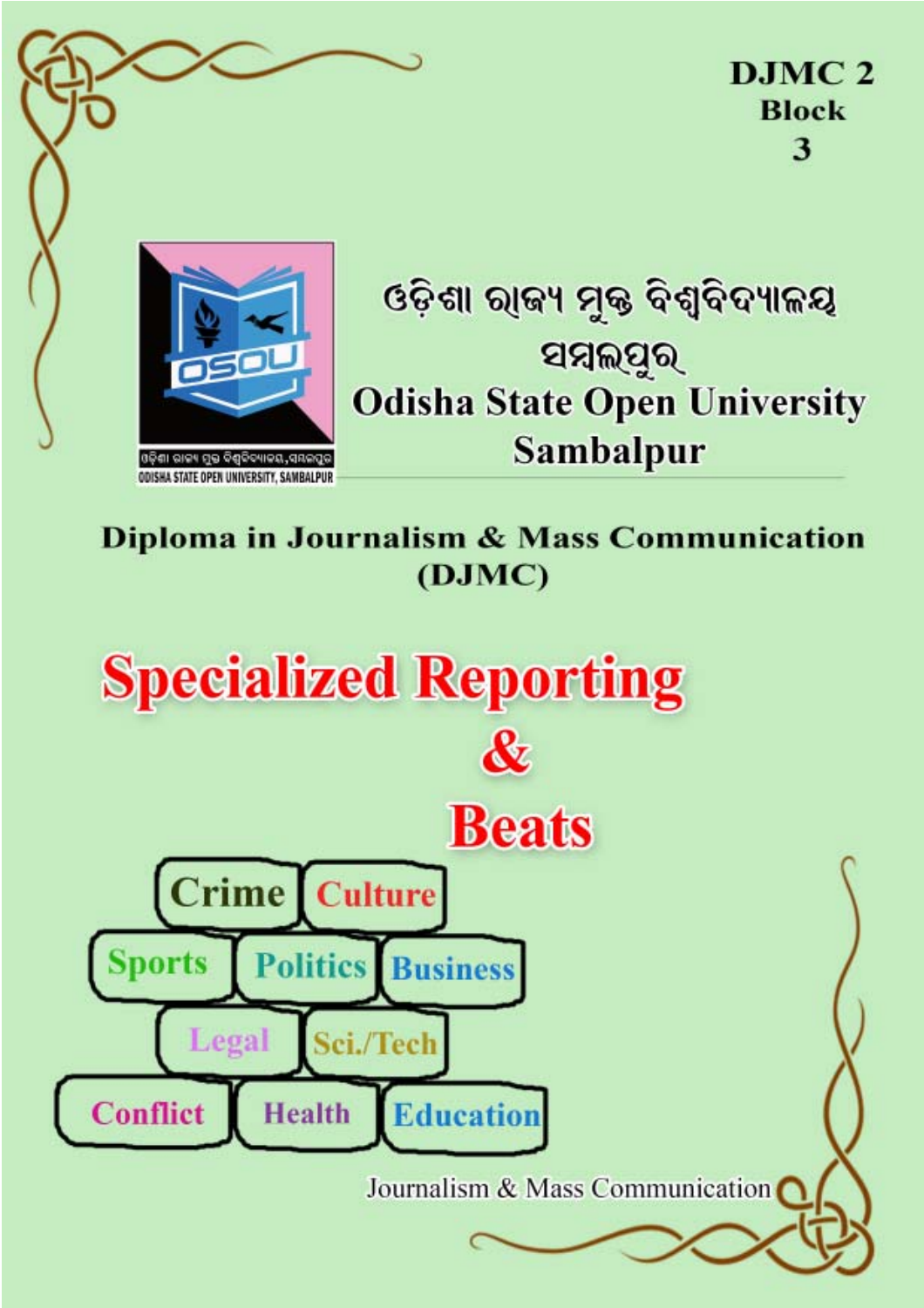<u> 1989 - Johann Barn, mars ann an t-Amhain ann an t-Amhain an t-Amhain an t-Amhain an t-Amhain ann an t-Amhain a</u>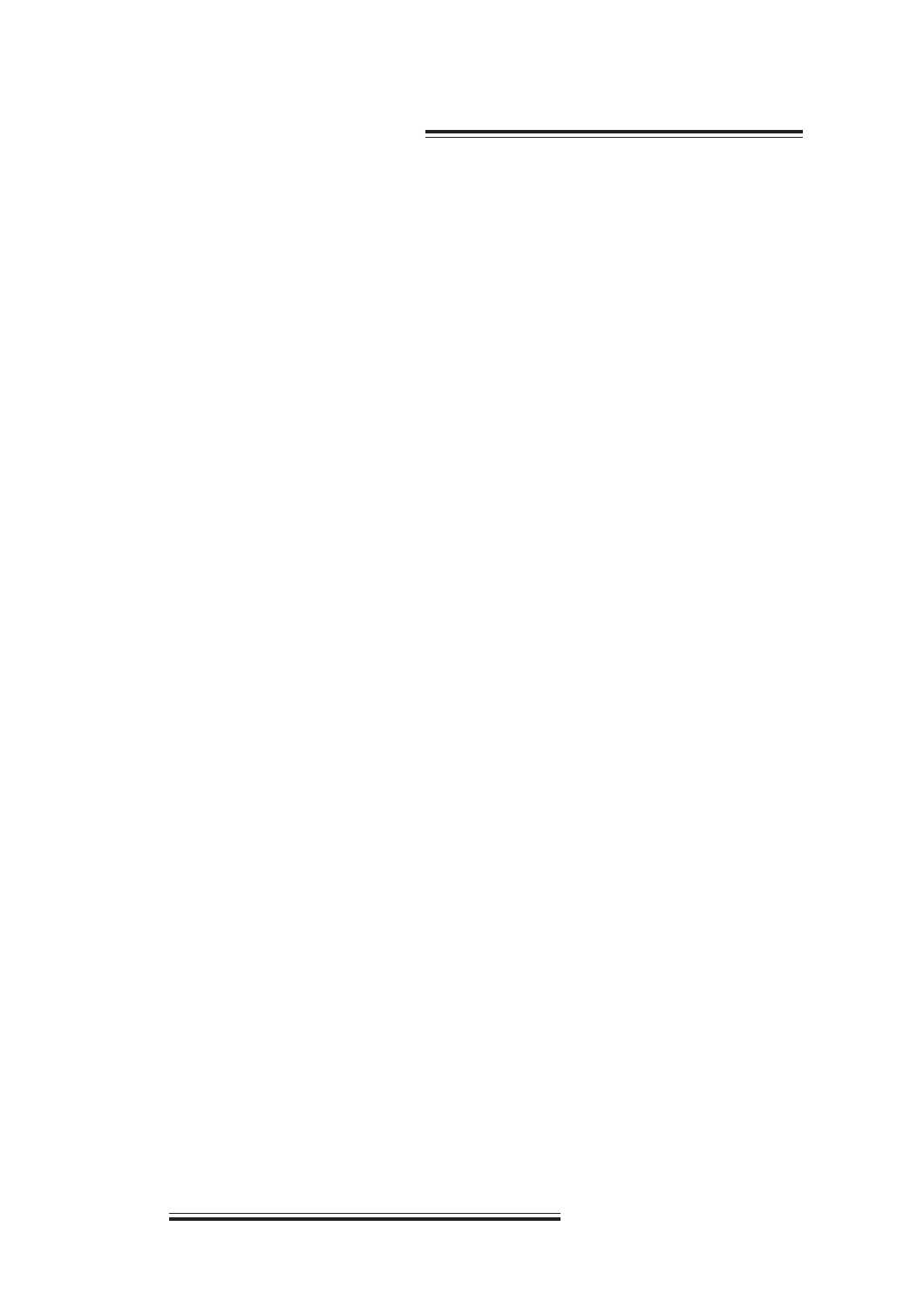

### **DIPLOMA IN JOURNALISM & MASS COMMUNICATION**

### **DJMC-02**

## **Specialized Reporting and Beats**

**Block**

**3**

## **Specialized Reporting and Beats**

**Unit - 1**

**Understanding Beats and their categories**

**Unit - 2**

**Editorials, Interviews and Special Articles**

**Unit- 3**

**Backgrounders, Reviews (Books/Films/Documentaries, Magazine Reporting**

**Unit- 4**

**News Photography**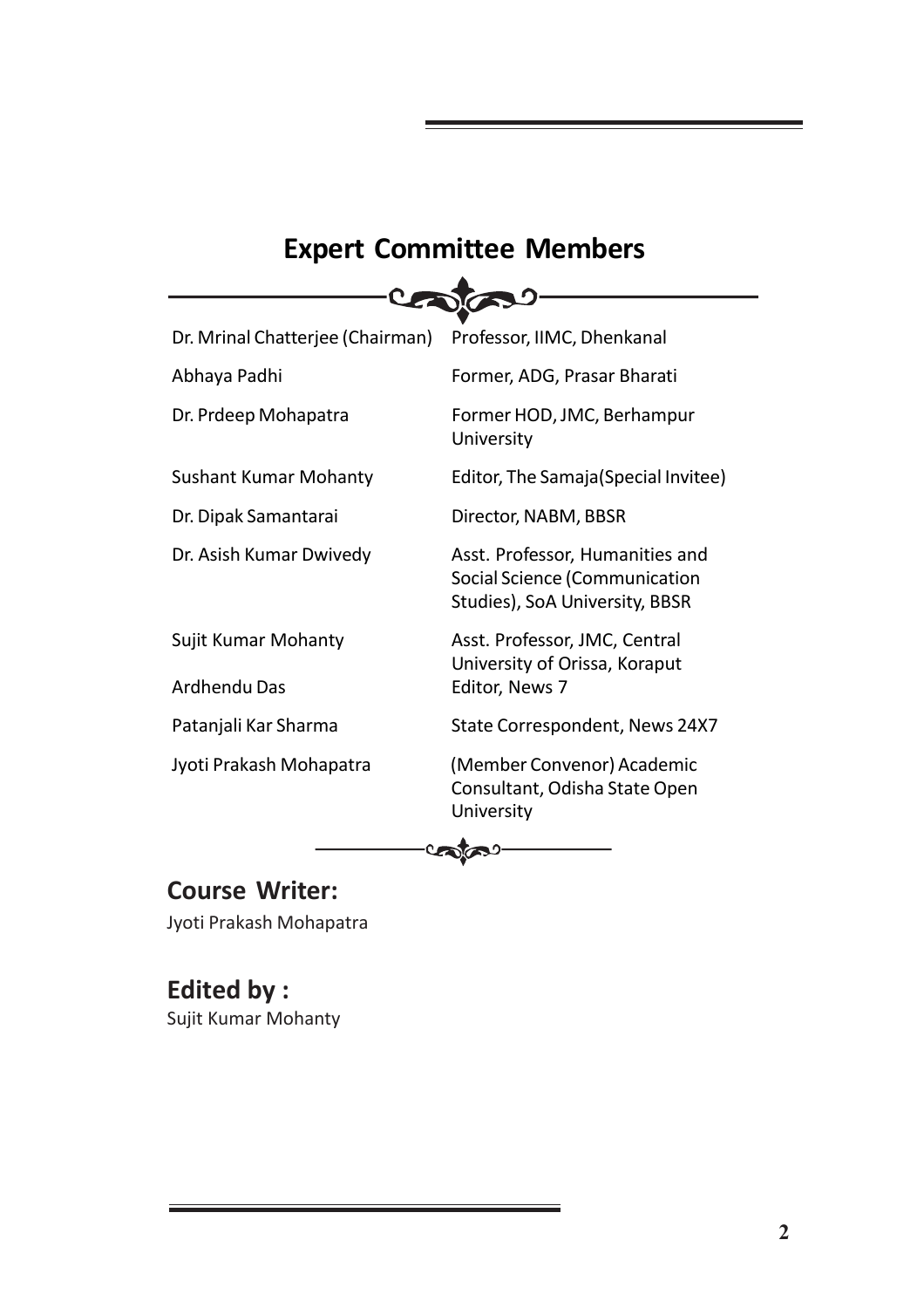### **DJMC-6**

**Block**

# **1 Content**

| Unit-1: Understanding Beats and Their Categories                       |    |  |  |  |
|------------------------------------------------------------------------|----|--|--|--|
| <b>1.0 UNIT STRUCTURE</b>                                              | 5  |  |  |  |
| 1.1 LEARNING OBJECTIVE                                                 |    |  |  |  |
| <b>1.2 INTRODUCTION</b>                                                |    |  |  |  |
| 1.2.1: CULTIVATING SOURCES                                             |    |  |  |  |
| 1.3: CITY REPORTING                                                    |    |  |  |  |
| 1.3.1: CITY AND LOCAL NEWS                                             |    |  |  |  |
| 1.3.2: CRIME REPORTING: SOURCES AND RELATED LAWS                       | 10 |  |  |  |
| 1.3.3: REPORTING POLITICAL PARTIES AND POLITICS, LEGISLATIVE (COVERING |    |  |  |  |
| ASSEMBLY AND PARLIAMENT)                                               | 13 |  |  |  |
| 1.3.4: LEGAL REPORTING                                                 | 19 |  |  |  |
| 1.4: SPECIALISED REPORTING (DEFENCE, SCIENCE & TECHNOLOGY, EDUCATION,  |    |  |  |  |
| ART & CULTURE, ENVIRONMENT, FASHION & LIFESTYLE, ENTERTAINMENT,        |    |  |  |  |
| SPORTS, ETC)                                                           | 23 |  |  |  |
| 1.5: REPORTING CONFLICT (ARMED AND SOCIAL CONFLICT, REGION, COMMUNITY  |    |  |  |  |
| AND HUMAN RIGHTS)                                                      | 27 |  |  |  |
| <b>CHECK YOUR PROGRESS</b>                                             | 30 |  |  |  |
| Unit-2: Interview, Specialized Writing                                 |    |  |  |  |
| <b>2.0 UNIT STRUCTURE</b>                                              | 31 |  |  |  |
| 2.1 LEARNING OBJECTIVES                                                | 31 |  |  |  |
| 2.2 INTRODUCTION                                                       | 31 |  |  |  |
| 2.3: INTERVIEW TYPES AND TECHNIQUES                                    | 32 |  |  |  |
| 2.4: OPINION WRITING                                                   |    |  |  |  |
| <b>CHECK YOUR PROGRESS</b>                                             | 38 |  |  |  |
| <b>Unit-3: Writing Backgrounders, Reviews</b>                          |    |  |  |  |
| <b>3.0 UNIT STRUCTURE</b>                                              | 39 |  |  |  |
| 3.1 LEARNING OBJECTIVES                                                | 39 |  |  |  |
| <b>3.2 INTRODUCTION</b>                                                | 39 |  |  |  |
| 3.3: REVIEW VS BACKGROUNDERS                                           | 39 |  |  |  |
| 3.2: WRITING BACKGROUNDERS                                             | 39 |  |  |  |
| 3.3: BOOKS REVIEW                                                      | 41 |  |  |  |
| 3.4: FILM/DOCUMENTARIES/ PERFORMING ARTS REVIEW                        | 42 |  |  |  |
| 3.5: MAGAZINE REPORTING                                                | 42 |  |  |  |
| 3.5.1: CURRENT TRENDS, STYLE AND FUTURE                                | 43 |  |  |  |
| <b>CHECK YOUR PROGRESS</b>                                             | 44 |  |  |  |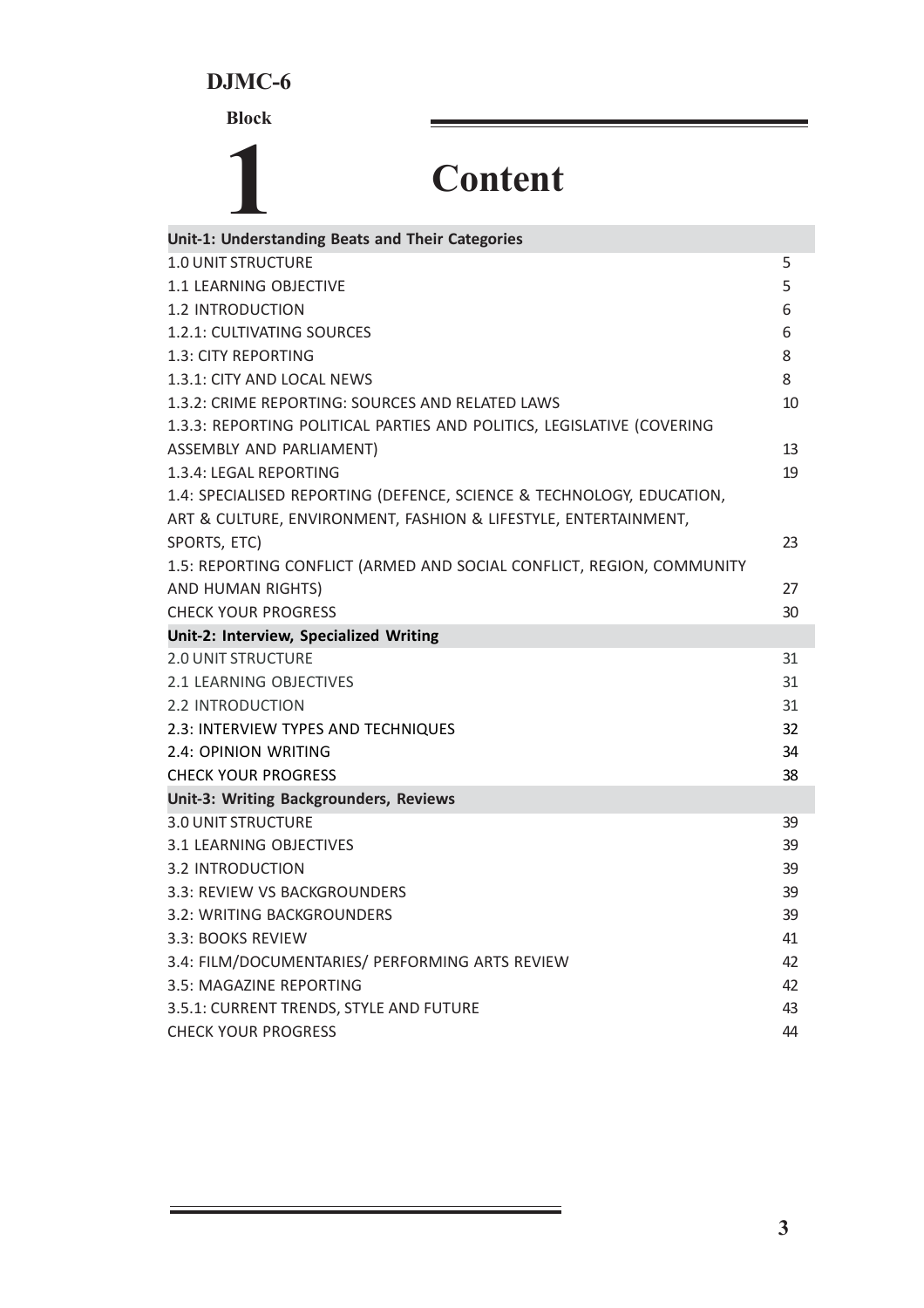| Unit-4: News Photography              |    |
|---------------------------------------|----|
| <b>4.0 UNIT STRUCTURE</b>             | 45 |
| 4.1 LEARNING OBJECTIVES               | 45 |
| 4.2 INTRODUCTION                      | 45 |
| 4.3: NEWS PHOTOGRAPHY BASICS          | 46 |
| 4.3.1: NEWS PHOTOGRAPHY EQUIPMENT     | 47 |
| 4.3.2: NEWS PHOTOGRAPHY TIPS          | 49 |
| 4.3.3: NEWS PHOTOGRAPHY VS NEWS STORY | 50 |
| 4.3.4: NEWS PHOTOGRAPHY CHALLENGES    | 50 |
| <b>CHECK YOUR PROGRESS</b>            | 51 |
| <b>SUMMARY</b>                        | 52 |
| ANSWERS TO CHECK YOUR PROGRESS        | 52 |
| <b>QUESTION BANK</b>                  | 53 |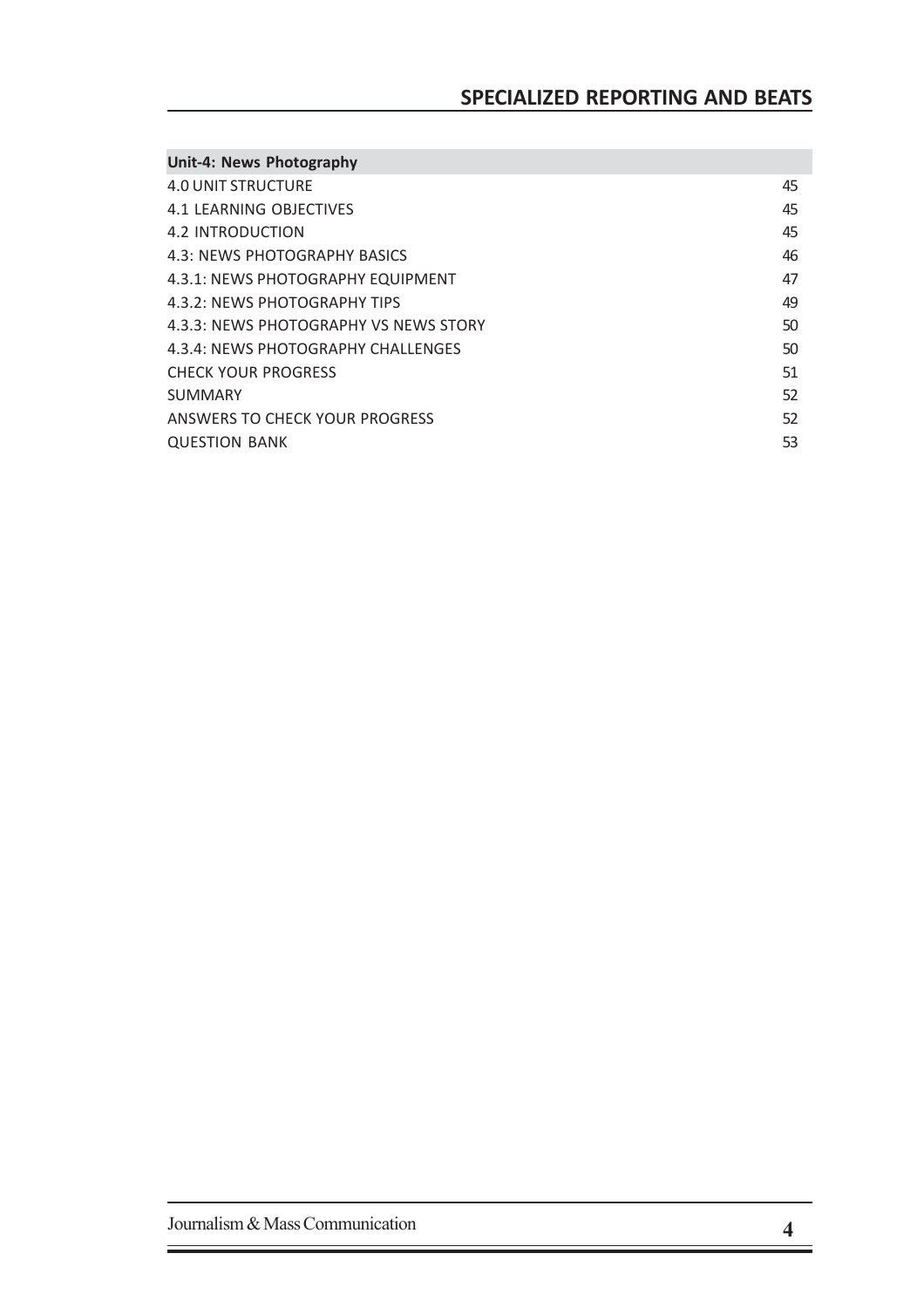## **UNIT-1: UNDERSTANDING BEATS AND THEIR CATEGORIES**

## **1.0 UNIT STRUCTURE**

- 1.1 Learning Objective
- 1.2 Introduction
- 1.2.1 Cultivating sources
- 1.3.0 City reporting
- 1.3.1 City/local news
- 1.3.2 Crime Reporting: sources and related laws
- 1.3.3 Reporting Political Parties and Politics, Legislative (covering Assembly and Parliament)
- 1.3.4 Legal Reporting
- 1.4 Specialised reporting (Defence, Science & Technology, Education, Art & Culture, Environment, Business, Fashion & Lifestyle, Entertainment, Sports, etc)
- 1.5 Reporting Conflict (Armed and Social Conflict, Region, Community and Human Rights)

Check your progress

## **1.1 LEARNING OBJECTIVE**

The objective of this unit is to familiarise you with the different types of beats covered by journalists. The unit will also help you understand what it takes to become a specialist in either one or several beats.

After the end of this unit you will be able to:

- Understand the meaning of news beats
- Learn how to efficiently cover one or many beats
- · Learn what it takes to become a good beat reporter
- Know the challenges faced by a beat reporter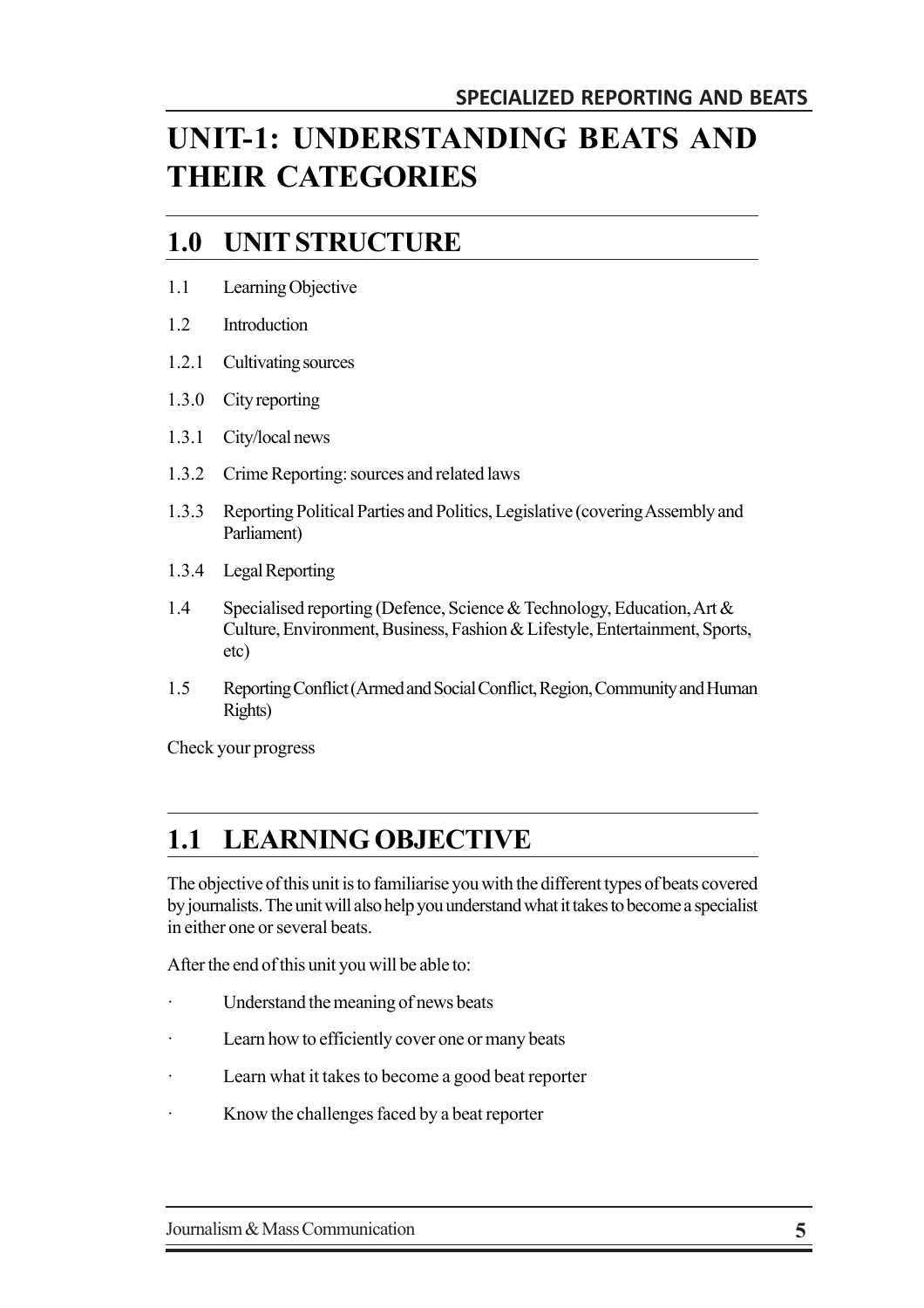## **1.1 INTRODUCTION**

News reporting is challenging but interesting. Media companies hire fresh journalism students on probation as trainee reporters. Generally in the first few months, the trainees are asked to cover different events. Sometimes they are also asked to report on developments in several government departments. After the completion of the probation period, reporters are assigned separate news beats. While assigning beats, interest and knowledge of a particular area of a reporter are also taken into consideration. In some small media companies, however, a reporter often has to cover multiple news beats.

You may be wondering now as to what is the meaning of news beat. In simple words, it is a continuing assignment a reporter has to undertake. It may be related to a particular government department; a particular area of interest like sports, education, local municipality, crime, health etc.

## **1.2.1CULTIVATING SOURCES**

News reporters have to collect and analyse facts aboutcurrent events throughinterviews, investigations, or observations. For writing an investigative report, you are supposed to corroborate facts with authentic sources. While you will have the freedom to hide the identity of your source, you can't fake it. Not having authentic sources, may harm your career in future.



A source can be a person, publication or other document or a record that gives you information. Here we are talking only about persons as sources. Much of your reporting career will depend on how good you are at cultivating sources.

It is important to quote sources, especially if the news is controversial. Sometimes your sources may not like to go on record and may prefer to go off the record.

As a new reporter, if you are quoting anonymous sources for a story, you would have to get it approved by a senior reporter in the organisation or by yourreporting manager. This depends on the policy of news organisations.

While it is imperative for you to have good relations with your sources, you should avoid taking favours from sources. In the shorter term, you may gain with favours from sources, it will certainly harm your credentials as a bonafide journalist in the future.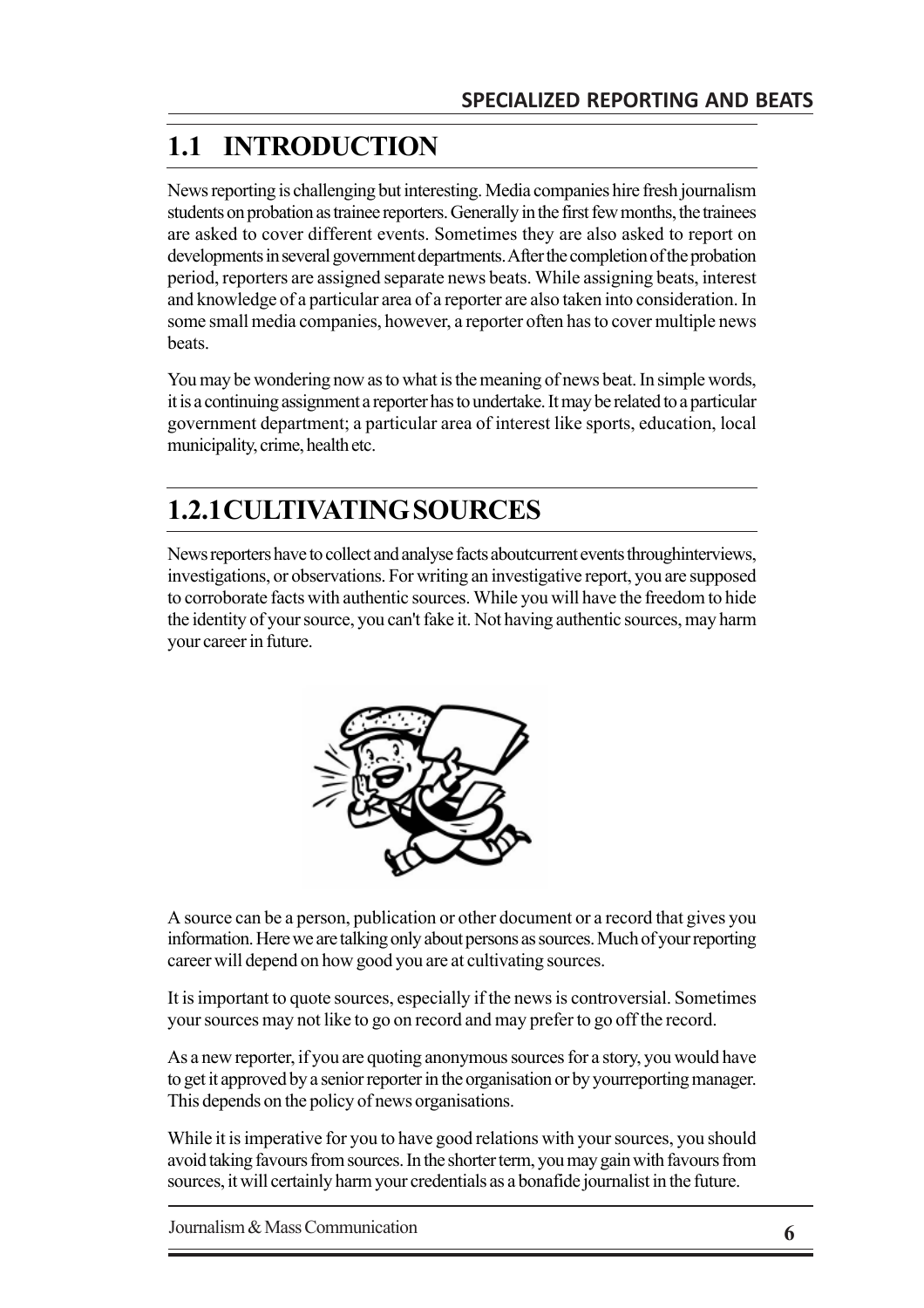Experts provide several tips for cultivating sources. Here are some:

### **1. By International Journalists' Network (IJNET)**

 Everybody is a source. Having sources who hold senior positions is great, but some of your most valuable information and story leads might come from sources in the lower ranks.

■ Know your sources. Talk to them about things unrelated to your reporting. Find out about their lives and find something you have in common to chat about; a favorite football team, a hobby, kids, vacations.

 Keep in touch. Call them occasionally, even if there's nothing you need from them. Few sources want to talk to a reporter who only calls when there's a crisis. You don't want to be best friends; you do want to be friendly.

 Never lie to your sources and let them know you expect the same from them. Also, allow them talk to you about their fears and concerns on the story, or on any other issues.

 Always do background research on your sources and ask them to tell you about anything you don't know and which could be used to discredit them after your report is published or broadcast.

 Double-check everything they tell you and keep asking the question: "How do you know this?" Sources sometimes mix facts with assumptions. Some might exaggerate or engage in selective story-telling. Sources often have agendas. It is your responsibility to fact-check their statements.

 Practice the "rule of threes": After you interview a source, ask them for three other people you can talk to who are knowledgeable about the story. Repeat the process with the next three. That makes the source feel valued and it protects you. You want to get as many voices as possible if you're going to have a complete story.

 Using unnamed sources is controversial, but sometimes necessary. Do your best to convince your sources to go on the record. If they don't agree, make sure their reasons are convincing enough. If you agree to protect their identity, do it sparingly - you need to be prepared to go to jail to protect a source.

 After publishing a story, call all your sources, as well as the people you investigated, to talk to them about it. It is a great way to develop sources and build respect, even amongst those who were upset by the report.

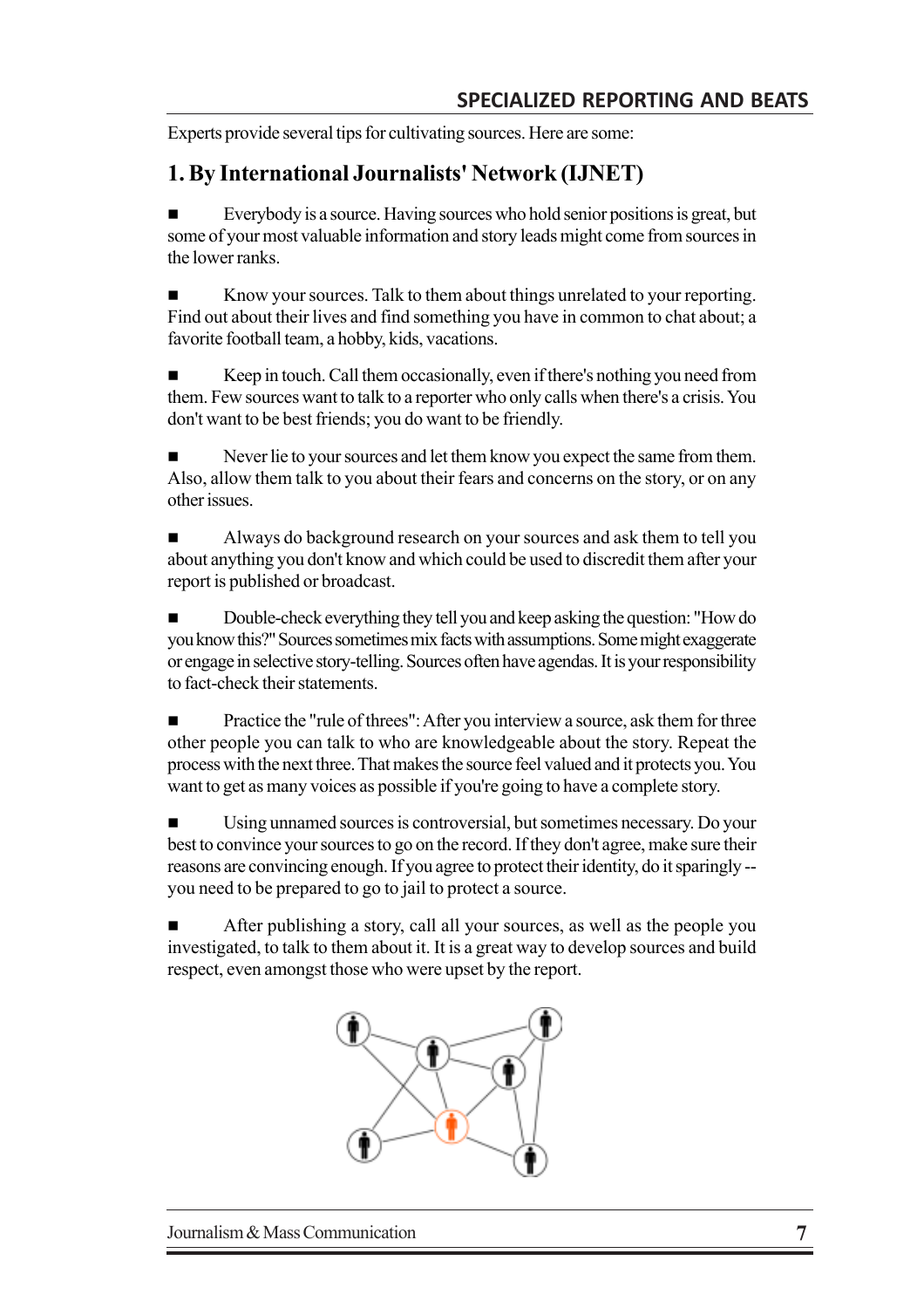### **2. Five tips by Poynter.org: Beth Winegarner shares the following tips for cultivating sources.**

 **Embrace the small talk:** Many reporters aren't into schmoozing, but a few friendly words can set you apart from reporters who treat sources like informationvending machines instead of human beings. Think of small talk as the mayo in the tuna salad sandwich of your reporting.

 **Don't be a stranger:** If you find someone you think will be a goldmine of information, check in with them regularly, even if you don't need to interview them. This is another good time for small talk, and to ask if there have been any developments on a topic you've discussed before. Look through your contacts and see if there's someone you haven't heard from in a while. Give them a call; they might just have a scoop for you.

 **What happens "off the record" stays "off the record":** We all know reporters who say there's no such thing as "off the record," or who promise to keep a source's information in confidence, and then quote them in the next day's news. Don't be that reporter.

 **Ask your sources to recommend more sources:** At the end of interviews, ask your source whether there's anyone else you should talk to about the topic at hand. It's likely they'll have someone in mind.

 **Avoid getting too friendly with sources:** Getting too close can jeopardize your objectivity. If you become friends, you may find yourself telling that source's side of the story -- to the detriment of the other sides. You may withhold important information to protect the source unnecessarily. You may even avoid writing news articles because your source wants to suppress information.

## **1.3 CITY REPORTING**

City reporting assignments include coverage of all important events happening in the city. It could be a political rally, an accident, a crime incident, a book launch, a seminar, a cultural programme, a disease outbreak etc.

For the starters, city reporting may seem hectic but as you grow in the profession, you may start enjoying it.

To make you understand city reporting better, we have broken into different segments. We will also provide you with some examples for clarity.

### **1.3.1 CITY/LOCAL NEWS**

People are always interesting in knowing what is happening in their surroundings. While they get to know about big national events through News channels and websites, they have to rely on local newspapers or websites for local news. This is the reason why there has been a growth in local editions of newspapers, and also some local news websites.

Here are some examples of local news: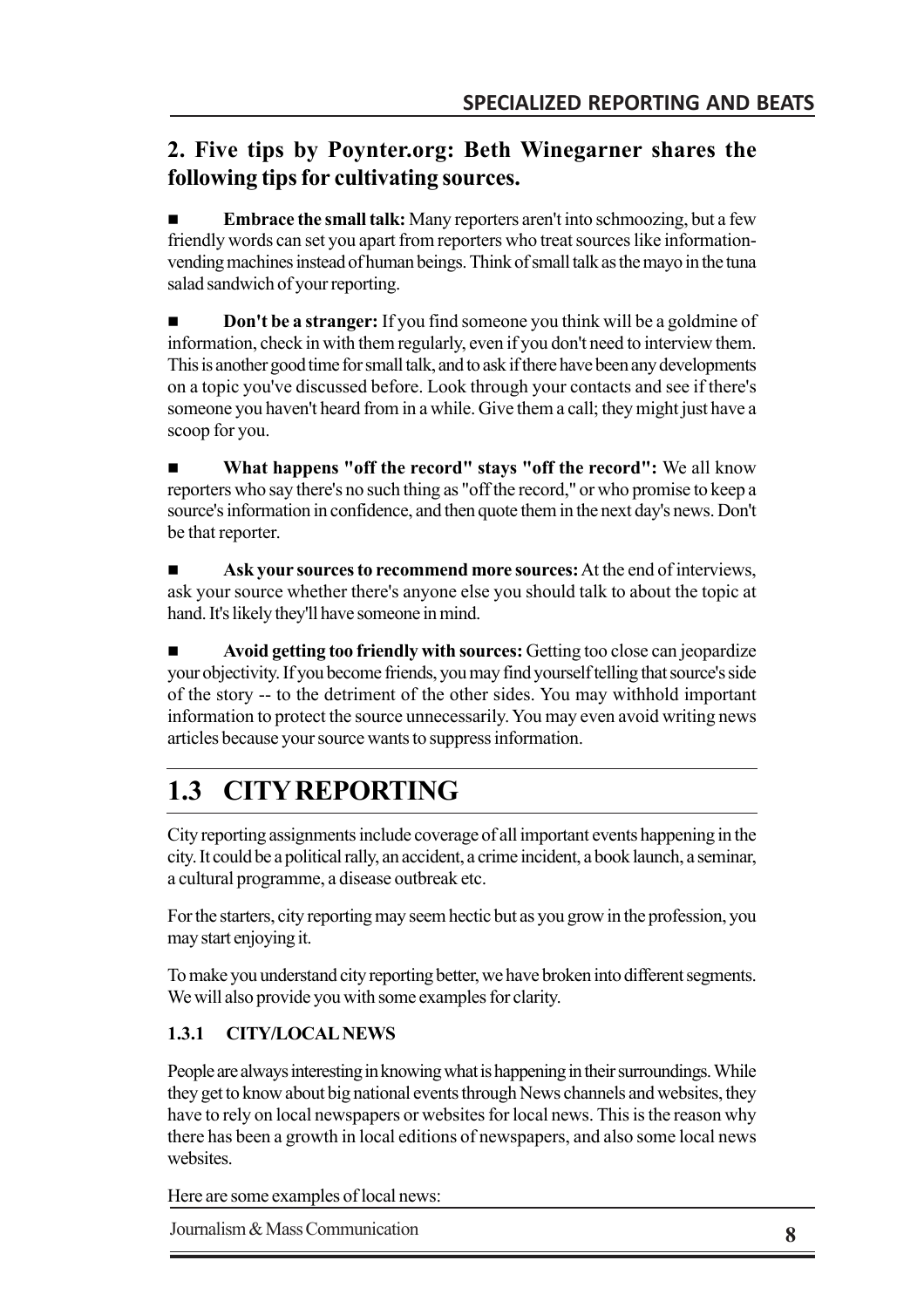for New Bellri at 6.05<br>am, It will reach the ray donal capital at 8.10<br>am. Hight out of Belver Itis, the first flight out of Bly<br>abaneswar was a New Delhi flight operated by full-service carrier Vistara that left at

Two IndiGo aircraft are being parked at

the airport since yesterday. These are the<br>planes that leave for Calcutta and New Delhi

planes that leave for Calcutta and New Delhi<br>early in the morning<br>math and that as of now, Airports<br>Mahalimgam said that as of now, Airports<br>Martherity of India would not charge the air-<br>line parking fee. He said some more

gard," he said.<br>Merrioring that other airlines too have

More choices for fliers to Bangalore. Calcutta and New Delhi airport gets three new flights

#### **SANDEEPDWIVEDV**

Bhubaneswar, Oct. 2: Three new flights have<br>started operating from Biju Patnaik International Airport, which started working round the clock since yesterday.<br>With this development, the airport author

ties expect different airlines to make use of<br>the facility to park their aircraft at the air-<br>port and provide better connectivity to differ-

port and provide better connectivity to different<br>fact incidens the centrer hidded is operating all<br>the three new dights that are providing con-<br>nextions from the city to Bangaloro, Calcutta<br>and New Delhi.<br>The night filght

Bhubaneswar at 11.50pm and deport at 11.50pm

Airport director R. Mahalingam said the

Airport directive B. Mahalingam said the  $\frac{10000}{10000} = 68-193$ <br>that would benefit travellers winting to<br>reach Bluebarawar late at right after completing a disc work in llarge<br>lers as the comparatively cheeper for the

3.32em. Mahalingam said the flight would be beneficial for people who want to visit Calcanta on basiness ritps and return the same day. That's Calcanta of the same day of the same of an anti-acting passengers who regularly the airport director.<br>Trains take around seven bours to travel between Calcuna and<br>Bhubanewar The flight values only one hour.<br>The third new haddles flight will reach Bhubanewar at 12.00 an and low



| Airline | Flight No.    | Destination | Departure time |
|---------|---------------|-------------|----------------|
| IndiGo  | GE-678        | Bangalore   | 11.50pm        |
| IndiGo  | $65 - 193$    | Calculta    | 5.55am         |
| IndiGo  | <b>BE-104</b> | Now Delhi   | 6.05am         |

Nown interest in starting more fights from<br>the city, he said new flights to New DeBit,<br>the city, he said new flights to New DeBit,<br>Chennai and Hangalore are likely to be an-Chemical and Hangalare are likely to be an-<br>The airlines operating from the dity are presently assessing the passen-<br>or to the distribution different distribution from Richards and the convenient of prior to the material p

ft-ti'ern.

- gers," he said.<br>The utrport director said direct flights from Bhuhaneswar to<br>Asian destinations were likely to start from the first aparter of
- The airport director said direct flights from Bhufaneswar to South East<br>Asian destinations were likely to start from the fliret quarter of 2017. "Some airlines have evined interest in starting direct international flights

#### **A local news of Bhubaneswar**

## Despite 'ban' on Pak artistes, artwork from across the border still on display in capital

#### **VANDANA KALRA** NEWLOCK HI OCTORER 2

PORTRAVING THE "vidicule of war from a neutral perspective", artist Khadim Ali's works at 'Latitude 28' in Delhi appeal for reflection. But when his exhibition opened to art connoisseurs on Thursday evening, the Arctualian artist reason went The **Rakistani passport holder was** unable to travel to India as his visa is yet to be sanctioned.

"He applied more than a monthago, we hope he still gets it," says Bhavna Kakar, owner of Latitude 28, who also has a show of Pakistani action Wasseen Ahmed scheduled to open later this year

While the Indian Motion **Picture Producers Association** (IMPPA) might have passed a resolution Thursday to term porarily ban all Pakistani artists in India, works of several Pakistani artists are currently on



Astill from Pakistani artiste Bani Abidi's video, Mongoes. In the video, she has a split screen with two women, indian and<br>Pakistani, reminiscing their childhood as they eat mangoes.

display in the capital While Gallery Threshold's<br>group exhibition "Revisiting Beauty" features works of Pakistani artists Aisha Abid. Hussain and Wardha Shabbir alongside their Indian counter-

parts, the Kiran Nadar Museum. (RNN) of Artic Moida is bosting an exhibition, "Enactments and each passing day', where the works of Indian and Pakistani artists have more political overtones. Working between Berlin and

Karachi, and having spent some years in India, Bani Abidi juxtanoses the two sides of the box der in her videos on display at KNN, Noida.

Inher first video, Mangoes, she has a split screen with two women, Indian and Pakistani. reminiscing their childhood as they eat mangoes. The encounter turns sour when comparisons begin on the range available in the two countries.

Her two-channel video. News, on the other hand, is a mocknews programme being broadcast on either side of the Indo-Paldronler, presenting sepauto versions of the same news. event. The comparison is extended to the role of music in the creation of patriotic sentiment, in the video 'Anthem'.

Artist Rashid Rana's video "Ten Differences", also on display at RNN, addresses the rivalry over the Kashmir Valley which has impacted relationshetween. the two nations.

#### **A local news of New Delhi**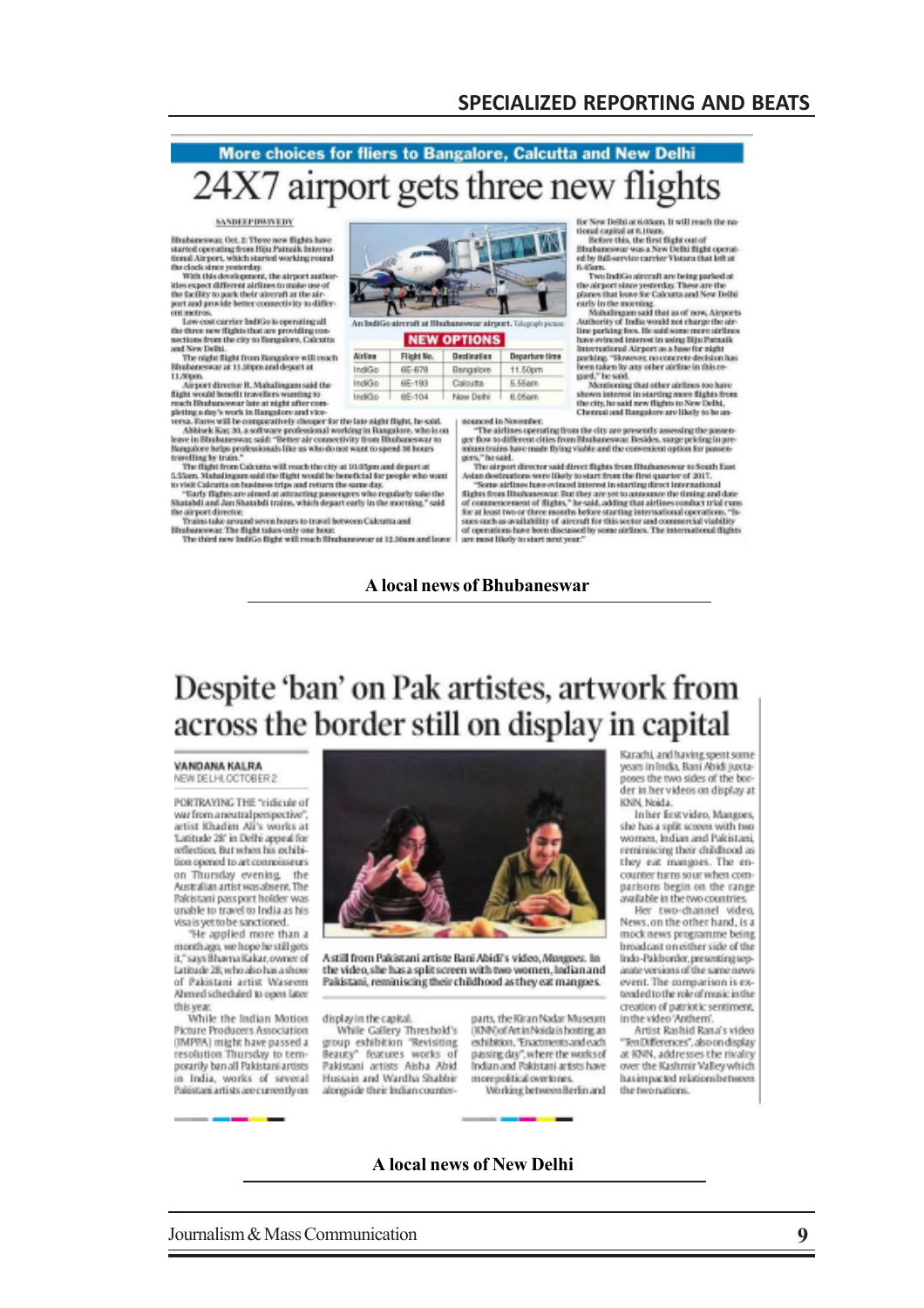## **1.3.2 CRIME REPORTING**

Crime news forms an important part of daily news coverage by media. Even as India is one of the fastest growing economy in the world, there is no let down in the number of crime incidents. Every day, a number of incidents are reported in a city. People want to read about them. While some crimes are about greed, violence, sex, revenge etc, some reflect important social tensions. For example: Attacks carried out by illegal cow vigilantes on Dalits, or an organised attack by a community against other, which often leads to riots.

Crime reporting allows you to understand some of the basics techniques of journalism. It helps you learn how to research for a story, how to follow a lead, how to interview people to extract information from them and how to write your story in a way that will draw the attention of your reader.

According to The News Manual, all crime stories carry some news value. Such as:

 **Seriousness:** We usually assume that more serious crimes are more newsworthy. A murder is more important than an armed assault, which is more serious than a break-and-enter, which is more serious than a parking offence. In terms of money, the bigger the amount stolen, the more important the crime. Remember, however, that money has a different value to different people. The theft of \$100 will be more newsworthy when it is money taken from a poor widow that when it is stolen from a rich businessman.

 **Unusual nature of the crime:** The more unusual crimes are generally more newsworthy. A break-and-enter at a school may be more newsworthy than a breakin at a home, but a burglary at a crocodile farm may be more newsworthy still.

 **Size of the community:** Crimes are usually viewed as more important by smaller communities. If you are a journalist on a big city newspaper, an ordinary car theft may not be newsworthy at all. If you are a journalist in a small community, a car theft may be the biggest news of the week. Everybody may know the owner - they may all know the car. It is a sad fact that quite horrible crimes do not make the news in a big city because they are so common and because the chances are small of readers or listeners knowing the victims or caring about them.

 **Identity of the victim or criminal:** Crimes become more newsworthy if they involve people who are themselves newsworthy. An ordinary person attacked on the street may not be big news, but if that person is a local chief, that will be very newsworthy. A fraud case becomes more important when it involves a leading politician. A robbery becomes bigger news when police reveal that the robber was an escaped prisoner with convictions for murder and rape.



It is generally true that a crime becomes more newsworthy if there is a strong chance of it happening again - usually because the criminal is known and likely to strike again.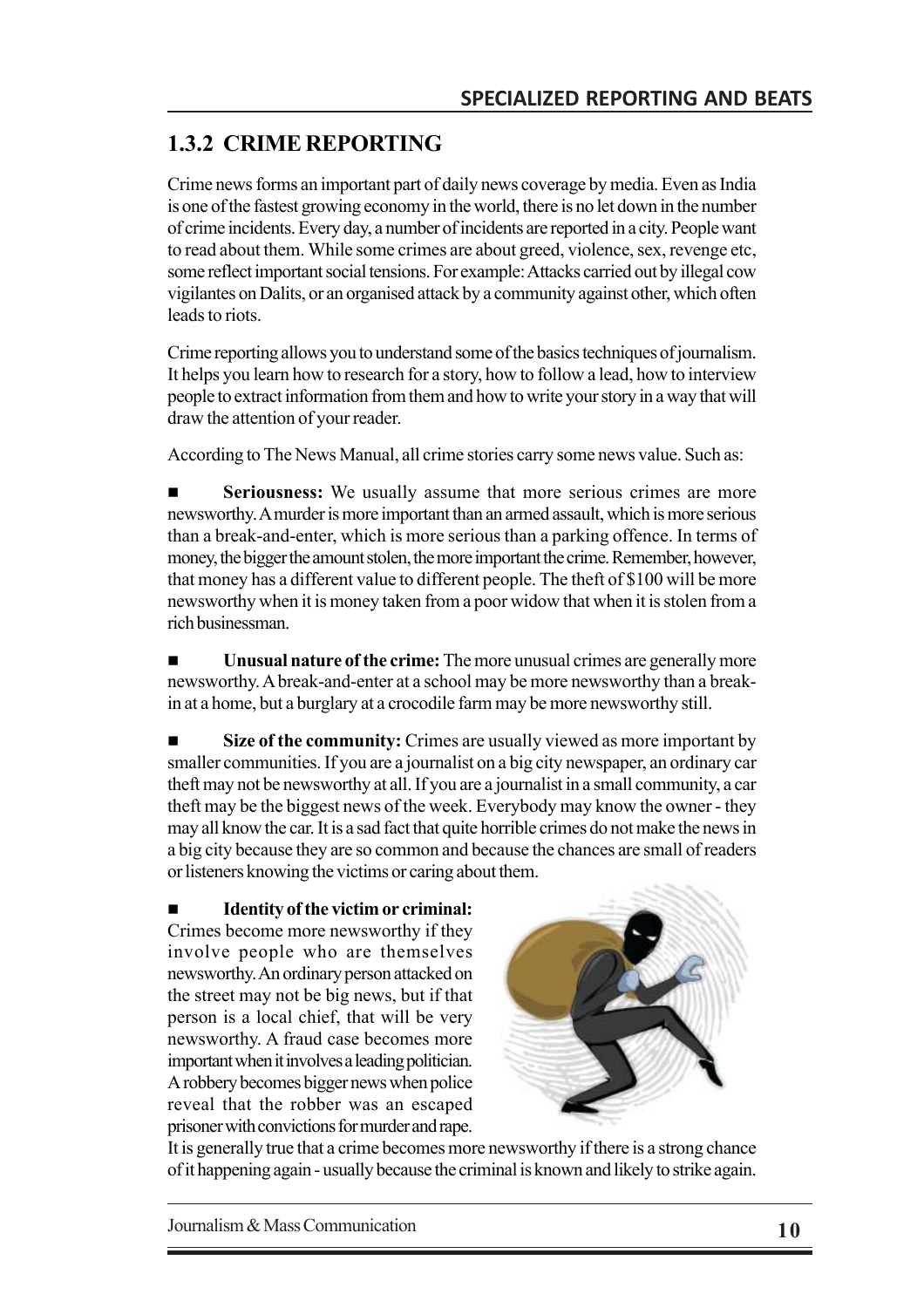As a reporter, you are required to know all details of an incident and not be biased against anyone. Unless an accused has been convicted by a court, you must use the word 'allegedly' while reporting an incident.

Secondly, you need to corroborate your reports with proper quotes from police.

In case of crimes against women and children, you need to be especially sensitive. There are several guidelines for reporting on women and children, that you need to follow.

Here are some examples of crime stories:

### *Three arrested for double murder*

*BENGALURU: Police have arrested three men who murdered two women in Vasanthnagar, and said it was an off-the-books pawn-broking business which the victims' husbands ran that was the cause for the killing.*

*On Monday morning, SantoshiBai, 58, and Lata Dinesh, 38, were murdered in their house in Vasanthnagar. Police found no signs of a break-in and suspected that the murderers were known to the women. Santoshi's husband, Sampath Raj, and Lata's husband, Dinesh, told police that they ran an unofficial pawn-broking business, apart from their chemical company . Pawn brokers would pledge gold with them, and Raj and Dinesh would pay marginally higher interest for large amounts of gold. Police are questioning the three ar rested men -Manesh, 29, Ma heendar Singh, 29, and Devaram, 24 -all pawn brokers. Police said Manesh went into the house on Monday morning and murdered the two women, while Maheendar waited outside on a scooter. They took 3.5kg of gold and cash from the house and deposited it with Devaram, police said.*

*Although police are yet to take the three men into custody and recreate crime, preliminary investigation revealed that Manesh and Maheendar went to the house with a knife. Manesh entered the house and demanded money from Lata. When she refused, he attacked her. Her mother-in-law, Santoshi, who came down hearing the commotion, was killed soon after. As Manesh used to frequent the house to deposit gold, he knew the family didn't have any security. Police said he knew that the gold was kept under the bed. He put the jewellery in a plastic bag and left. Police said Manesh had lost money on bad deals and planned the murder and theft.*

*One of the CCTV cameras on the street caught Manesh leaving the house, leading to the arrest. Police are yet to locate the murder weapon but a napkin he used to wipe blood from the knife was found. Police said the crime was committed in 10 minutes. "When he walked out of the house, there was blood on his shirt but no one noticed," said a cop.*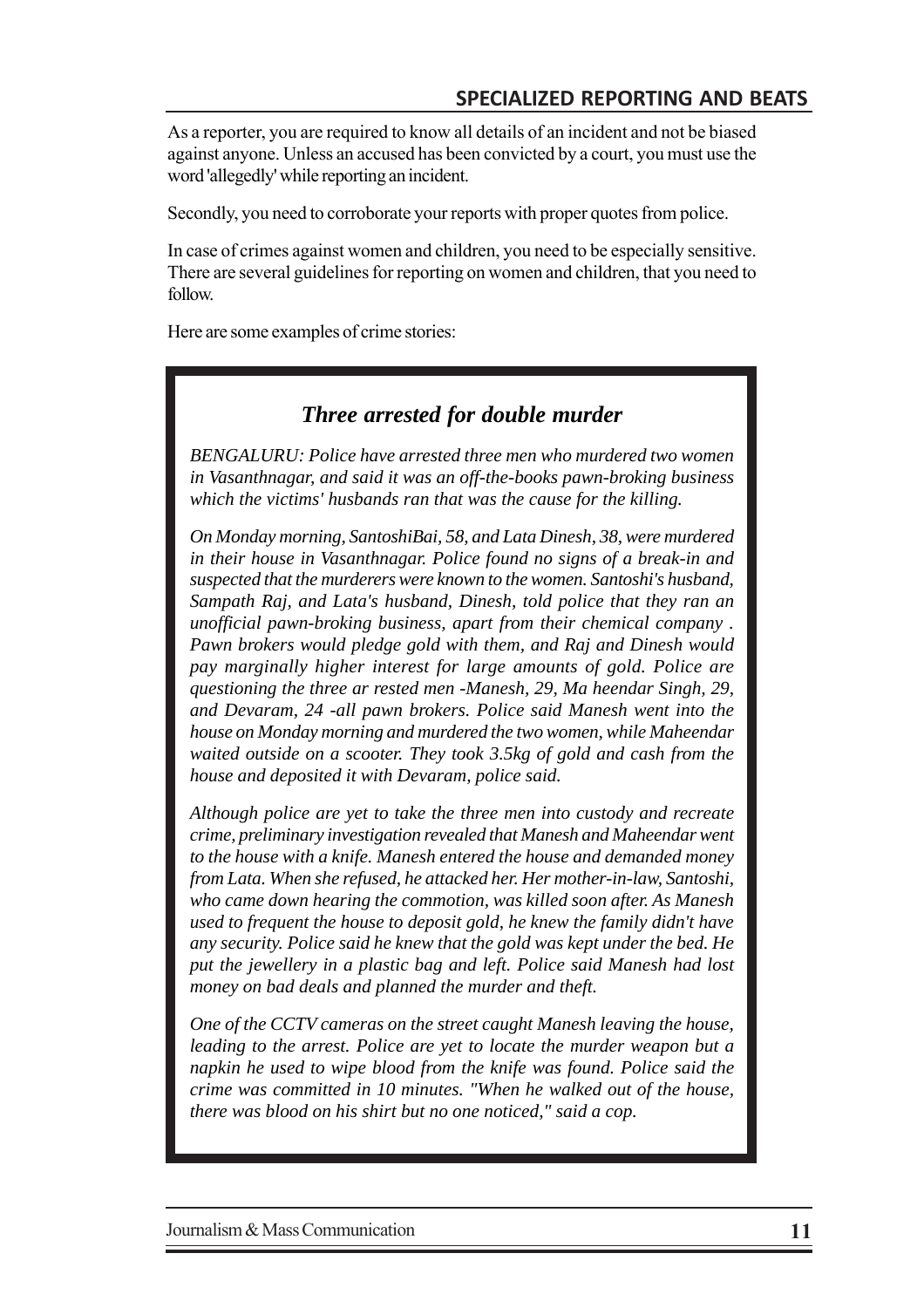### *Spurt in murder cases; Kalady goons still at large*

*KOCHI: Ernakulam seems to be witnessing a sudden spurt in violent crimes with four murders and two murder attempts reported from the district in over a week. Two goonda attacks were also reported this week in the district.*

*The police on Friday arrested a 55-year-old man who stabbed his brother to death, following a dispute over partition of ancestral assets, at Chulikkal near Thopumpady. Vincent Joseph from Chulikkal had gone into hiding after the murder.*

*According to K G Aneesh, circle inspector, Palluruthy, the accused killed his brother Milton following an altercation at their home on September 12. "Vincent brought a knife from Lakshadweep, where he works, to use against Milton. The accused stabbed his brother 18 times after the brawl," he said. The body of the deceased remained at the house for eight days and the murder was reported on September 21.*

*"Milton's mother and another brother, who are mentally unsound, were living in the same house where the body lay rotting for over a week," said a police official. Vincent had spent two years in jail for raping a 3-year-old girl in Kannur in 2011.*

*According to statistics provided by the DCRB, only five murders were reported before June this year in Kochi city. The recently released NCRB data marks Kochi as the second city in the state with highest crime rate in murder after Kollam. As many as 11 murder cases were registered in the city in 2015, whereas Kollam reported 18 murders. Kochi is followed by Thiruvananthapuram (9), Kozhikode (8), Kannur (7), Thrissur (6) and Malappuram (5).*

*Cops, meanwhile, managed to arrest all the accused in the recent murder cases. A cook at a beer parlour near Kolencherry was arrested on September 23 on charges of murdering a bar bouncer. On the very next day in Nedumbassery, a man was arrested for stabbing his wife to death.*

*The goonda attack at Kalady on Monday had resulted in the death of a youth. Though the police arrested five men on charges of facilitating the murder, the accused in the case, Rathish alias Malayattoor Kara, Eldho alias Aachi, Grintesh and Tomy, are still at large.*

*In a suspected retaliatory attack, a 31-year-old youth, Ajish, was assaulted with weapons on Wednesday night. An unidentified assailant had thrashed and stabbed a youth in an attempted murder near Palluruthy on September 23.*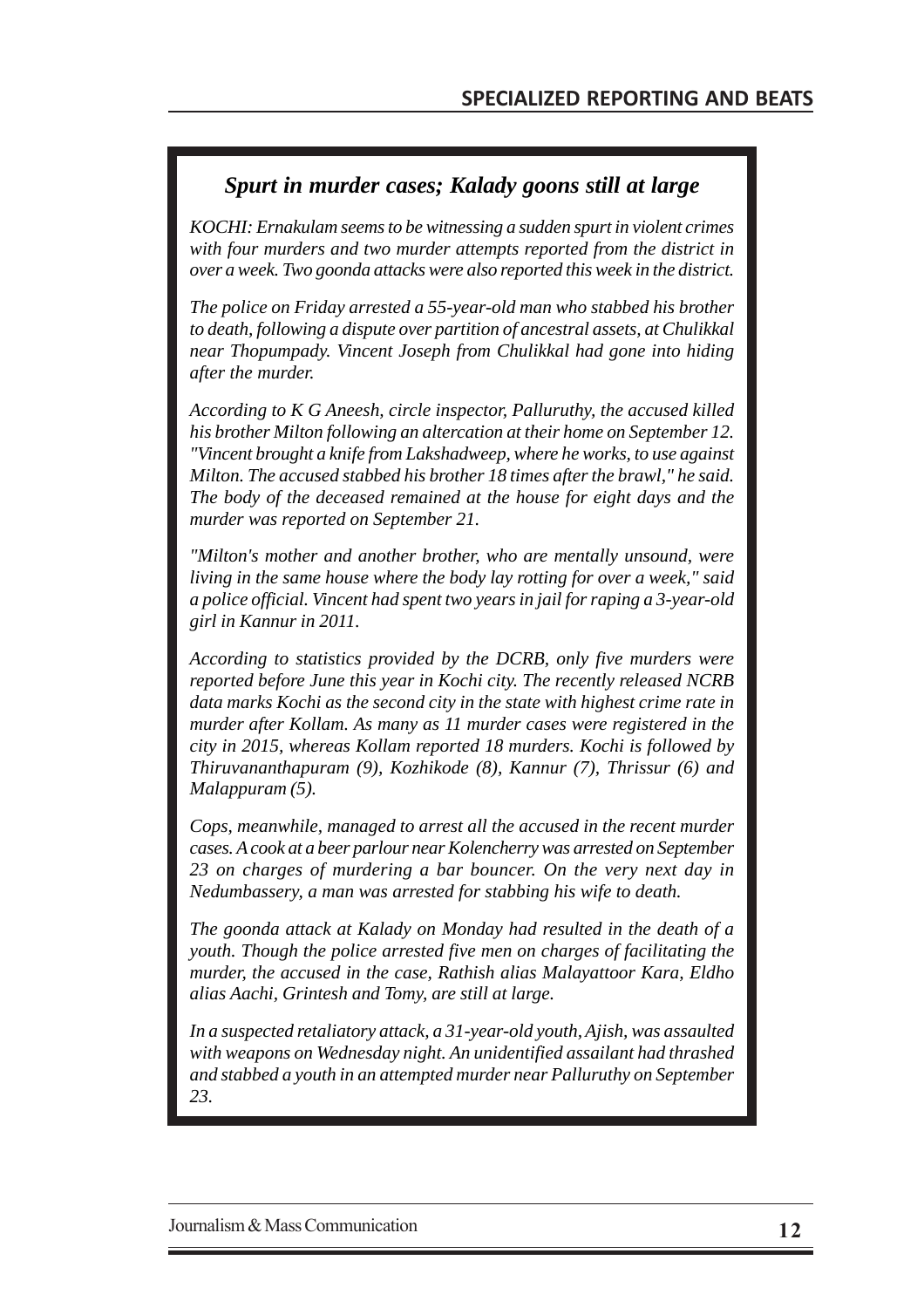### **1.3.3 REPORTING POLITICAL PARTIES AND POLITICS, LEGISLATURE (COVERING ASSEMBLY AND PARLIAMENT)**

India is a democratic country. Constitution of India allows people the freedom of speech and opinion and also the freedom to take part in the electoral process.

You must have noticed by now that some type of election keeps happening around year across the country. It could be General Elections for the formation of new Union government or Assembly elections for the formation of governments in states or even elections to the local municipal and panchayati raj or cooperative bodies.

So many elections throughout the year and a robust democracy naturally generate people's interest in politics. People want to know about developments, even controversies and scandals in different parties. No wonder why much of the space in a newspaper caters to political reports. This is true also about the web and TV media.

However, political reporting is not as easy as interesting it seems while reading. One requires a solid understanding of political realities, Constitution, history of the country as well as the political parties to become a successful political reporter.

Because of the seriousness and knowledge required to cover politics, fresh journalists are hardly asked to cover this beat.

In the age of paid media menace and social, it has become difficult for political remain neutral and rid their reports from political biases. A reporter hence needs to tread carefully if he wishes not to be labeled as an agent of a particular political party or a leader.

Political reporting involves

- Covering political parties and leaders
- Covering elections, political rallies
- Covering state assemblies, municipal bodies and Parliament
- Covering government actions, structure
- Covering public policy issues



PARLIAMENT OF INDIA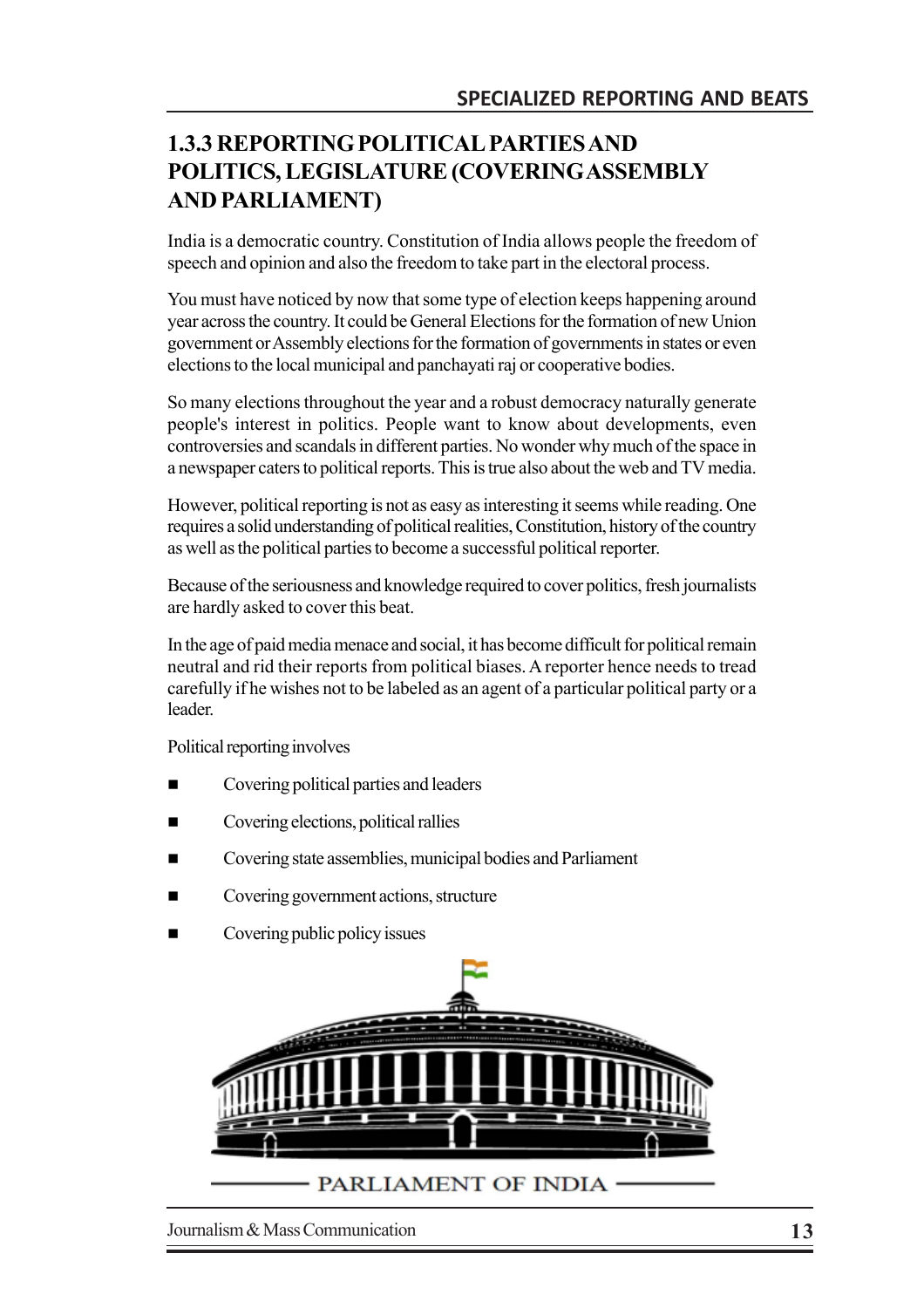Some tips for political reporting:

BBC political reporter Adam Fleming has given 10 tips for political reporting. These tips are applicable in any democracy. Here are the tips:

### **1. Be a good listener.**

Often politicians will give away things in subtle ways and so you need to listen very carefully to the words they use. They very rarely say: "Listen to this next bit of my interview because I am about to tell you that I disagree with the Prime Minister." It's up to you to spot it.

#### **2. Have a good memory.**

If you hear an interesting fact that might not be totally relevant to the story you're working on at that moment, make an effort to remember it because you never know when it might come in handy. Jot down things in your notepad.

#### **3. Learn the lingo.**

Politics is full of weird words. Take the time to learn what a "second reading" is or what a "whip" does or the job of a "select committee". It will make you sound very smart but also make things seem less scary.

#### **4. Be wary of numbers.**

When you hear a statistic, start asking questions because numbers can be manipulated. For example, a politician might say "We are spending so many billion pounds on this." OK, but over how many years? Spread over how many places and people? Is this new money or have you already promised to spend it?

### **5. Don't be worried if you don't feel like an expert.**

I used to feel intimidated by people who knew more about a subject than I did, but then I realised that it was my job to ask lots of questions and find things out. Although it helps to know a bit!

#### **6. Try to get a straight answer.**

Politicians love talking but sometimes don't say very much. Be prepared to ask your question a few times until your interviewee actually tells you something.

### **7. Be polite.**

On TV and radio you will hear big-name interviewers giving politicians a really, really hard time. But think carefully about the difference between tough questions and rude ones.

#### **8. Spot a change.**

Compare what people are saying now with what they've said before because a politician changing their mind means there's a story somewhere!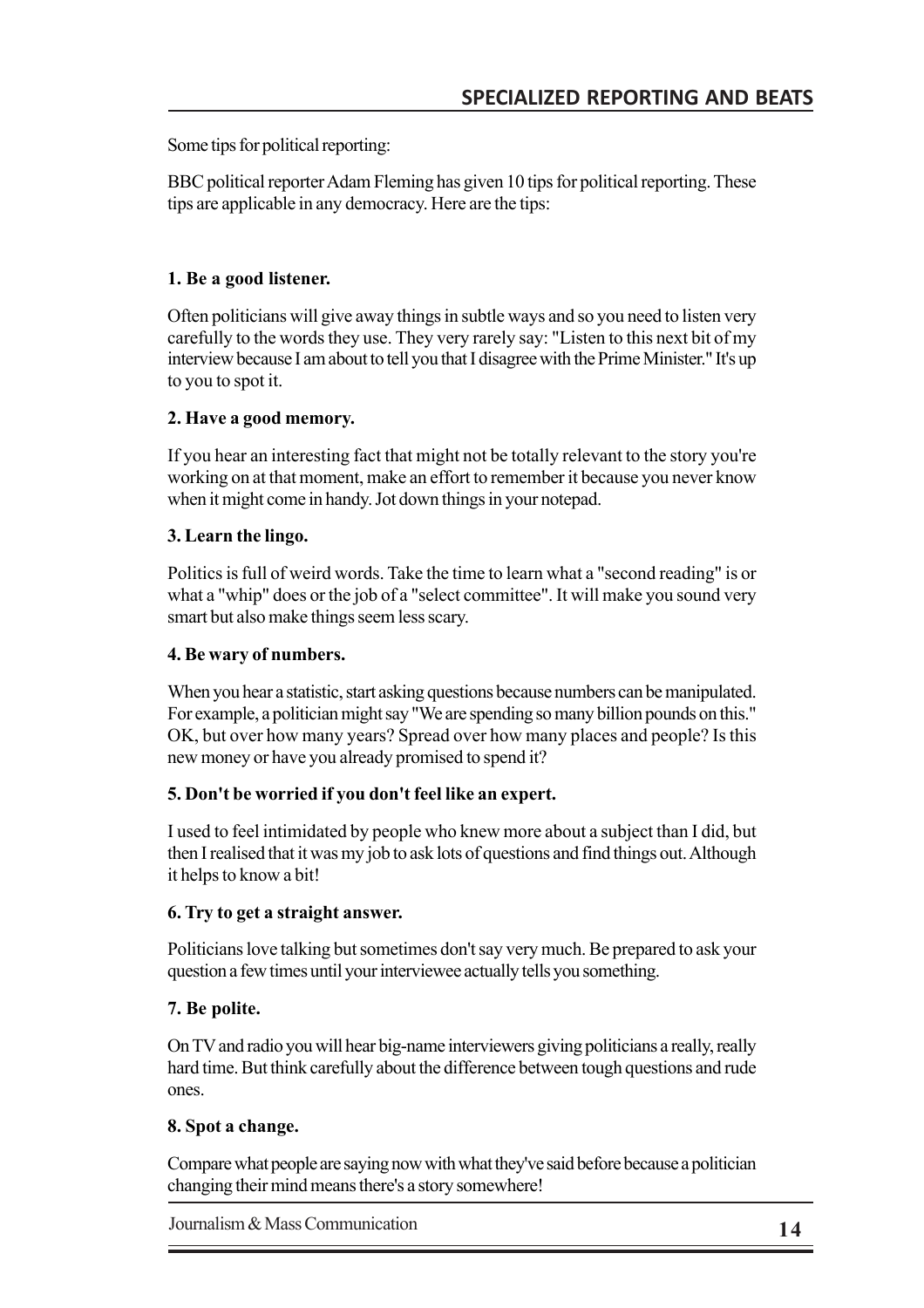#### **9. Watch lots of news.**

You need to know what politicians have been saying on other programmes and you need to know what else is going on in the world because politics touches on a lot of other issues.

#### **10. Keep your political opinions to yourself.**

You can't let your own views come across or interfere with your reporting.

Some examples of political reports:

### *In UP, political parties target 12% undecided Brahmin votes for win*

*BY sunitaAron/Hindustan Times/Lucknow/July 19, 2016*

*Ever since the BSP was founded in 1984, founder-president Kanshi Ram had been working on various caste formulas that would pave the way for a series of victories in Uttar Pradesh. Over two decades later, his successor Mayawati meticulously put one - involving a rainbow coalition of Brahmins, Muslims and Dalits - in place to score a particularly overwhelming triumph in 2007.*

*Brahmins formed an integral part of Mayawati's strategy, and she gave the community its due soon after coming to power - cabinet positions in proportion to its population.*

*However, the Brahminical hunger to reclaim their erstwhile political primacy remained. Often, its leaders discussed the Congress days when people from their community used to become chief ministers.*

*In 2017, they may have the opportunity to see one of their own in the chief minister's chair. Eyeing the crucial elections are three players - the BJP, the BSP and the Congress - and they all know the Brahmin community holds the key to winning it.*

*Political expert Gyanendra Sharma believes there is a rush for Brahmin votes because they are not aligned with any political party. "The Congress' decision to project a Brahmin face has again made the community politically relevant. It will compel the BJP to hunt for a matching candidate," he says, adding that the ongoing struggle will help the Samajwadi Party (SP) because there will be a division in "anti-votes".*

*As of now, most vote banks seem to be allied to one party or another. While the OBC block is divided between the SP and the BJP, the BSP has claimed a large chunk of the Dalit pie. Among upper castes, the Rajput and Vaishya communities stand with the BJP.*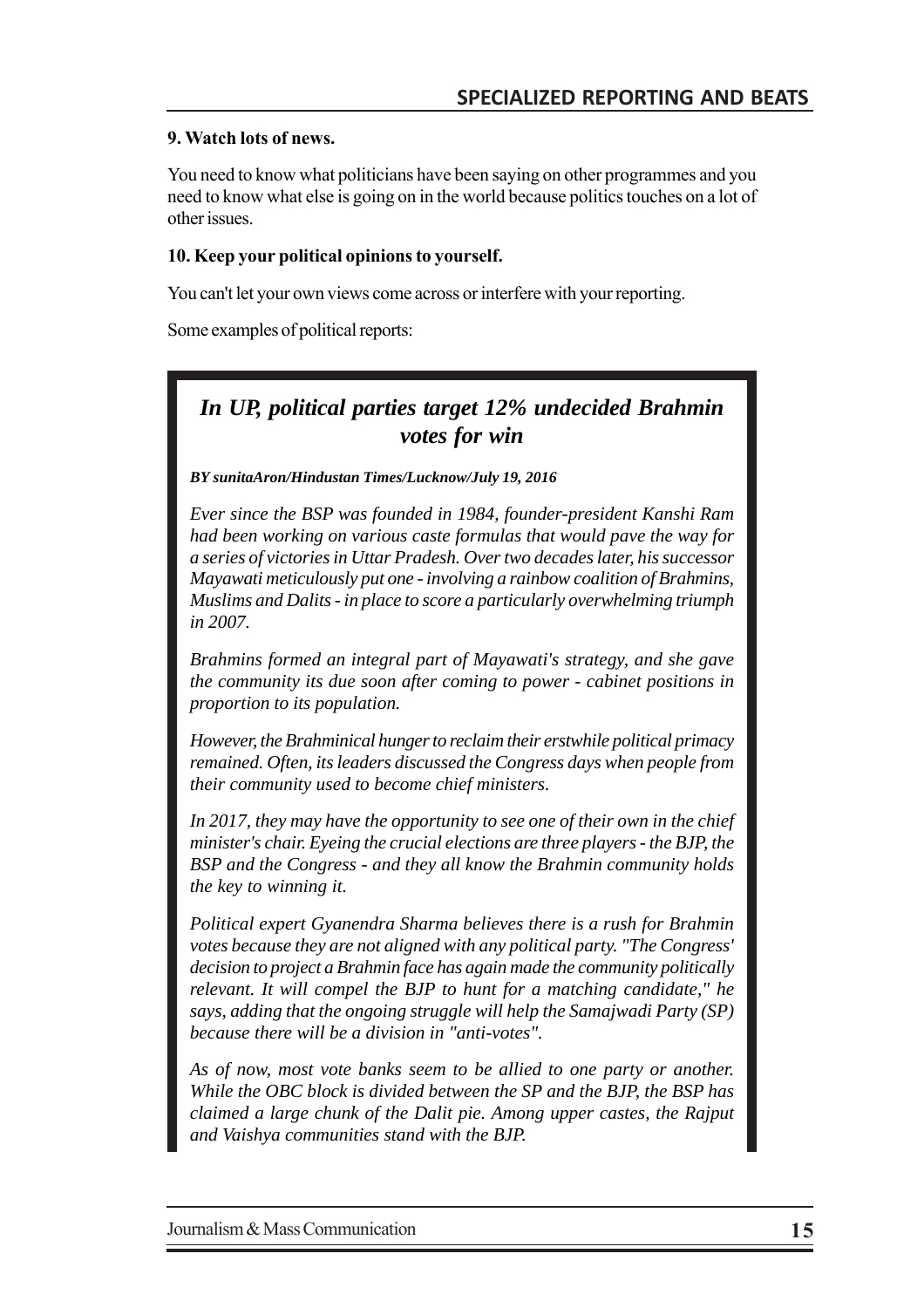*In such a scenario, only 12% of the Brahmin votes and 18% of the Muslim votes are up for grabs. And these communities have been known to be politically fickle - tactically shifting their political allegiances in every election.*

*However, the question that remains is - what would Brahmins have to do to remain politically relevant?*

*Prof VishwanathPandey of the Banaras Hindu University (BHU) believes that the community is upset because they have been marginalised over the years. "To make a mark in the upcoming election, they will have to vote en block, like Muslims and Dalits," he says.*

*His colleague, Prof ShailendraTripathi, does not believe that's possible. "Brahmins are not united like the Dalits and the Backwards," he claims.*

*However, Anupam Sharma - a voter from Kaasanj - believes Prime Minister NarendraModi may succeed in bringing Brahmins together. "The personality of Modi dwarfs all. A majority of the Brahmins prefer the BJP, which will probably declare a Brahmin as its chief ministerial face."*

*The All India Brahmin Sabha, an otherwise non-political group, reportedly plans to appeal to community members that they prioritise Brahmin candidates over political parties*

### *Backroom boy who changed the rules*

*By Shankarshan Thakur/The Telegraph/Nov 9, 2015*

*About the only thing he did not do in this campaign was to board a chopper and go from dais to dais addressing public meetings.*

*Every place else on the Mahagathbandhan's winner plot lie the footprints of PrashantKishor, now surely accredited master of the election game. A doubly proven one-man political consultancy that few would now dare take lightly.*

*He left Prime Minister NarendraModi's side shortly after his stunning 2014 victory, tainted and cast aside by Amit Shah. He resolved to make the Nitish Project his riposte to the BJP president. The ammunition Kishor gathered and positioned threw off Shah's siege on Bihar and packed him off licking wounds. This was as much a grudge match between Kishor and Shah as between NarendraModi and Nitish Kumar. "He seldom spoke about his deep sense of being humiliated and sidelined by Amit Shah after the 2014 victory," a close aide of Kishor told The Telegraph, "but to many of*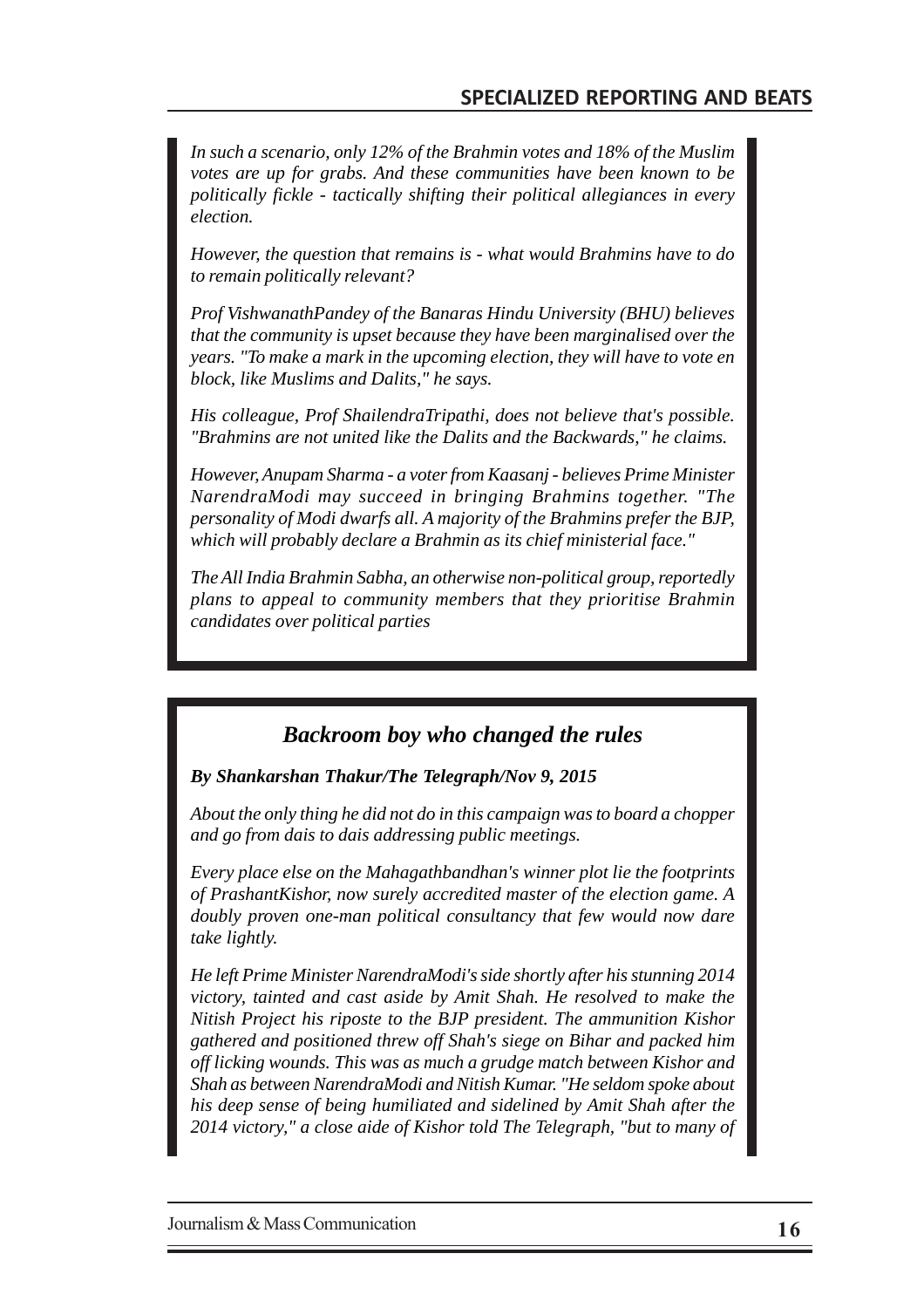*us it was evident he was working with quiet but steely determination to score this one against the stratagems of the BJP."*

*To those who worked closely with him - from well-heeled data crunchers to hard-boiled politicos - Kishor never once let his confidence down, not even when the Modi-Shah shop landed on Bihar with the might of its publicity and propaganda resources, and the Prime Minister's continued ability to electrify rally grounds. "To the very last he maintained that his base figure was 145, not a seat less. We suffered moments of doubt, he never ever did. He has proven to insider and outsider alike he is an entity to reckon with," the aide said.*

*When Kishor arrived to formally join the Nitish establishment this summer, very little was in place other than Nitish Kumar who had resumed as chief minister. Conventional wisdom afloat across Bihar was that the Modi team will do an encore, sweep Bihar. There was no strategy, no resources, no alliance. Kishor was, to begin with, an alliance-sceptic. He thought Lalu an image liability, he believed Brand Nitish was strong enough a base to mount a winner campaign on.*

*That changed dramatically the day Modi addressed his first campaign rally at Muzaffarpur on July 25. The Prime Minister lashed out with equal belligerence at Nitish and Lalu; the message Kishor read in that doublebarrel assault was that what really worried the BJP was the prospect of Nitish and Lalu coming together, that is why he was chiding Nitish was sidling up to Lalu, that is why he was jabbing jungle raj.*

*Kishor swiftly changed tack, turned to alliance espousal and put it on fast track. The Nitish-Lalu tandem was ready in a week, the Congress riding piggyback; its launch was a rousing rally at Patna's Gandhi Maidan on August 30. There on, almost overnight, rag-tag turned, against the run of play, into clockwork. Nitish and Lalu began to work with a unison that took even the two by surprise. Of the many things that Kishor deserves credit for, achieving cohesion at the top between Nitish and Lalu was probably the most critical. He cut through party factions and negotiated personally between them. He was seen by both leaders as an honest gobetween with no axe to grind other than that which would strike at the BJP. Kishor carried no political or Bihari baggage. Although he did have divided loyalties - there was a mission to run for the Nitish-Lalu combine, there was a personal mission against Amit Shah to wage too. Fortunately for him, the means and ends of both converged.*

*What he privately calls the "breakout moment" of the campaign resulted from the trust he was able to conjure between Nitish and Lalu. That moment was the declaration of all 243 Mahagathbandhan candidates at one go by Nitish Kumar. That spoke of painstaking homework, deep compact between alliance partners, and killer timing. The BJP-led alliance was, at that time, way behind on the sharing and allocation of seats. "That one move took*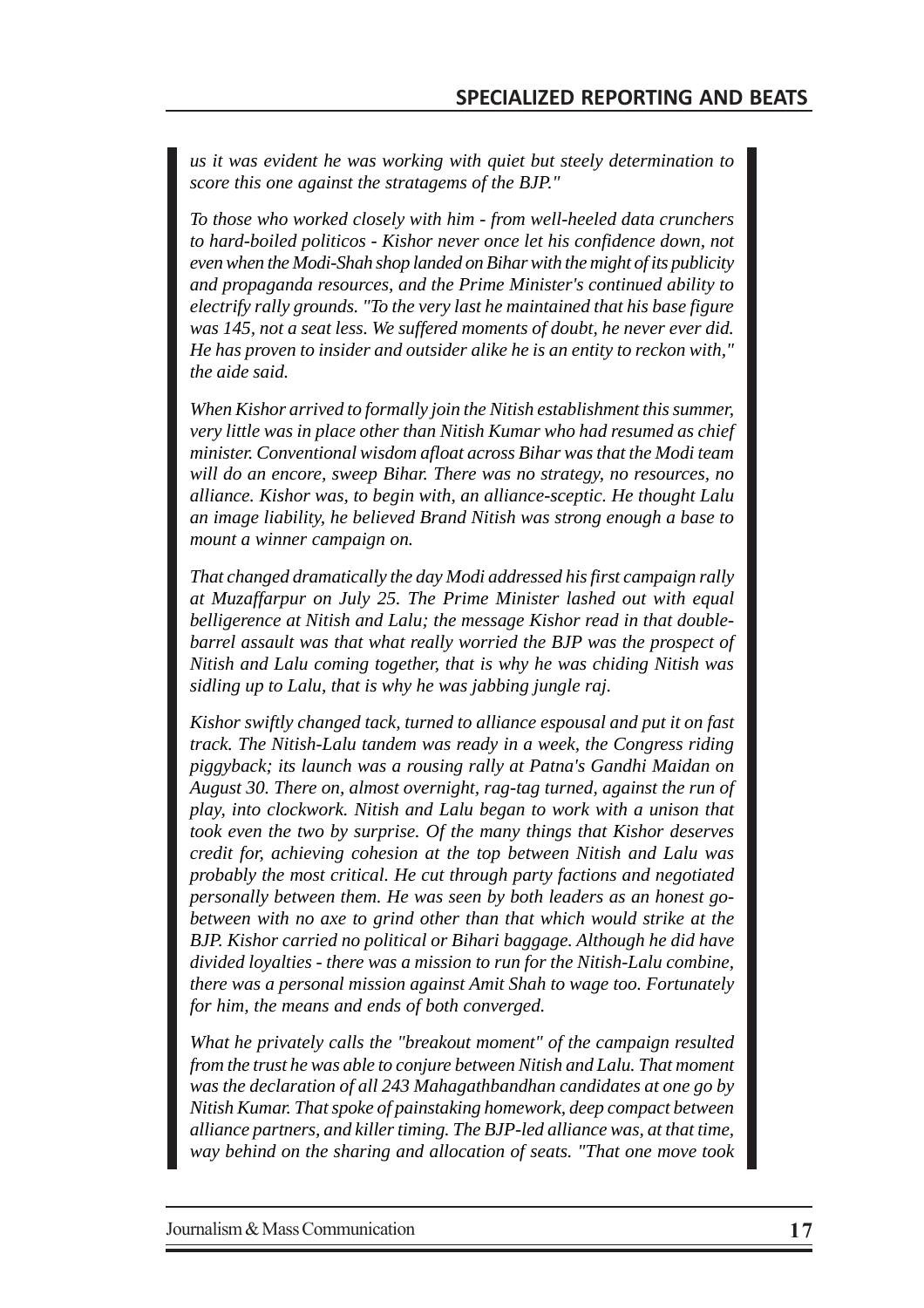*our rivals by surprise and inspired our own ranks no end," said a senior minister in the Nitish government, "We had come back from behind to lead the game."*

*Kishor has two trademark job conditions - a free working brief and proximity to his boss. He occupied the upper floor of the NarendraModi residence in Gandhinagar; in Patna, he lived and worked off Nitish's Circular Road bungalow. One concession he did make to Nitish in return for the two he got - he forsook his jeans and T and procured a set of white pyjamakurtas for the duration of his assignment - a socialist rather than corporate appearance. Apparently, Nitish Kumar insisted, and ordered a tailor home to have Kishor newly kitted out.*

*On the campaign itself, Kishor was quick to dump horsecart socialism and proceed in unabashedly with latter day market tools and methods. He binned the traditional green of the JDU and RJD and brought on flaming reds and yellows onto the banners - garish colours but closer to those preferred by the masses. He didn't bother with party symbols, at least to begin with, and made Nitish the emblem of his campaign - it was a dare to traditionalists but that is one of Kishor's patents: challenge convention, think out of the box. His bet was that the core theme of this campaign was Nitish - either Biharis wanted him over any other as chief minister, or they were ready to bid him goodbye.*

*But it was not a mindless splurge; Kishor did not have the resources at hand. Cleverly, he decided not to spend on television or print advertising; the BJP would have beaten the Mahagathbandhan hollow in that lane. He went, instead, for the cheaper and longer lasting option of the street. He crafted an audacious empire of billboards and banners across the state. Nitish was everywhere the eye went in Bihar.*

*But to call Kishor a backroom boy par excellence and leave it at that would mean to judge him below par. It isn't true he has been glued most hours to his chair and iPad/iPhone across from Nitish's office. He has taken breaks. He has slipped into the back of his sky blue SUV and run circles around the state. On the eve of each polling phase, Kishor was out in the field, ensuring personally that all was as he planned it, seeing to last-minute requirements, shaking his team up to check for slack or crack. "He has been indefatigable of energy," says PavanVarma, JDU spokesperson and RajyaSabha member, "He has been spinning like a top all through."*

*To effectively mind front and back, Kishor had a memory challenge to undertake - so many parties and candidates, such a boggling medley of caste and creed groups, so many complex combinations. His brain seems to have gone like a scanner on all of that. He knows each of Bihar's 243 constituencies like the lines of his palm, down to details of which Independent candidate could potentially help or hurt who. Name a seat*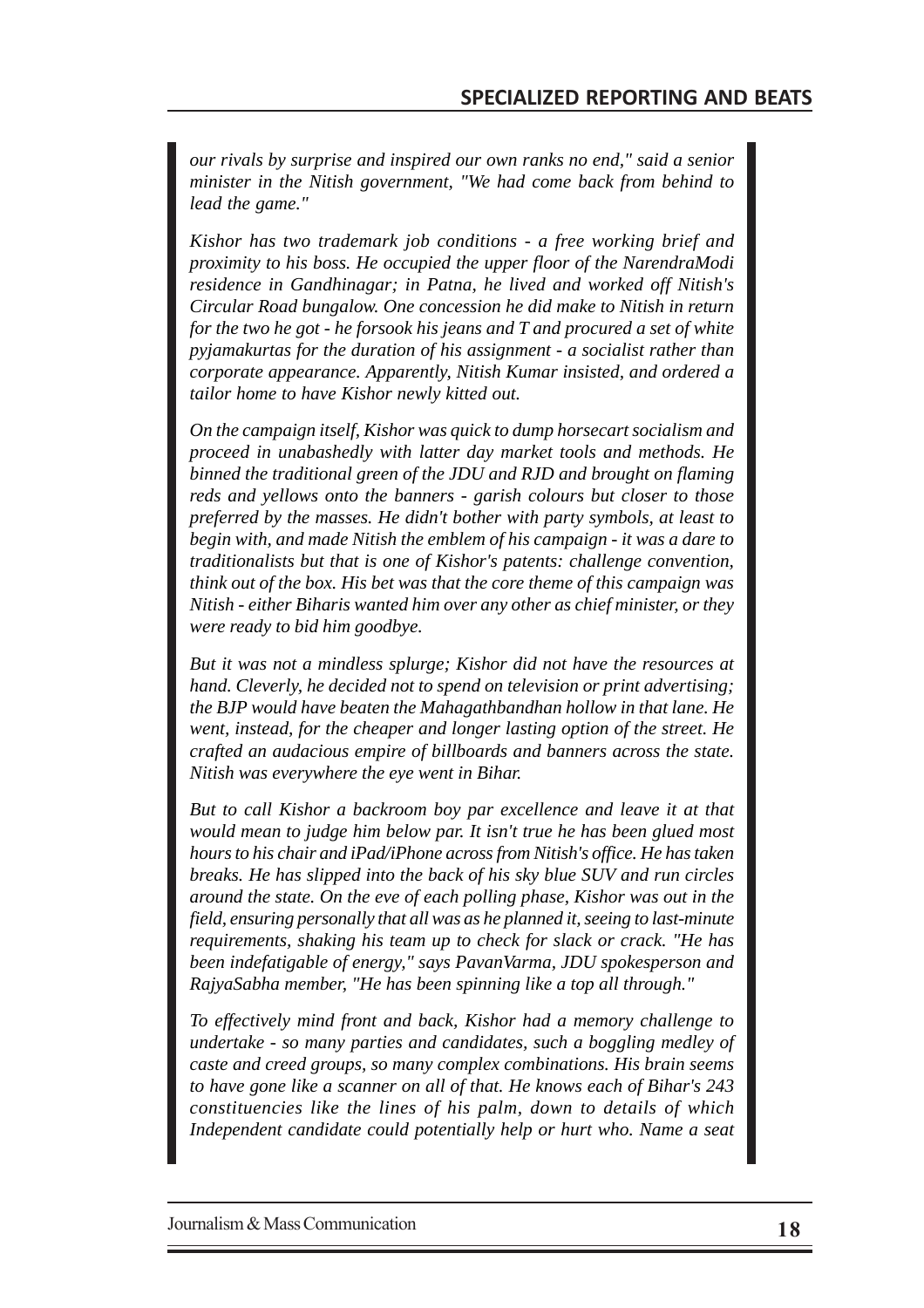*and Kishor would tell you which way it was going and why. The result has probably followed his script more closely than anybody else's. It helped that he had a hand-picked team of researchers and techies constantly feeding him; it also helped that he could constantly communicate with "friends" in the BJP from his days in the Modi backroom. Kishor was always cat's paw close to his adversary's game plan. There were those who long suspected him to be a Modi mole in the Nitish tent; Kishor always knew the opposite to be true. Oftentimes during this long campaign, there were adverse leaks from his team members, but Kishor always had more plants on the other side to feed off.*

*He needs no more of it; he's got a plate much fuller than he expected or publicly claimed. Now's probably time to sit back and relish the look of it.Or probably no. What Kishor wants most is a break. The Bihar yoke has meant he's been mostly neglectful of his ailing mother, and wife and child back in Delhi. It has also meant he's not been able to pay attention to personal regime and regimen. What he wants most, aides say, is to get back his fitness. He'd better. The line of clients at his doorstep is getting longer by the minute.*

## **1.3.4 LEGAL REPORTING**

With the increasing number of cases in courts and judiciary's increasing interference in matters that should ideally be addressed by the executive, the significance of legal reporting has also increased. If you scan through a newspaper, every day you would find a number of reports of court verdicts, proceedings of a case, condition of the judiciary, legal trends, laws of the country etc. Legal reporting is often used synonymously with court reporting. However, there is a difference. All legal reports do not necessarily emanate from court.

While court judgments cover a major part of legal reports in the media, sometimes you must have also seen interviews of lawyers, retired judges and reports on speeches by judges in public or court functions.

Young journalists, who have interest law and legal matters, often wonder how to start a career in legal reporting. Here are some pointers which may help you:

 To become a legal reporter, a degree in law is preferred, but it is not always necessary if you have interest as well understanding of the law of the land.

 Court reporting at times becomes tedious. For you have to spend your day attending important proceedings of the court and taking notes. Sometimes, if the court room is already packed, you may have to stand through the proceedings.

 While writing about court proceeding and judgements, you must be very careful with the facts and follow court's directions strictly. If a court embargoes a judgment, you can't write about it. If you do so, you may be held for contempt of the court.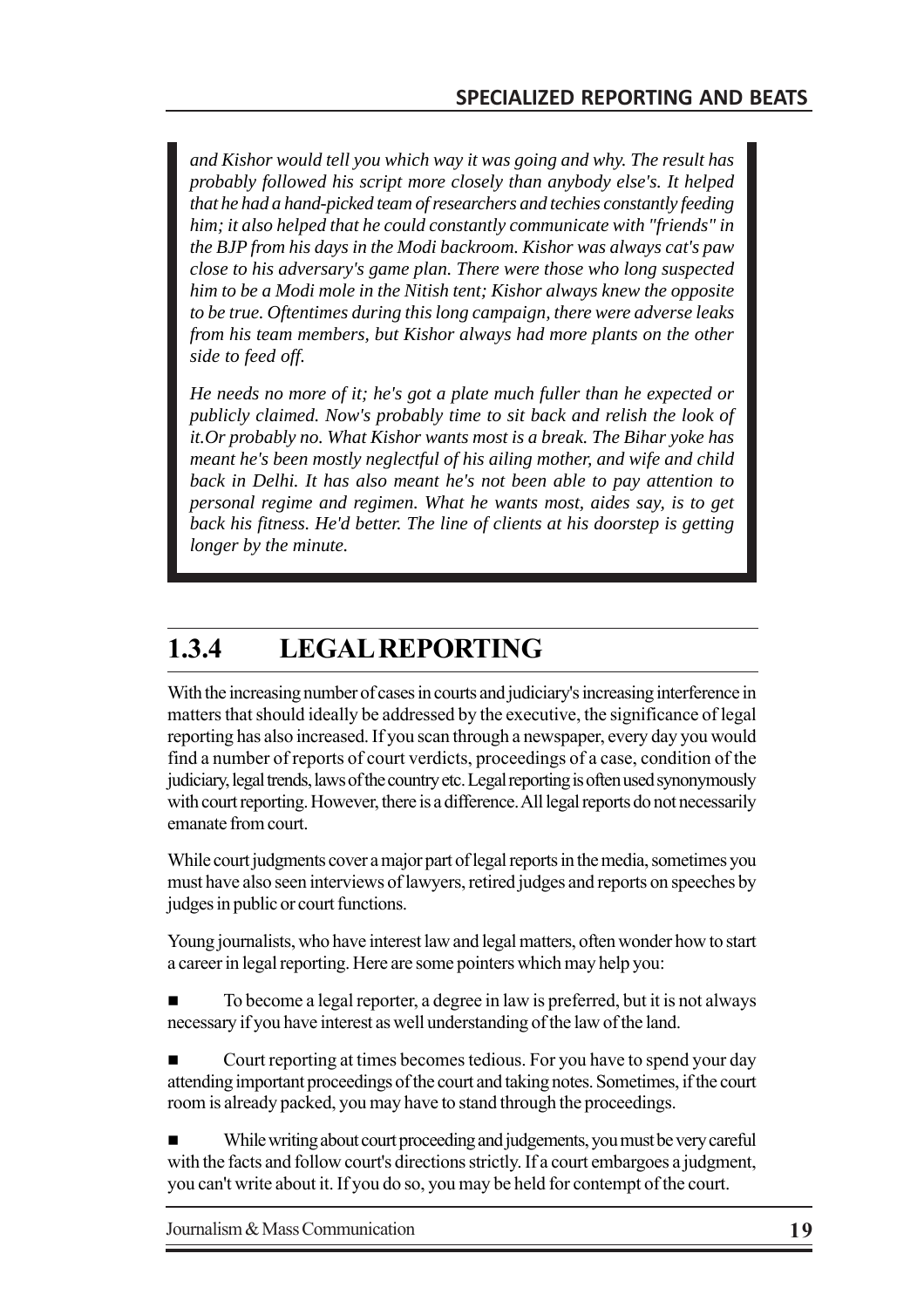You need to develop understanding of the law very fast. For unless you understand, you can't write it in way the readers can understand.

 Court judgements often run in 100s of pages. You will have to scan through it quickly and quote significant facts for your story.



### **Some tips for legal reporting:**

Bob Eggington, a former BBC journalist, shares the following essential tips for legal reporting on mediahelpingmedia.org. The tips are universally applicable:

#### **1: Operating within constraints**

Courts of law are a controlled environment. Court reporters must operate within these controls.

#### **2: Remember who is in charge**

The judge is in charge of the court and what happens inside it. The judge has to keep order and usually has the power to imprison those who show contempt of court. That could include you.

#### **3: Know the local laws**

Most countries have their own sets of laws covering court reporting. You must know them inside-out. Journalists need to act within the law or they may end up in the dock themselves.

#### **4: Focus on the key facts**

The most interesting things about any trial are usually the verdict and the sentence. These will normally provide the lead to your story (assuming the trial has finished).

#### **5: Avoid trying to do the judge's job**

In most countries there is a presumption of "innocence until proven guilty". This should be borne in mind while a trial is in progress and reflected in your copy.

#### **6: Accuracy, accuracy, accuracy**

Ensure you get EVERYTHING right. Check names, spellings, titles and responsibilities. Fair and accurate journalism is the basic requirement.

#### **7: Keep a careful note**

In courts, as in all other reporting, you should make notes carefully and keep them safely. They may be needed later if your report is disputed.

#### **8: Never take sides**

The arguments used by the prosecuting and defence lawyers should be reported in an even-handed way, regardless of the evidence and what is said in court.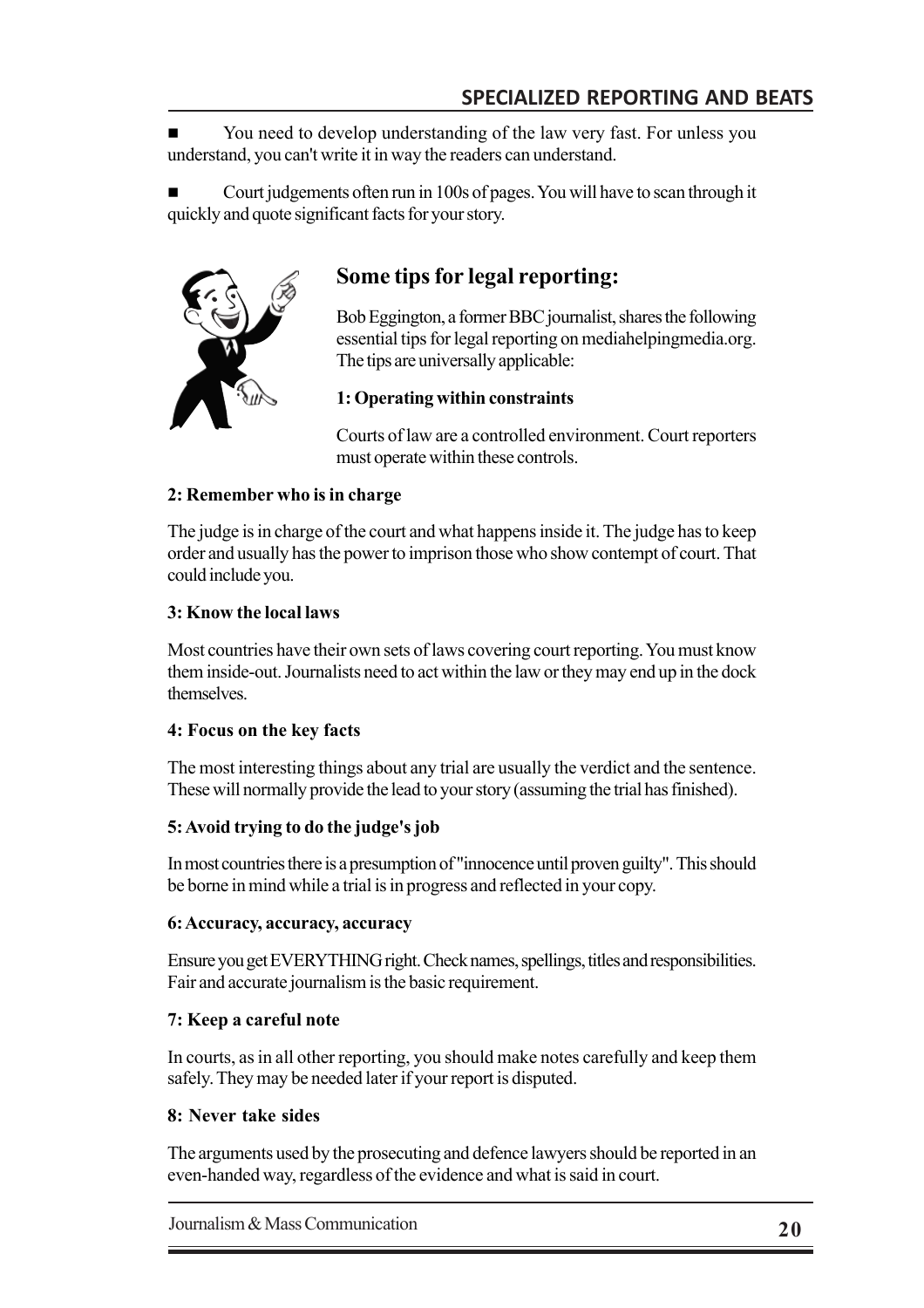#### **9: Courts are also theatre**

Dramatic performances by the judge, lawyers or witnesses make excellent copy. Make sure that you capture all elements.

#### **10: Give credit where it's due**

Trials often hinge on a clever piece of detective work, or advocacy. Ensure you spot these and highlight them in your reporting.

#### **11: Disciplined reporting**

It is not particularly skilful to report everything that has been said. It is much more skilful to use only the most interesting and significant parts of a trial.

#### **12: Be ready with the background**

Big stories need big coverage. Before the trial, discover as much background as you can and have it ready for publication after the verdict.

#### **13: The trial may be over but the story continues**

Some of the most important elements of your story may be the interviews afterwards with witnesses, family, police etc. Make sure you leave the court in time to get the interviews.

### **Some examples of legal reports:**

*SC issues notice to Centre,UP on exemption to minority schools*

*New Delhi, Oct 5 (PTI) The Supreme Court today issued notice to Centre on a plea seeking a relook by a constitution bench on whether minority institutions both aided and unaided were excluded entirely from the ambit of the Right to Education Act.*

*A bench of Justices DipakMisra and U ULalit also issued notice to Uttar Pradesh government on the plea which also sought a relook on the issue whether minority institutions were excluded from some provisions like reservation for students from weaker sections.*

*The court had earlier sought the response from the Centre and Uttar Pradesh Government on the petition without issuing notice to them.*

*The plea said minority institutions needed no recognition as mandated under the Right To Education Act after they were excluded from its purview.*

*A five-judge constitution bench in its May 6, 2014 verdict had upheld the validity of the RTE Act, 2009 and said it was not applicable to aided or unaided minority schools.*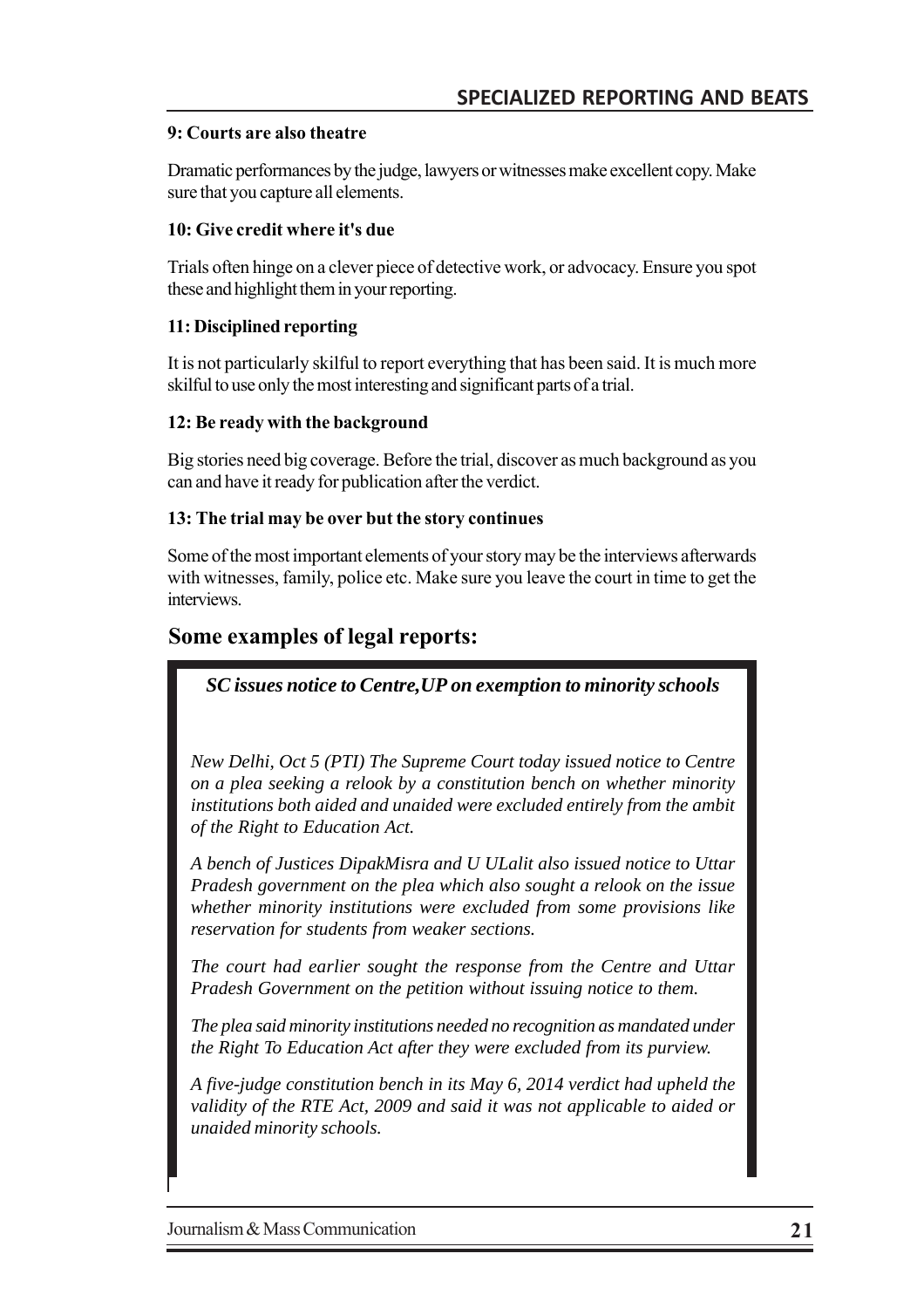*Advocate Ravi Prakash Gupta, appearing for petitioner Independent Schools Federation of India, said after this verdict, minority educational institutions did not need even the recognition provided under Section 18 (No School to be established without obtaining certificate of recognition) and Section 19 (Norms and standards for school) of the RTE Act.*

*Gupta contended that there were over 3,000 schools across India which had zero enrollment of students.*

### *Lodha effect: BCCI still ''confused'' over payments issue*

*New Delhi, Oct 5 (PTI) In the wake of Lodha Committee report, the Board of Control for Cricket in India (BCCI) brass on Wednesday said the cricket board is still "confused" over the kind of payments that can be made from the two bank accounts which had come under the scanner of the Supreme Court-appointed panel.*

*Sources in BCCI said the cricket board is awaiting the judgement of the Supreme Court on Thursday on the issue to get clarity on the subject, which is crucial for continuance of the ongoing series with New Zealand.*

*Amid the logjam, BCCI president Anurag Thakur on Wednesday wrote a letter to the state associations, saying "confusion" prevails over payments that the Board can make even after Justice (retd) Lodha had asked the banks to defreeze the accounts in the two banks -- Yes Bank and Bank of Maharashtra.*

*"When the reports came in the media, the Lodha Committee clarified on 4.10.16 (yesterday) that bank accounts should be defreezed. The committee said only routine payments were to be permitted without specifying any guidelines on this. The banks asked the commission for these guidelines but they have not yet been given," Thakur wrote.*

*"There is thus still a lot of confusion on what payments can be cleared and in fact the Committee has stated that no payments are to be made to state associations and has also directed state associations not to deal with funds transferred by the BCCI.*

*"Unfortunately, this also affected the image of India and the BCCI adversely as various international newspapers have also carried articles of the freezing and de-freezing of bank accounts of the BCCI," he added.*

*The Lodha panel, however, had told banks to not disburse funds from the BCCI accounts to state associations with regards to only two specific payments, and later clarified that it can carry on with its routine expenses.*

*In another e-mail, the panel also warned the state units not to touch the recent funds disbursed by the BCCI between September 29 and October 1.*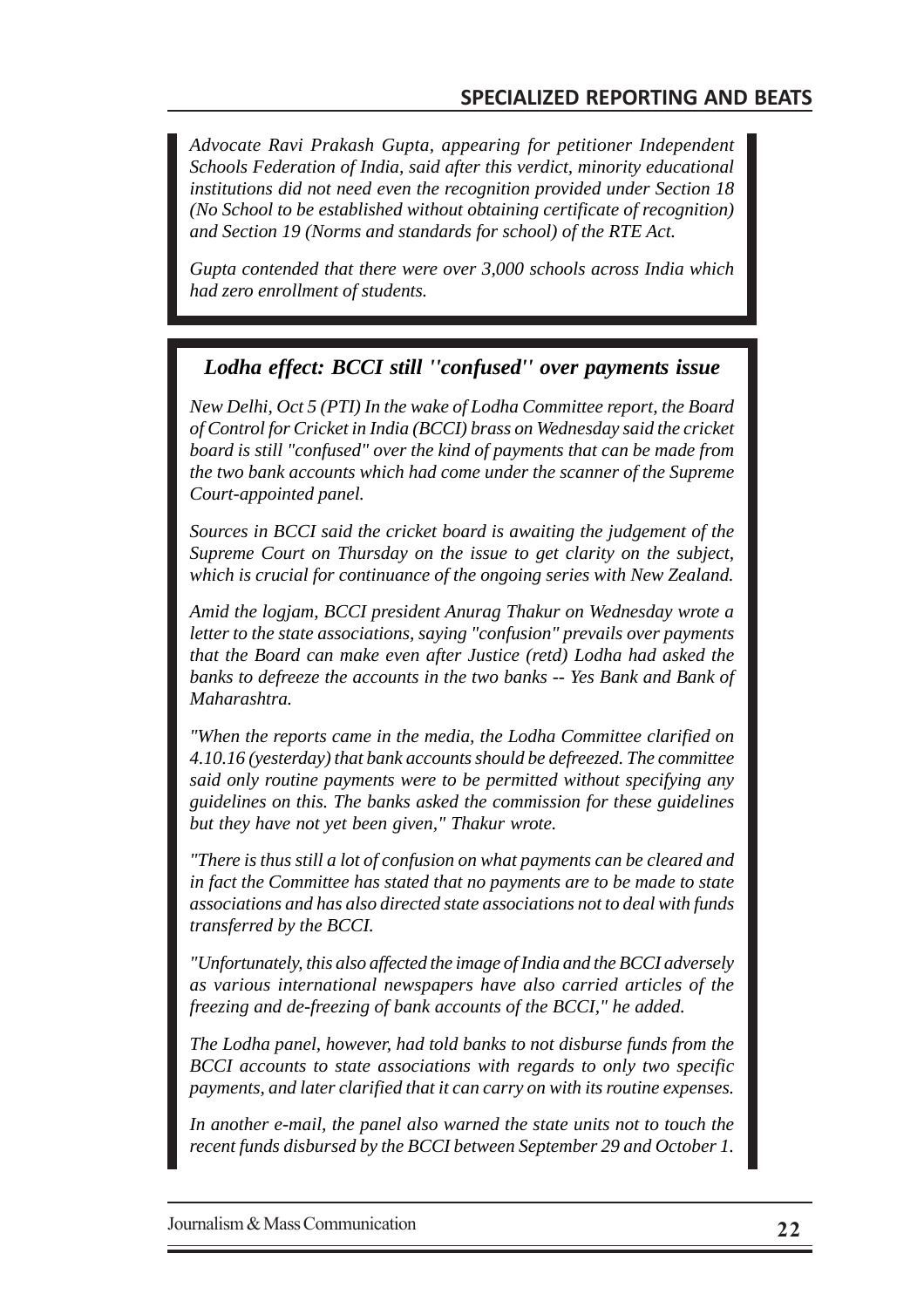*When contacted to get clarity with regard to the ongoing series, Thakur told PTI, "BCCI does not own any ground. It is the state associations who host matches. If the state associations can host the matches, they must do so."*

*At the same time, he said there will be difficulty in hosting matches if any state association does not have adequate funds.*

## **1.4 SPECIALISED REPORTING**

#### **(Defense, Science & Technology, Education, Art & Culture, Environment, Business, Fashion & Lifestyle, Entertainment, Sports, etc)**

Specialised reporting can be said to be the next level of beat reporting. When you cover a particular beat for a long time, you gain knowledge and familiarity that would help you in providing insight and commentary along with the fact. Specialist reporters, or those who have command over particular areas, always in demand in the media industry. But to become that requires years of hard work.

The best reporters are those who possess in-depth knowledge of specific issues, institutions, areas and places. The reporters use their knowledge for crafting special stories that separate a publication from the rest. In every newspaper, you will find specialist reporters who have been writing about a particular subject for years.

While specialised reporting also allows you to explore your interests like sports, defense, film, science, technology etc, you are required to develop your writing skills. Here are some tips:

- 1. Always avoid plagiarism
- 2. Read about your area of interest as much as you can
- 3. Involve yourself in discussions on subjects of your interests.
- 4. Try to be innovative in your writing. People like to read new perspectives and insights.
- 5. Be the master of your subject, but never lose an opportunity to learn. Nuggets of wisdom are all around. You just need to keep your mind open.
- 6. Never try to be biased or let your personal opinions reflect in your writing. For personal opinions, newspapers have separate Op-ed pages, but special stories are still news.
- 7. Research before writing.

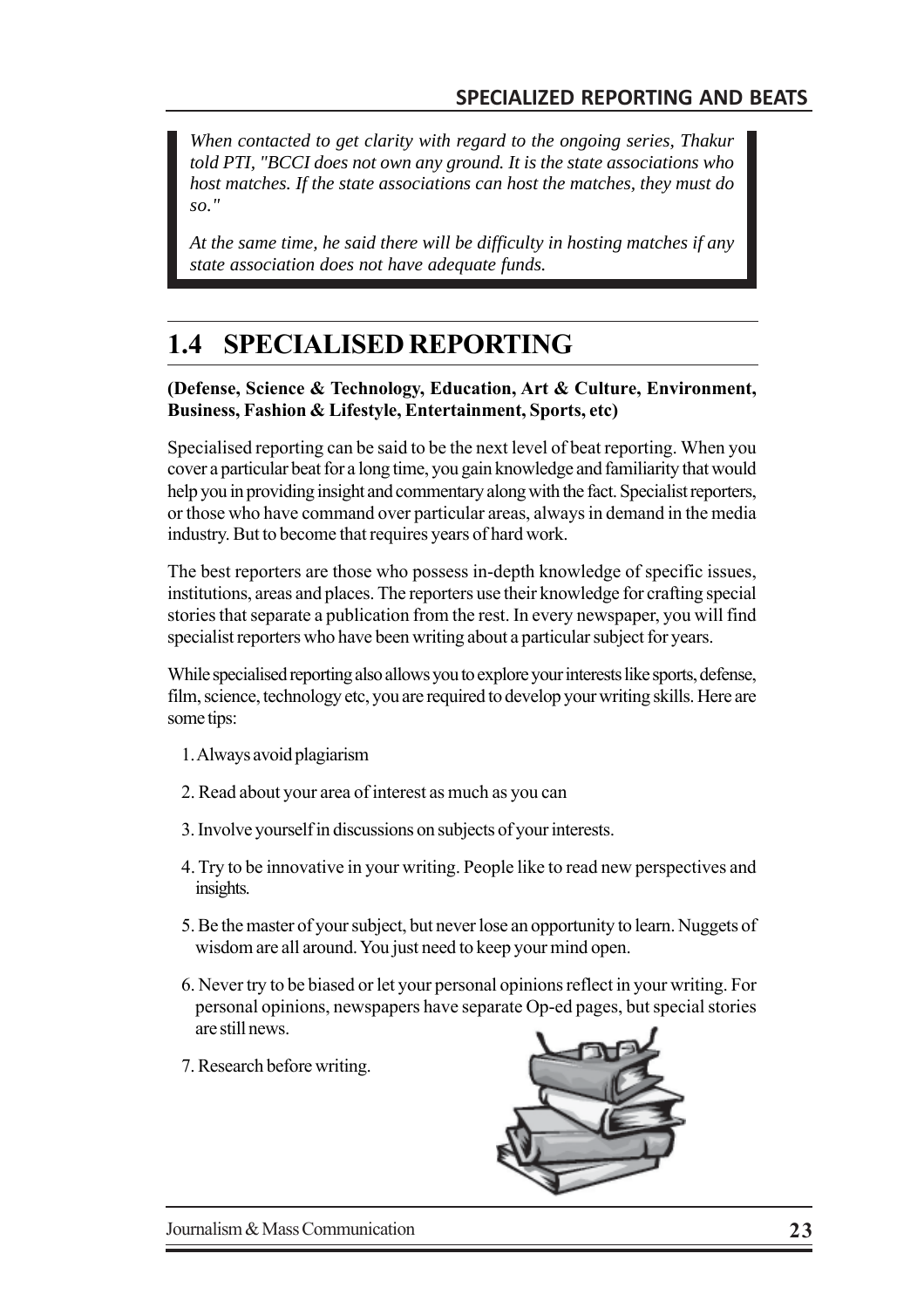### **Some examples of special reports:**

*ISRO gives eyes in the sky to Indian soldiers, watches border day and night*

### *By PTI/October 2,2016*

*The precision 'surgical strikes' that Indian soldiers carried out on terrorist camps across the Line of Control were ably assisted and facilitated by metallic birds flying high in the sky unseen by Pakistanis and at least half a dozen satellites helped prepare and execute them. India is fast developing a huge capability called 'C4ISR' or 'command, control, communications, computers, intelligence, surveillance, and reconnaissance'.*

*The country has already put in place an Aerospace Command and experts who understand the nature of the 'surgical strikes' acknowledge that this new tri-services body played a key role in planning and execution of the midnight attacks.*

*The Indian Space Research Organisation (ISRO) evidently does not fight wars and is purely a civilian agency, but the capabilities it imparts to the nation are among the very best in world. From watching over with an eagle eye the terrorist and militant infra-structure in Pakistan to providing two way communication in desolate places to giving out accurate navigation signals, ISRO has built a formidable infrastructure that helps India protect its borders in day or night.*

*Not many Indians know of these deep capabilities that lie hidden within the portals of the space agency as ISRO's missions to Mars and Moon hog the lime light, but silently and steadily the 17,000 strong work force of ISRO contributes to keeping the lives of 1.2 billion Indians secure. ISRO provides the necessary platforms, and then it is the user agencies that utilise its downstream products which means ISRO does not directly participate in the conflict.*

*K Kasturirangan, former chairman of ISRO, says "The space agency has a formidable suit of technologies and all are suitably deployed with each user agency utilising the assets to their best advantage."*

*So a high resolution imaging satellite can help in urban planning while it can also monitor terrorist camps across the border. Kasturirangan says a satellite image does not distinguish between friend and foe that interpretation rests with the users.*

*Nobody doubts that ISRO's eyes and ears facilitated 'surgical strike' in Pakistan Occupied Kashmir (PoK) at the staging points for terrorists. In years to come the role of India's space assets will play a much bigger role if and when hostilities break out on our borders.*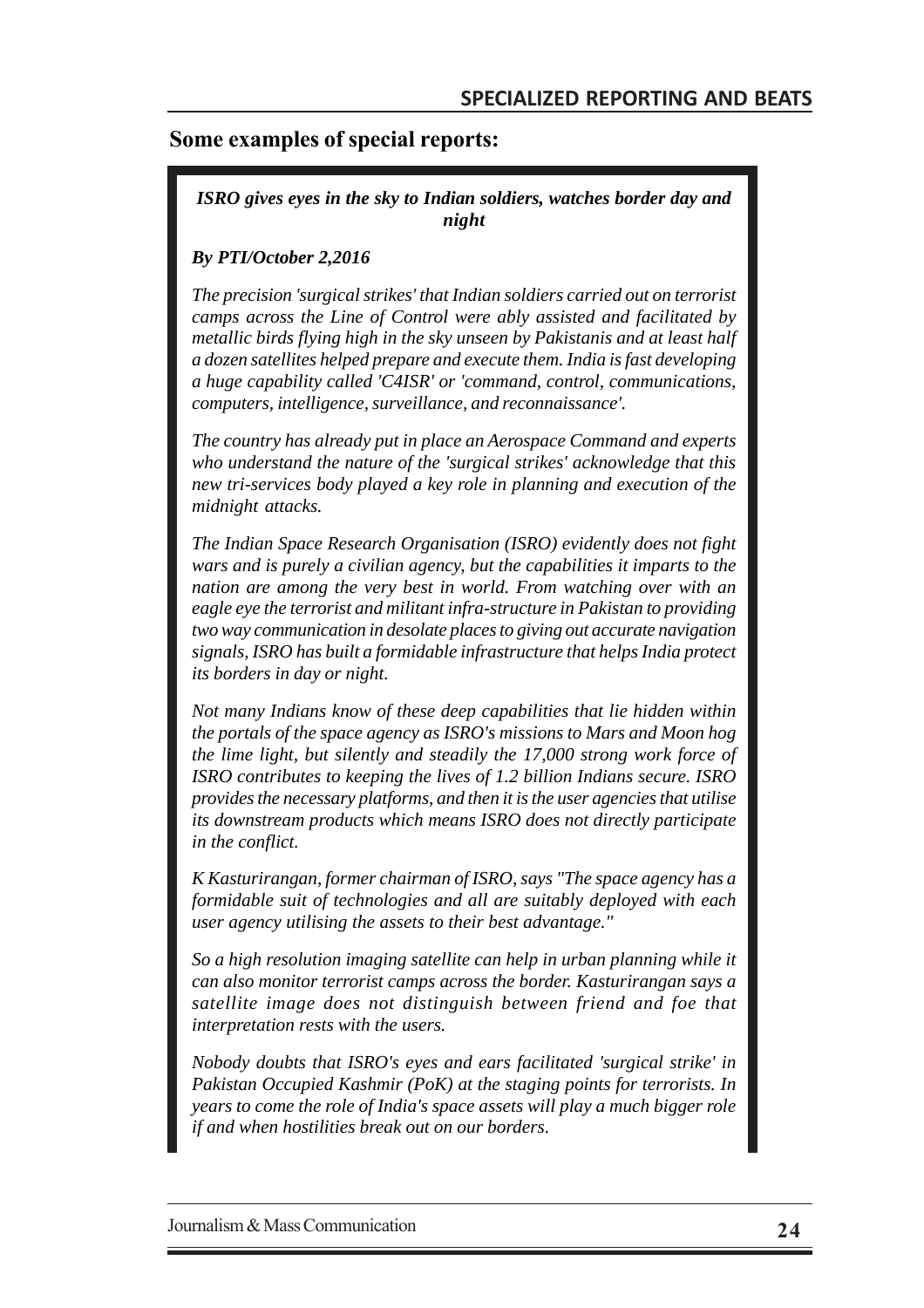*Kiran Kumar, chairman of ISRO, says, "The Indian space agency will not be found lacking in helping secure India's national interests now and in future."*

*Today, India has 33 satellites in orbit around the earth and one in the Martian orbit. These include 12 communications satellites; 7 navigation satellites; 10 earth observation satellites and 4 weather monitoring satellites. This is one of the largest constellation of satellites in the Asia-Pacific region. Each bird is tailor-made for a specific purpose and each when needed helps protects India's supreme national interests.*

*India has some of the sharpest eyes in the sky and to prepare for the 'surgical strikes' India's best bird in the sky, the Cartosat 2-series satellite launched as recently as June 22 played a key role.*

### *Yes, the Sinhalese have their origins in Bengal, Odisha*

*By AdrijaRoychowdhury/Indian Express/September 14, 2016*

*When three years back, a Sri Lankan envoy sought Indian support on the basis of the claim that the Sinhalese people are descendents of Bengalis and Odias, there was an upsurge of perplexity and outrage among large sections of the Indian population. However, subsequent research has shown that the Sinhalese, who make up about 75 per cent of the Sri Lankan population might very well have descended from inhabitants of ancient East India.*

*The "Mahavamsa", arguably the greatest chronicle of Sri Lanka, narrates an interesting episode that marks the origin of the Sinhalese people. As per the mythological record, the foundation stone of the Sinhalese community was laid by King Vijaya who had travelled there from North-West India in 543 BC and founded the first Sinhalese town by the name of Tambapani. One of the murals at the Ajanta caves carry an elaborate depiction of King Vijaya's travel to the Sinhalese town.*

*Sri Lanka, Bengal, Odisha, Orissa, Sinhalese, Sri Lankan history. Sinhalese history, Sinhalese origins, Sinhalese ancestors, Indian Express One of the murals at the Ajanta caves carry an elaborate depiction of King Vijaya's travel to the Sinhalese town. (Source: Wikimedia Commons)*

*King Vijaya was the son of Sihabahu the ruler of Sihapura in Gujarat. Sihabahu's mother in turn was the daughter of the king of Kalinga in Eastern India. Legend goes that she conceived Sihabahu (etymologically meaning lion's arm) with a lion who had kidnapped her.*

*The nature of origin myths is such that it can never prove or disprove a certain theory. However, by becoming part of local folklore, they do give*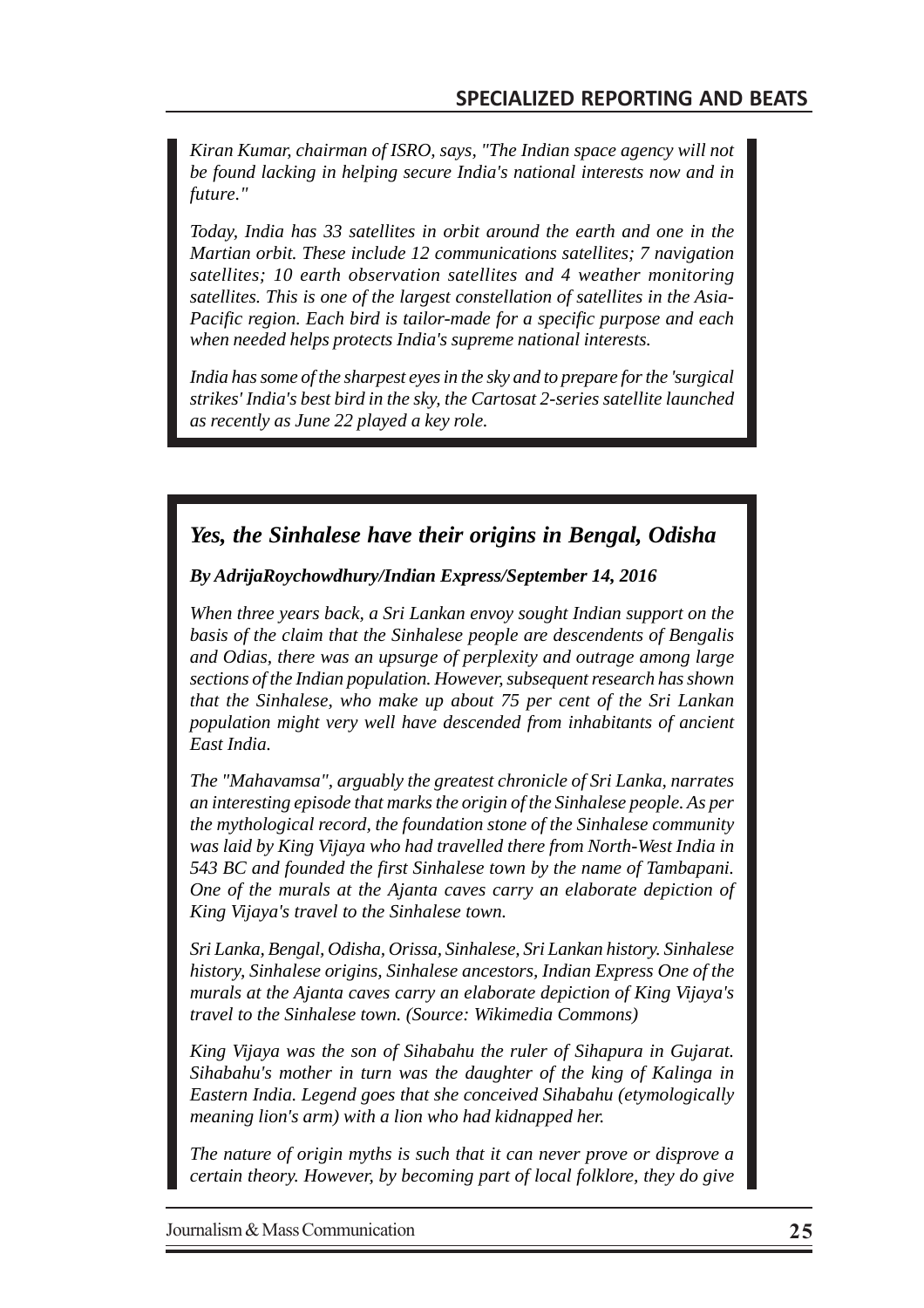*some indication to the way in which the Sinhalese people remember their past. In the case of the hereditary lineage of King Vijaya, while the exact details of the story may or may not be true, what can be said with certainty is that the Sinhalese community does trace some connection to present day Bengal and Odisha. The legend gains particular currency when one realises the importance of the lion's symbol in Sinhalese tradition.*

*In a recent book, "The ocean of churn: How the Indian ocean shaped human history", writer SanjivSanyal remarks that the symbol of the lion that is so important among the Sinhalese is equally revered among the Odiyas and Bengalis. While the Narasimha (God Vishnu as half man and half lion) is worshipped in Odisha, among Bengalis the image of Goddess Durga is incomplete without the lion upon which she rides. In the opinion of Sanyal, the image of the lion on the Sri Lankan flag and the religious symbolism of the lion in Odisha and Bengal have the same cultural origins.*

*But it is not just mythology that reflects upon this connection. In his study titled "Genetic affinities of Sri Lankan Populations", Gautam Kumar Kshatriya found that 25.41 per cent of the genetic make up on the Sinhalese population was contributed by the Bengalis. Linguistically too, scholars have for long remarked upon the Indo-Aryan origins of the Sinhalese speech.*

*In his celebrated account on the development of the Bengali language, Suniti Kumar Chatterjee comments upon the Indo-Aryan content in the Sinhalese speech in the following words: "The first immigrants who carried the Indo-Aryan speech to Ceylon seem to have been from the Western Indian coast. Later from 3rd century BC onwards Ceylon seems to have come in touch with Magadha through Bengal and traditions of intimate connections between Bengal and Ceylon are preserved in Bengali literature."*

*Historically speaking, what further seems to corroborate the link between Odisha, Bengal and Sri Lanka is the thriving trade between the two regions. While Ceylon (old name of Sri Lanka) depended upon Kalinga for import of elephants, Kalinga imported pearl and silver from Ceylon. Records have shown that by the 5th century BC, a strong relationship had developed between the two regions as a result of the commercial ties that spread fast enough to have its impact upon the socio-cultural and political arena.*

*Over the years, Sri Lanka came to be inhabited by several different communities who went on to impact the genetic make up on the population. The colonial encounters with the Portuguese, the Dutch and then the British had its impact on the local population. Genetic studies have shown that Tamils from South India have contributed to the majority of the genetic composition of present day Sinhalese. However, the genetic, cultural and linguistic relation that the Sinhalese population shares with the Bengalis and Odiyas, though of scholarly interest, has remained largely ignored by the popular masses.*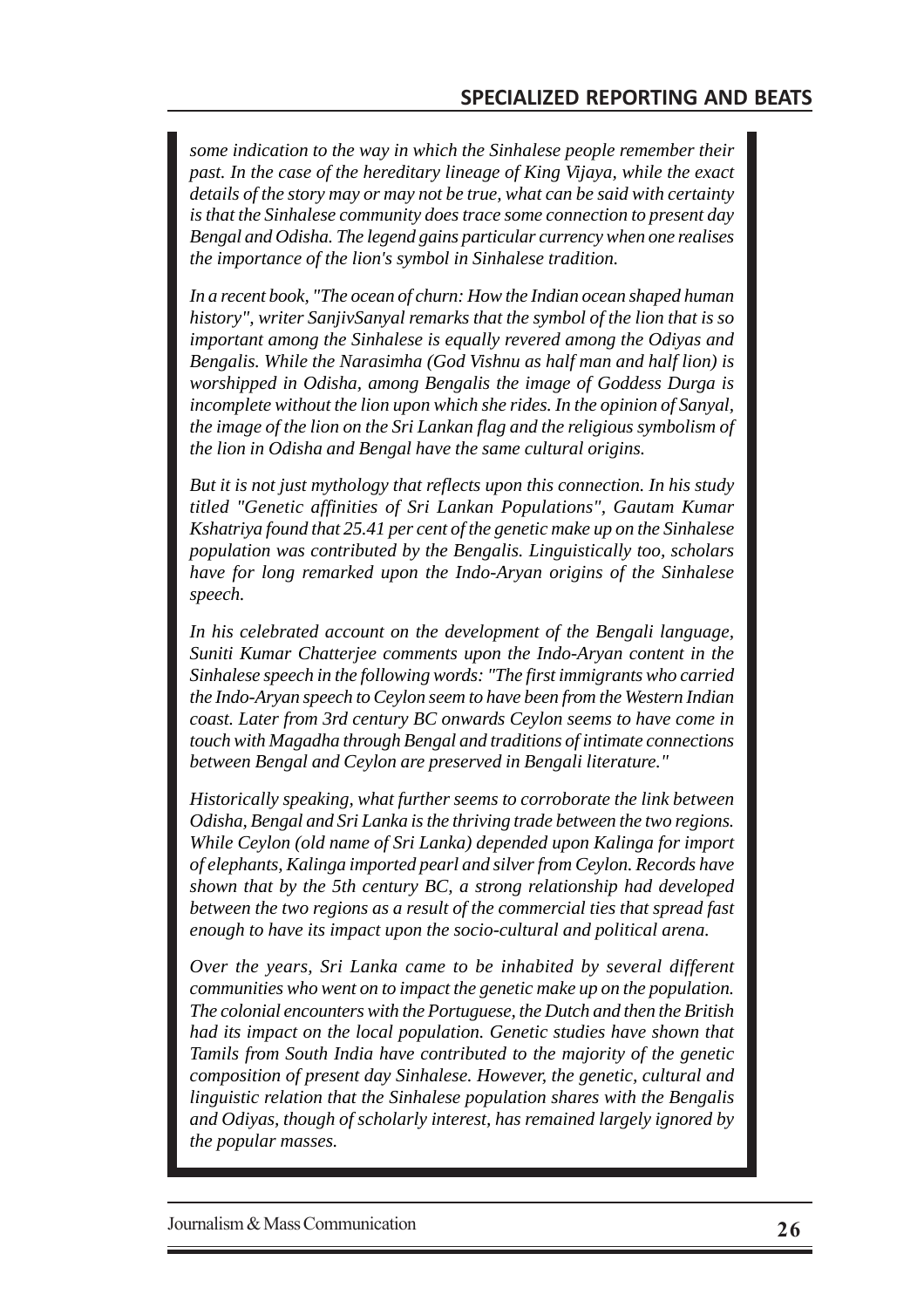## **1.5 REPORTING CONFLICT**

### **(Armed and Social Conflict, Region, Community and Human Rights)**

Several parts of the world, including some in India, are witnessing conflicts. A reporter's job is to provide an unbiased report of the conflict. For this, he or she may have to dig the reasons of the conflict, understand the history and culture of the region and nature of the conflict. Reporting from conflict-affected areas is always dangerous for journalists. But then journalism is not always a cosy profession. People need to be informed about conflicts.

Conflict reporting is considered to be dangerous enterprise. For the safety of the journalist is always at stake.Sometimes it is difficult to get access to enough facts that will make a story complete. You can follow some tips provided by journalist JaldeepKatawala while reporting from a conflict-hit area:



- 1: Don't write in clichés
- 2: Don't believe everything someone tells you

3: Don't hunt for the 'definitive truth'as you will have to rely on the information accessible to you, but don't give up caution.

- 4: Don't get things out of context
- 5: Don't accept information without question
- 6: Don't forget the human face of suffering
- 7: Don't be sloppy with words
- 8: Don't be led by another's agenda
- 9: Don't ignore the local pressures
- 10: Don't ignore history
- Journalism & Mass Communication **27**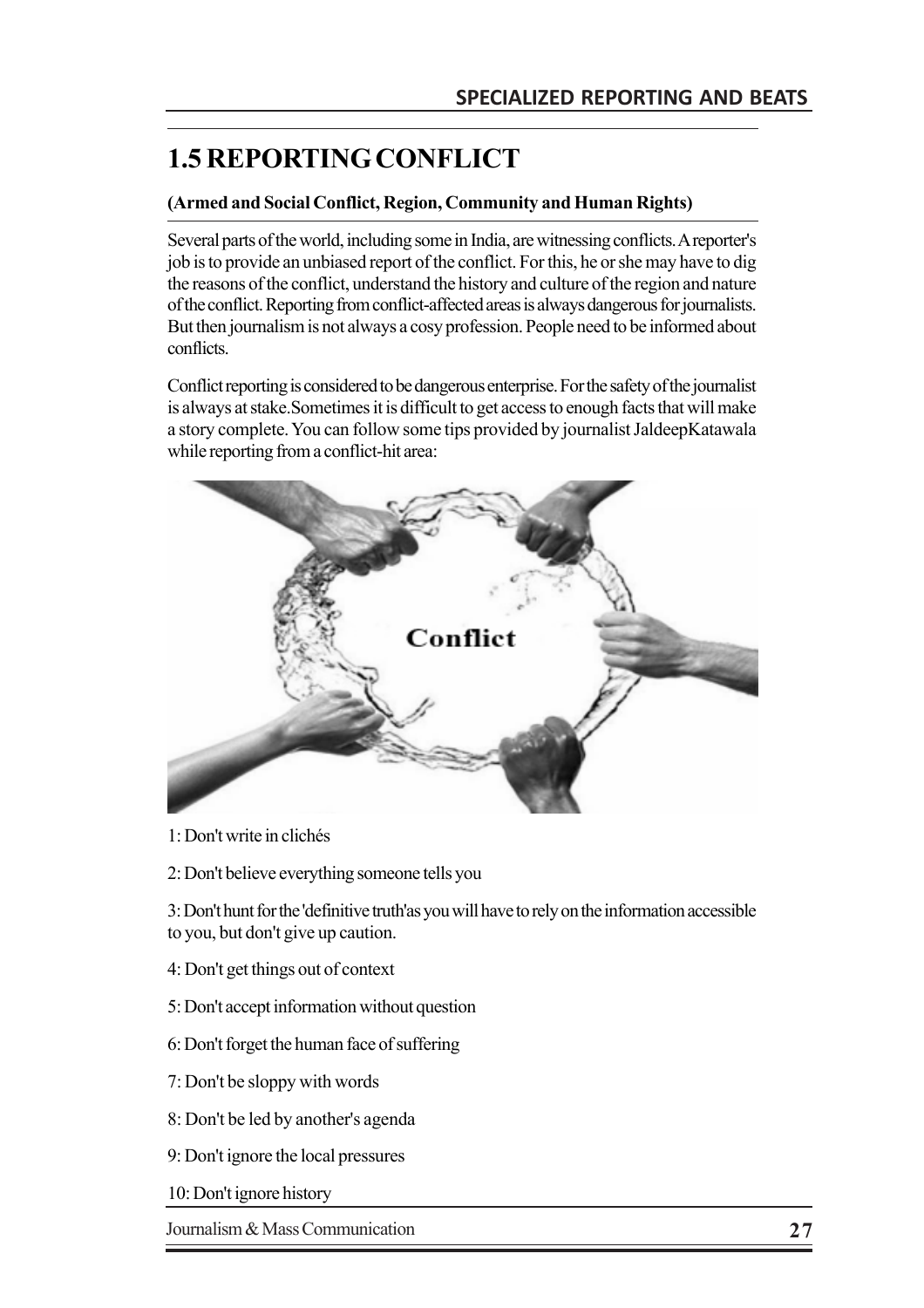### **Some examples of conflict reports:**

### *Syrian rebels approach symbolic Islamic State village*

#### *Reuters/Oct 3/2016*

*Syrian rebels backed by Turkey and a U.S.-led coalition are closing in on the Islamic State-held village of Dabiq, the site of an apocalyptic prophesy central to the militant group's ideology.*

*Free Syrian Army (FSA) rebel groups have been pushing southwards into Islamic State's territory in an operation backed by Turkey since Aug. 24, and have taken villages near Dabiq in recent days. A rebel leader said the plan was to reach Dabiq within 48 hours, but cautioned Islamic State had heavily mined the surrounding area, a sign of its importance to the group.*

*Although Dabiq, a village in relatively flat countryside northeast of Aleppo, holds little strategic value, it is seen by Islamic State as the place where a final battle will take place between Muslims and infidels, heralding Doomsday.*

*The group has named its online English-language magazine Dabiq and in April and May sent about 800 fighters there to defend it against advances by the Kurdish-led Syrian Democratic Forces, the Syrian Observatory for Human Rights said on Monday.*

*"If matters proceed as planned, within 48 hours we will be in Dabiq," Ahmed Osman, commander of the Sultan Murad FSA group, said in a voice recording sent to Reuters.*

*However, Islamic State has heavily mined the area, making progress around TurkmanBareh slower than in other areas, said Osman, adding that 15 deaths among insurgent ranks in the past 24 hours were caused by mines and mortar fire.*

*The U.S.-led coalition against Islamic State is actively supporting the rebels as they advance "to within a few kilometres of (its) weakening stronghold" of Dabiq, Brett McGurk, Washington's special envoy for the coalition, said in a Tweet.*

*Islamic State has exploited the five-year-old Syrian civil war to seize swathes of territory.*

*Washington believes taking Dabiq could strike at Islamic State morale as it prepares to fend off expected offensives against Iraq's Mosul and Syria's Raqqa, the largest cities held by the jihadists, officials from a coalition country said.*

*Turkish warplanes hit Islamic State targets in the areas of Dabiq, Akhtarin and TurkmanBareh, destroying nine buildings including a command post, gun positions and an ammunition depot, a statement by Turkey's military said on Monday.*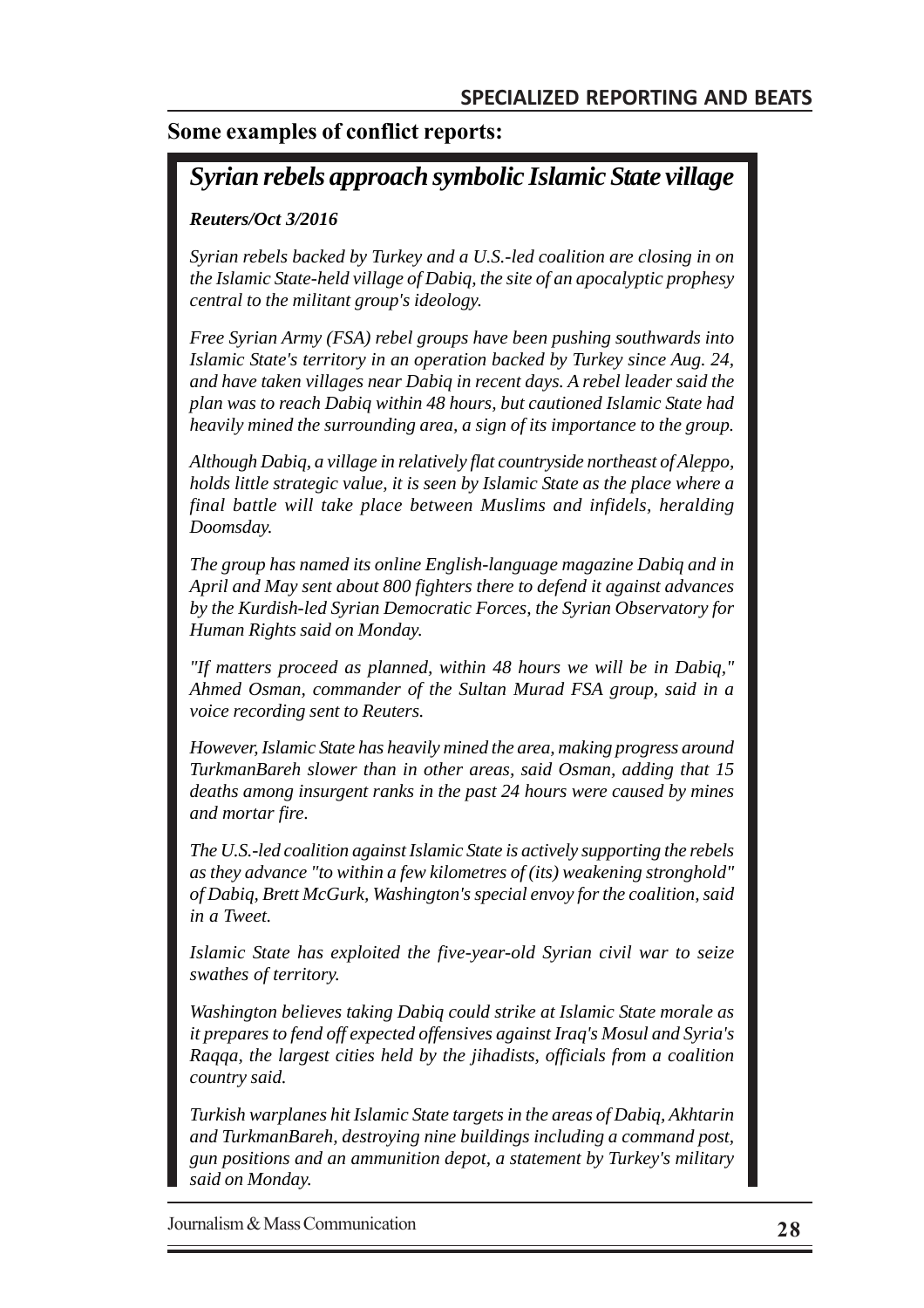*The latest fighting marks an escalation since Turkish troops crossed the border into Syria on Aug. 24 to back opposition fighters battling Islamic State in an operation Ankara says is aimed at removing the border threat the jihadists pose.*

*Nearly a dozen air strikes by the U.S.-backed coalition killed 13 militants, while the Turkish army said it also fired on Islamic State from inside Turkey after the jihadists used rockets to target its border town of Kilis.*

*Ex-sarpanch shot dead; sporadic protests on Day 86 of Kashmir unrest*

*AshiqHussain/Hindustan Times/ Oct 3, 2016*

*A former sarpanch was shot dead by unidentified gunmen in south Kashmir's Pulwama district, and the 86th day of unrest on Sunday was marked by sporadic protests and clashes in the Valley.*

*Police said Fayaz Ahmad Bhat, 30, was shot at by assailants outside his home in Kandzal area of Pulwama. He was rushed to a nearby hospital, but did not survive.*

*"He was a sarpanch affiliated with the National Conference," said station house officer of the area, Sarjan Ahmad. The five-year tenure of Panchayats ended in July.*

*Sarjan said it was not immediately clear who were the assailants, and a manhunt was launched in the area to track the attackers. Militants, who had warned people against local elections, have targeted sarpanchs in the past.*

*Sporadic protests were reported amid a shutdown as protests over the killing of HizbulMujahideen militant BurhanWani on July 8 entered its 86th day.*

*In the southern district of Kulgam, a few residents alleged that security forces vandalised residential properties during raids on the houses of stonepelters. They alleged the forces set ablaze some structures, including a house, cow sheds and paddy straw heaps besides damaging vehicles.*

*The incident reportedly prompted the villagers to come out on the streets in the morning, triggering clashes with security forces.*

*Police have denied the allegation. Kulgam superintendent of police, Shridhar Patel, said they were returning after arresting nine stone-pelters when some youth threw stones on the forces. "After we left, some miscreants set ablaze two grass heaps and damaged a truck," he said.*

*Shops, businesses and schools were closed and public transport remained off the roads.*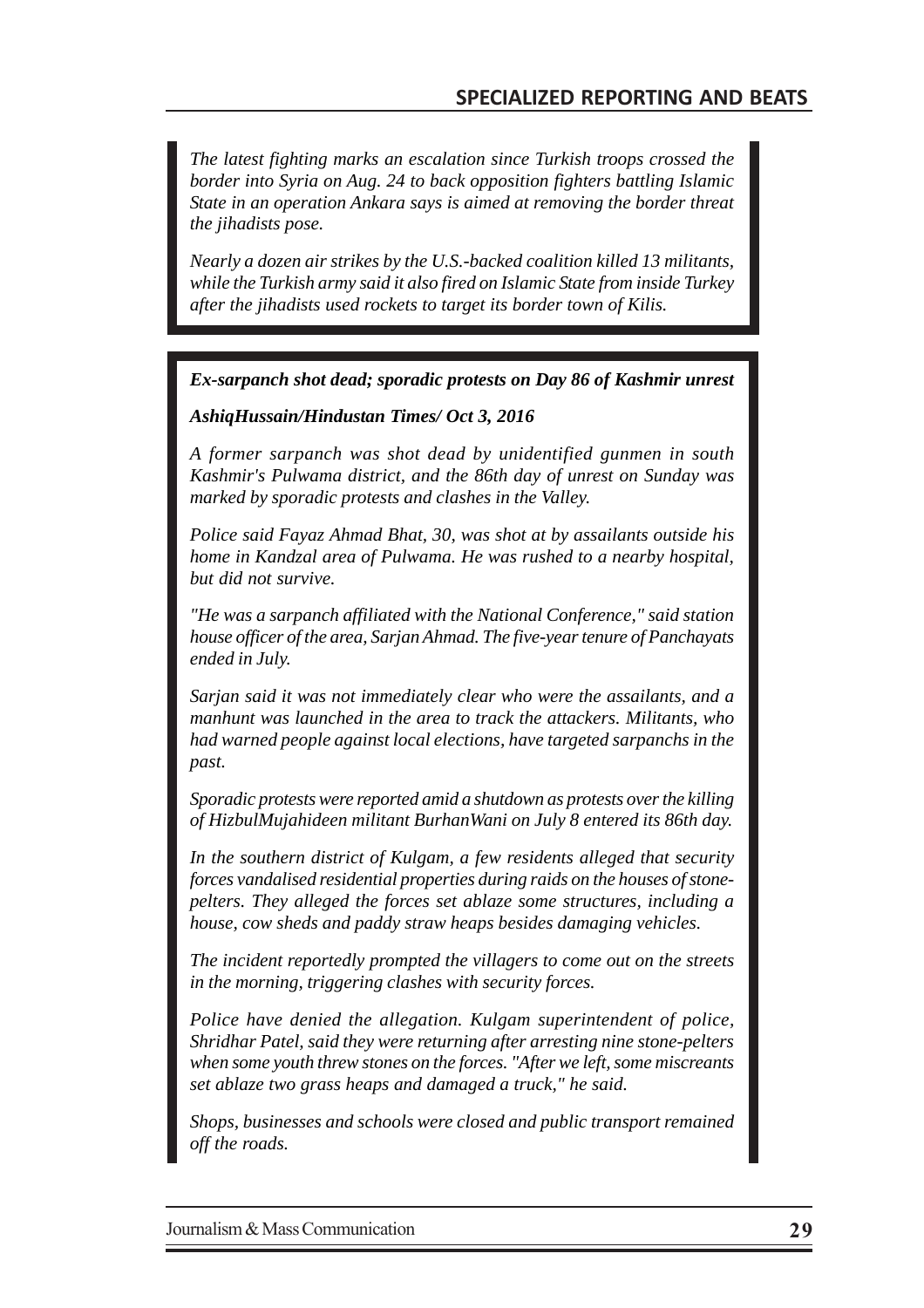*Since the protests began on July 9, 88 people have lost their lives and over 10,000 have been injured.*

*The latest victim, Muzaffar Ahmad, a resident of central Kashmir's Cheki-Kawoosa in Budgam district, was hit by pellets in his eye in mid-September, developed infection and died on Saturday at a hospital.*

*Apprehending protests in the district, the authorities on Sunday imposed restrictions in some areas from Narbal to Chek-i-Kawoosa. Road blocks and concertina wires were laid to prevent people from marching.*

*However, the youth in many areas of the district including Chek-i-Kawoosa tried to defy the shutdown and organize pro-freedom rallies, prompting the police and CRPF to retaliate. In the nearby Mazhama, there were clashes between stone-pelting youth and government forces, who responded by firing tear gas shells.*

*In north Kashmir's Bandipora district, people tried to organize a protest rally in Putushai on the call of separatists but were stopped by security forces. The forces fired tear gas shells and used mild force to disperse the protesters.*

*Separatists have been issuing protest calendars, demanding the right to self-determination, even as authorities have been imposing curfew, on and off. The latest protest programme has been extended to October 6, with a relaxation on three days from 5 pm to 6 am.*

## **CHECK YOUR PROGRESS**

1. Write a news report of a recent political rally in your area and compare it with news of the event published in different newspapers?

2. Write a special report on problems faced by schoolchildren in your area?

3. Take three old newspapers and classify all news items according to their beats?

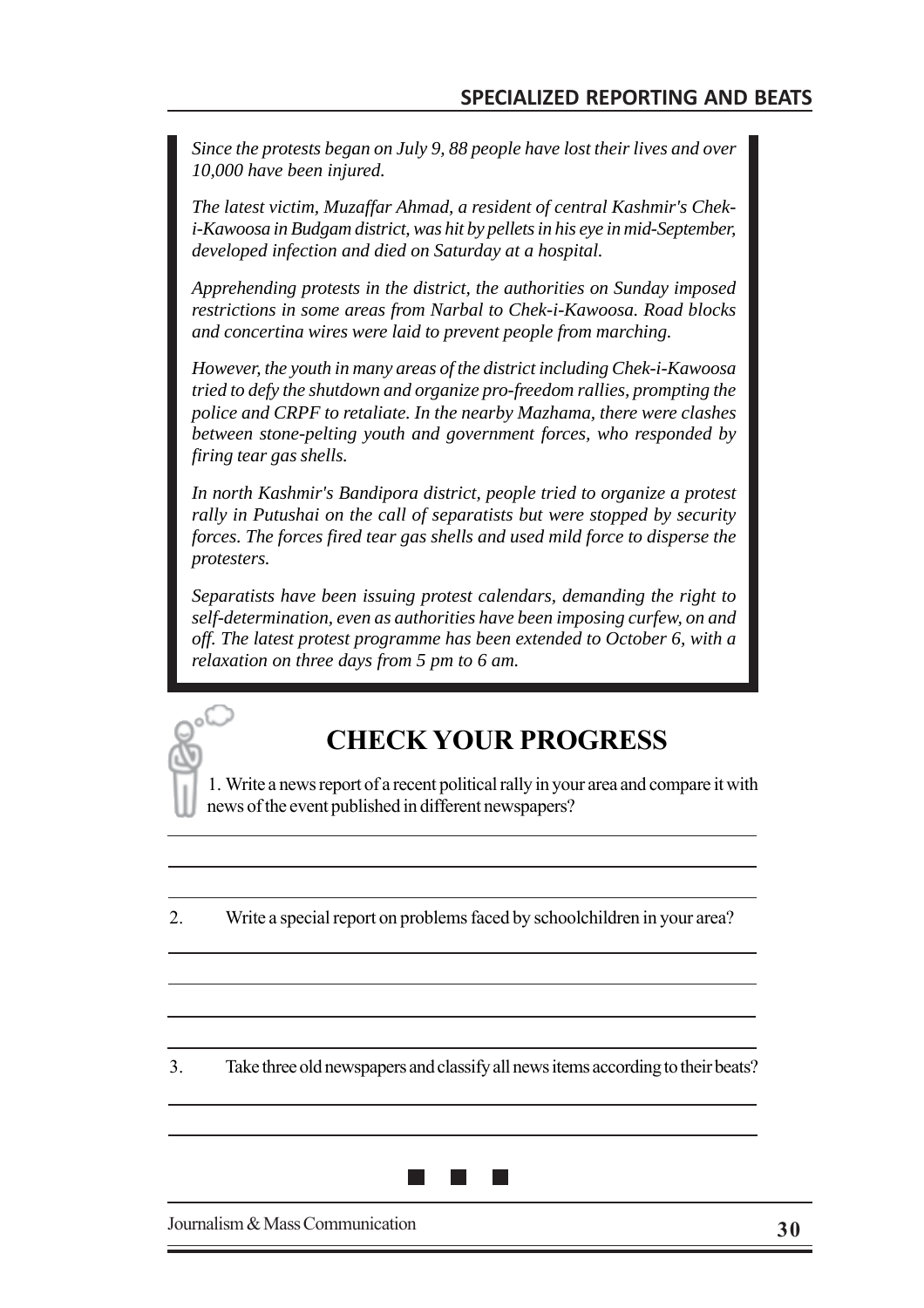## **UNIT-2: INTERVIEW, SPECIALIZED WRITING**

## **2.0 UNIT STRUCTURE**

- 2.1 Learning Objectives
- 2.2 Introduction
- 2.3 Interview types and techniques
- 2.4: Opinion writing: Editorial, Op-ed page and Middle, Special articles, Week end pull-outs, Supplements

Check your progress

## **2.1 LEARNING OBJECTIVES**

The objective of this unit is to familiarize you with the different ways in which views are published in a newspaper. An interview is the view of a particular personality on a particular matter, while editorials reflect the view of the publication. This unit will help you understand different types of interviews and specialised writings that regularly find place in newspapers.

After the end of this unit, you will be able to:

- Understand the types and techniques of interviews
- Learn how to write editorials, op-ed and middle articles
- Learn about special articles, weekend pull-outs and supplements
- Learn tips and techniques to be a better writer

## **2.2 INTRODUCTION**

A media publication, be it print or digital, is the sum total of news and views. While news covers the major part of a publication, views gives it vibrancy. A newspaper publishes views of important personalities, people and journalists. The views or opinions play important role in a democracy. Sometimes they set the agenda for the country, sometimes they let policy makers or people know the different viewpoints on a particular issue. Different viewpoints are essential for the survival of a democracy.

As India starts to embrace the digital age slowly, views have become more prominent than ever. There is a technical reason for this also. Today people can access information from a variety of sources, such as: TV, radio, newspapers, websites and social media. The increasing penetration of smartphones in India has allowed more and more people to express their opinions and views on all matters of their concern. This has also made it imperative for media publications to give space to all types of views for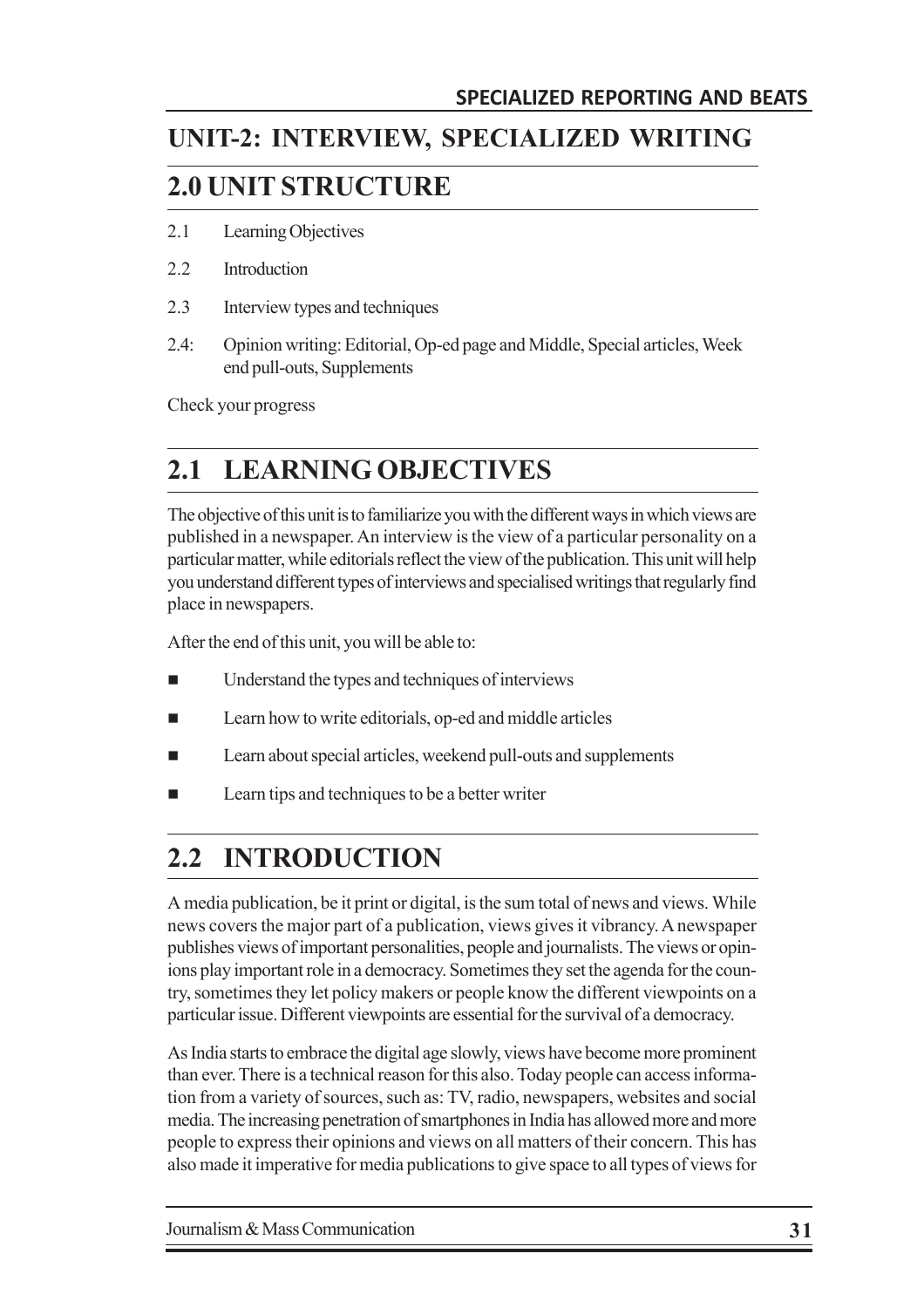the sake of fairness and journalistic ethics. This has also opened new avenues for opinionated individuals, especially in the digital media.

Newspapers publish views in the form of editorials, op-ed and middle articles. Apart from them, special articles, weekend pull-outs and supplements on topical issues are also published to provide a detailed perspective on them. As an aspiring journalist, you must learn all these forms of writing. The only way for this is to start writing from now itself. In the process of writing, you will automatically start equipping yourself with necessary knowledge also.

## **2.3 INTERVIEW TYPES AND TECHNIQUES**

The important thing before an interview is to understand the very objective for it.Interviews are generally conducted for these goals:

a) To find out what and how much an interviewee knows about a particular subject.

b) Sometimes interviewees are themselves the subject of the interview.

c) To find out what the interviewee thinks about a particular subject.

Here are some examples.First,if the interview is for finding out opinion of a person on different issues, then all you need to do is to ask question. In such types of interviews, you should give the interviewee full chance to express his views. You should make sure that you are not misquoting the person while writing the interview.

Second,if the objective of the interview is to get out certain facts from a person, then you should prepare in advance and ask pointed question.The success of such interview would mostly depend on your ability to understand all eventualities in advance.

Third, there could also be many occasions when you would have to interview a victim -- may be of a terror attack,child abuse, sexual assault, police atrocity, caste atrocities etc. In such cases you must never sound insensitive to the victim and avoid asking questions that look too silly to be asked to a victim. For example:Instead of asking a victim how he/she is feeling, you can start the conversation by asking how the incident happened.When the interviewee is full drawn in the conversation, you can insert the question as to how she/he is feeling.

Experts believe that a good interview is a conversation. It is like a natural exchange of ideas, views and facts.

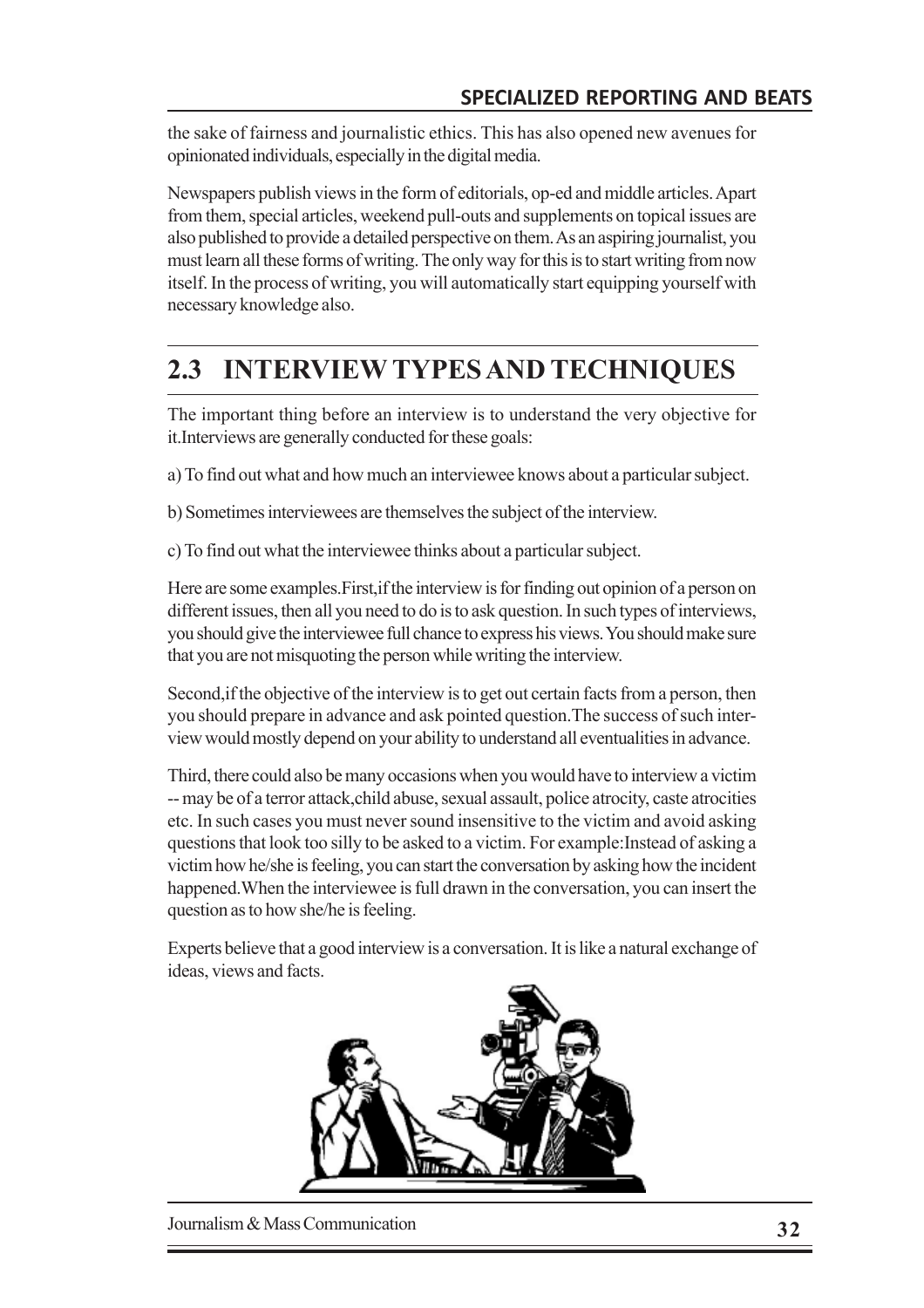Here are some techniques you should need to know before an interview.

- a) Do some homework: In other words, have some basic knowledge about the subject, objective or purpose. Try not to look stupid in front of your interviewee. For example: You should never ask Virender Sehwag about the number of triple centuries he has made in Test cricket. You should know such facts in advance.
- b) Try not to outsmart yourinterviewee: You should give the interviewee a fair time to response. Too much interference while he/she speaks, may not lead to your desired goal.
- c) Always have a list of questions and also facts with you, incase you need to pose some counter-question. Hence, homework is necessary.
- d) Don't hesitate or feel scared in asking difficult questions. Butyes, try to remain polite. Your job is to interview, not to get into a verbal brawl. Noise may help TV on occasions, not the print media.
- e) Think about the medium: If interviewing for print, you should keep you questions short as it will help you get concise answers. For audio or video, you can ask two part questions. It will allow the interviewee to speak for a considerable amount of time.

There are two types of questions asked in an interview.

**1. Open-ended questions:** These allow the interviewee to open up on a particular subject. For example: What do you think about Prime Minister Narendra Modi? Do you think demonetization can end corruption?

**2. Close-ended questions:** These encourage short replies, sometimes even a singleword response. For example: Is Narendra Modi the best PM of India? Is demonetisation the only way to end corruption?

Based on the above discussions, interviews can be broadly classified into three types.

**1. Informational interview:** This helps in revealing certain facts or even opinions of a person on some important matters.

For example, if you are interviewing the government representative responsible for minimising the impact of cyclone in Odisha, then you can ask these questions:

- What rescue measures have been planned for villages that are likely to be hit by the cyclone?
- How many civic and police personnel have been deployed for relief work?
- Has the government asked for the Centre's help in case the situation worsens etc.

**2. Emotional interview:** An emotional interview is tricky. It helps in bringing to the fore all shades of emotional experiences of an interviewee. The emotions may be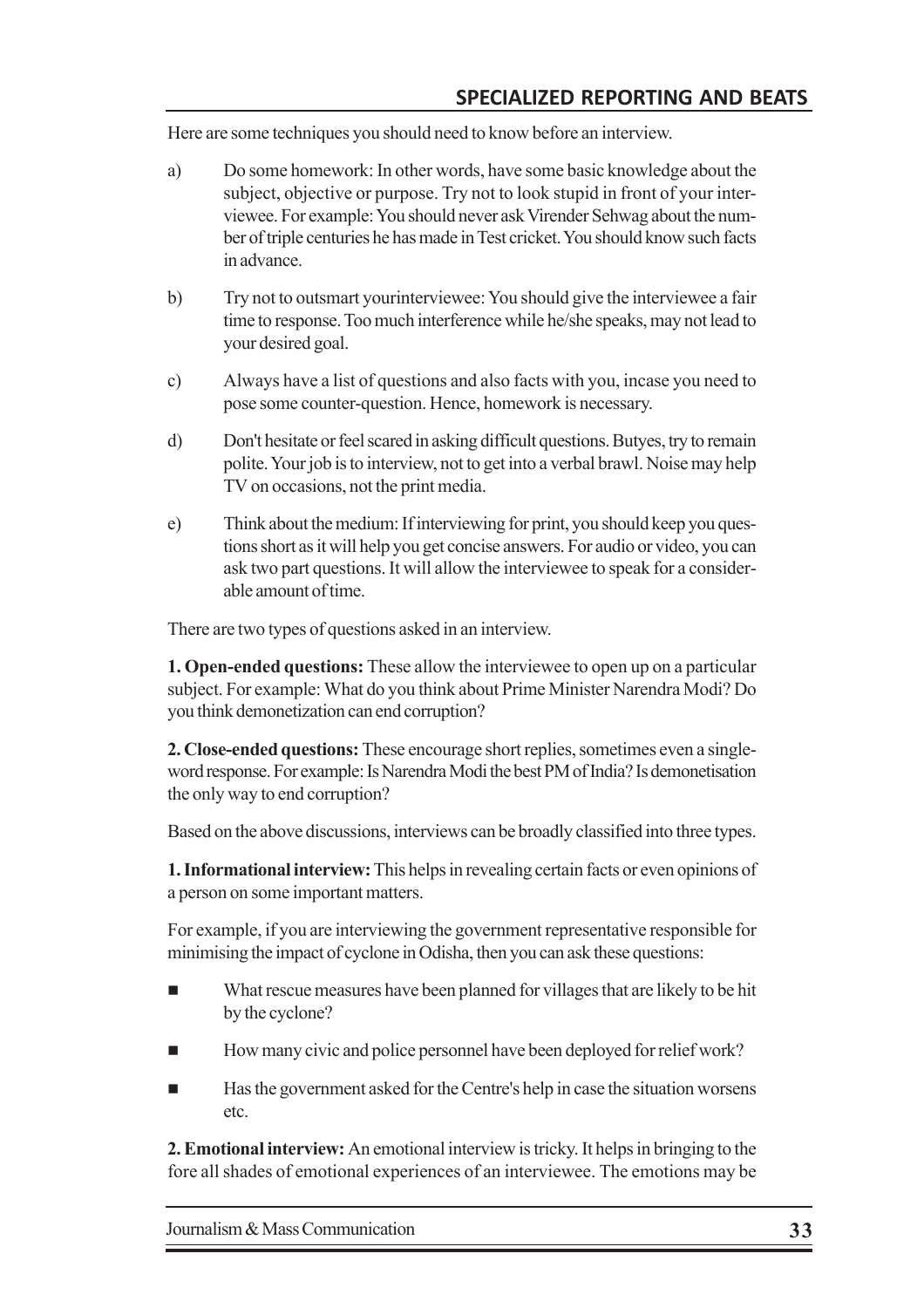about pain, excitement, happiness, tragic, anger or love. While conducting an emotional interview, it is important to maintain a certain amount of silence as it allows the interviewee to gather his/her thoughts properly.You can spot several examples of emotional interviews in a newspaper daily.

**3. Interpretative interview:** A BBC training manual says, "The interpretive interview is quite different. The subject of the interview needs to interpret some facts which are already known. The fact is that interest rates are rising again; the financial expert can be asked what effect this will have on mortgage rates.

"You should still, though, ask questions using the word 'what'. In this case, you are no longer dealing with an existing situation; the expert is being asked to look into the future and sketch the probabilities, usually based on knowledge of what has happened in similar circumstances before."

## **2.4 OPINION WRITING**

**(Editorial, Op-ed page and Middle, Special articles, Weekend pull-outs, Supplements)**

As discussed earlier in this chapter, Opinions, or views, form important part of any news publication. In this section, we will learn about how to write editorial, Op-ed and middle, special articles, weekend pull-outs and supplements.

Editorial: An editorial is the official view of a publication about a certain issue. Newspapers have played important role in the country with their editorial. For it has the potential to drive the agenda of a country.

The editorial is usually unsigned. It influences public opinion, promotes critical thinking. Sometimes an editorial even urge or inspire people to take actionon an issue. One can say that aneditorial is opinionated news story which has official backing of the publication.

The editorial is considered to be the soul of a newspaper. It reflects the policy and stand of the newspaper on the important issues of the day. Editorials not only mould public opinion and act as catalysts of change, they also serve as watchdog of public interest. They do so by pointing out anomalies and irregularities in public policies and developmental works. Editorials also offer suggestions and solutions to prevailing problems the society.

Though editorials are published in the name of the editor, they are not always written by the editor himself. A newspaper generally has a panel of editorial writers who are assigned subjects of their specialised study by the editor. Sensitive issues are often handled by the editor himself or someone who is acquainted with the newspaper's policies.

Editorial writing has always been considered an art that needs to be mastered by practice and judicious use of language. It is neither written in the style of a news report nor in the format of an article. Writers have to use words smartly. A good editorial not only provokes the thought process but is also readable.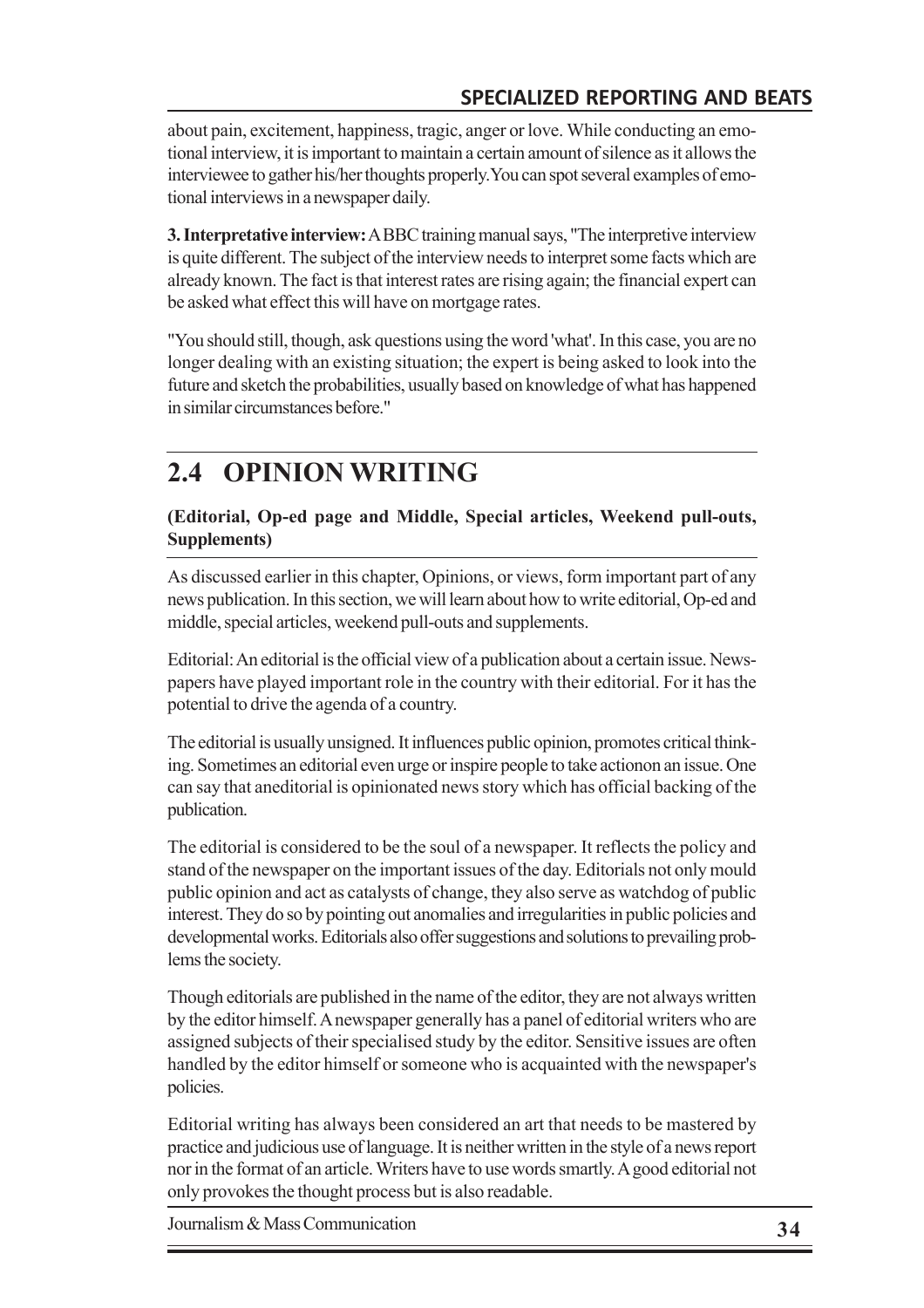If you are asked to write an editorial on an issue, you should try to have these elements in your write-up:

a) The editorial should have an introduction, body and conclusion like other news stories

b) It should provide an objective explanation of the issue, especially of the complex issues

c) It should contain a timely news angle

d) The editorial should also have opinions from the opposing viewpoint to give a complete perspective to the reader.

e) The editorial should try to engage readers on issues, not personalities. You should refrain from name-calling or other petty tactics of persuasion.

f) The editorial should provide an alternative solution to the problem or issue being criticized.

g) Finally, it should have a solid and concise conclusion. You should give it some punch.

Some more writing tips for an editorial:

- Make the beginning interesting to grab the reader's attention.
- Provide strong evidence to support your stand use active voice
- Write in third person most of the time.
- Don't try to be a preacher. Use credible arguments and back them with authentic facts. Your readers are not fools.

Here is an example of an editorial on Prime Minister Narendra Modi's demonetisation decision by the Indian Express:

### *Bold and Sweeping*

*The dramatic announcement on Tuesday night by Prime Minister Narendra Modi, scrapping or taking out of circulation high-value notes of the denomination of Rs 500 and Rs 1000, is a major signaling of his government's intention to curb black money and move to an economy where the use of cash as a medium for transactions and stashing savings is minimised. Coming as it does on the heels of a voluntary disclosure scheme, which offered an opportunity to those dodging taxes to pay a penalty of 45 per cent and come clean, the Modi government is evidently walking the talk on its promises both before and after the 2014 elections.*

*The current withdrawal of high-value currency notes marks the third attempt at demonetisation in the country. The PM has justified the latest attempt, which is far bigger in sweep and scale, by pointing to how the*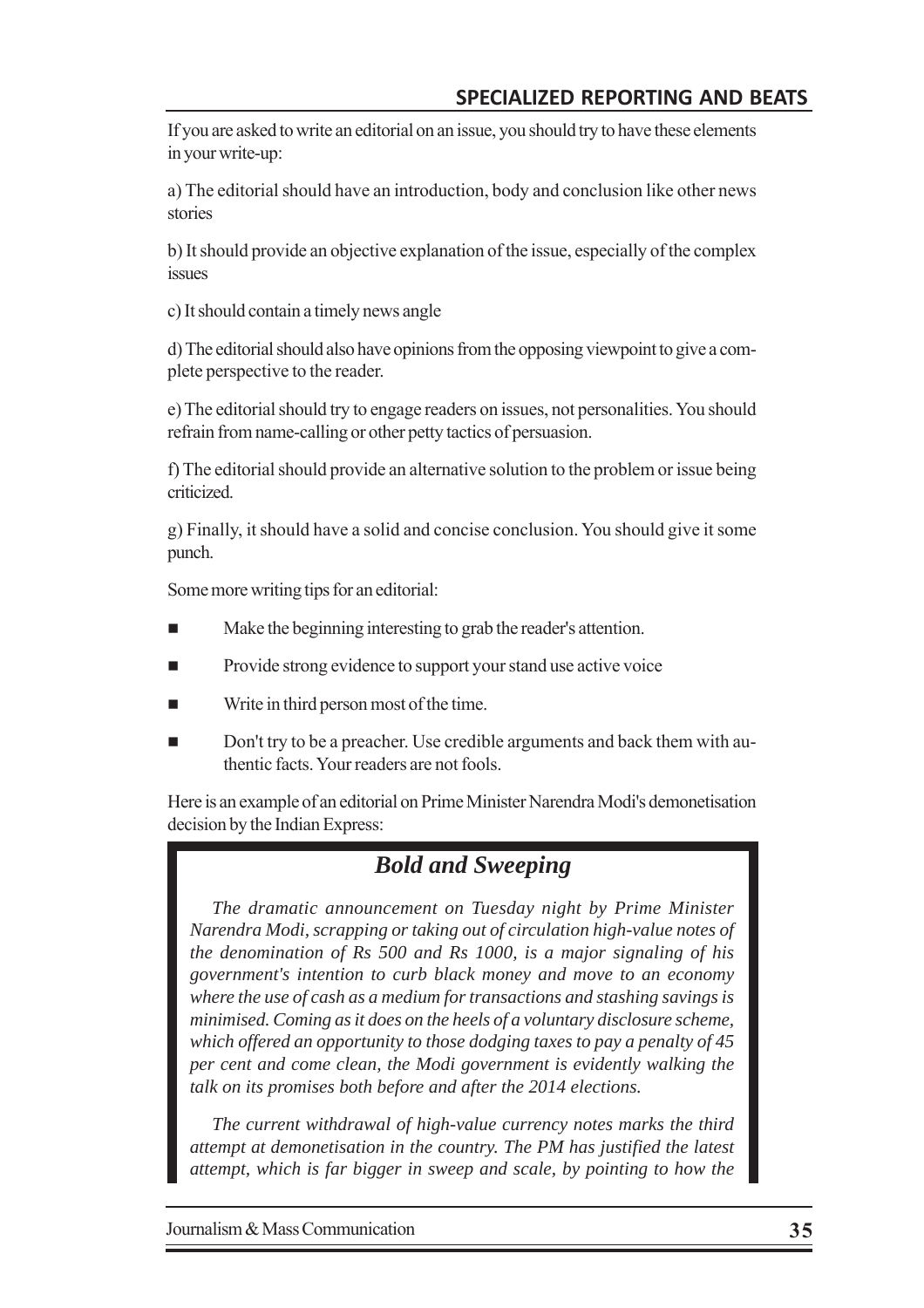*widespread use of cash in high denominations has led to an artificial increase in the cost of goods and services and is reflected in the government's success in bringing out Rs 1.25 lakh crore of unaccounted money. It is difficult to disagree with that logic though there could be quibbles on the modalities of this decision which could lead to economic disruption in the near term. It may well be that this government is betting on a structural transformation which the drive against black money could bring about in the medium term and the political gains that can be leveraged. There could be a progressive shift to a cashless economy with a greater focus on electronic transactions and the formal banking sector, and attendant benefits in the form of consumption growth and revenues besides audit trails and transformation of businesses, especially the real estate sector. The threefold increase in electronic payments through the banking system, such as the RTGS and NEFT, and the seven-fold rise in mobile banking transactions between 2012 and 2016, and the emergence of electronic wallet providers and new payment banks, are a testimony to the success of the drive mounted by government and the central bank.*

*India is not alone when it comes to scrapping high-value notes. In May, the European Central Bank had announced that it was phasing out the 500 Euro note from 2018 because of heightened concerns of money laundering and terror financing, especially after the terror attacks in Paris. At a time when private investment has been hit and with factory output contracting, scrapping high-value notes may prolong the economic pain. What the government needs to do now is to follow up the demonetisation with a vigorous push to ensure greater universal banking access, and nudge the real estate sector to move towards greater transparency, besides offering more incentives to encourage electronic payments and use of cards. The challenge is not just in pulling out 85 per cent of the high-value currencies in circulation but also to ensure a culture of compliance progressively.*

### **Op-ed page and Middle**

Merriam-Webster dictionary defines an Op-ed page as a "a page of special features usually opposite the editorial page of a newspaper; *also*: a feature on such a page".

Op-ed is also synonymously used for an article or essay giving the opinion of a writer on an issue. The dictionary defines it as: "an essay in a newspaper or magazine that gives the opinion of the writer and that is written by someone who is not employed by the newspaper or magazine."

The University of Illinois in the US has provided important tips on the writing process of an Op-ed. These are useful in the Indian context as well.

- Ask, what is the message you want to get across?
- List all your arguments in no particular order.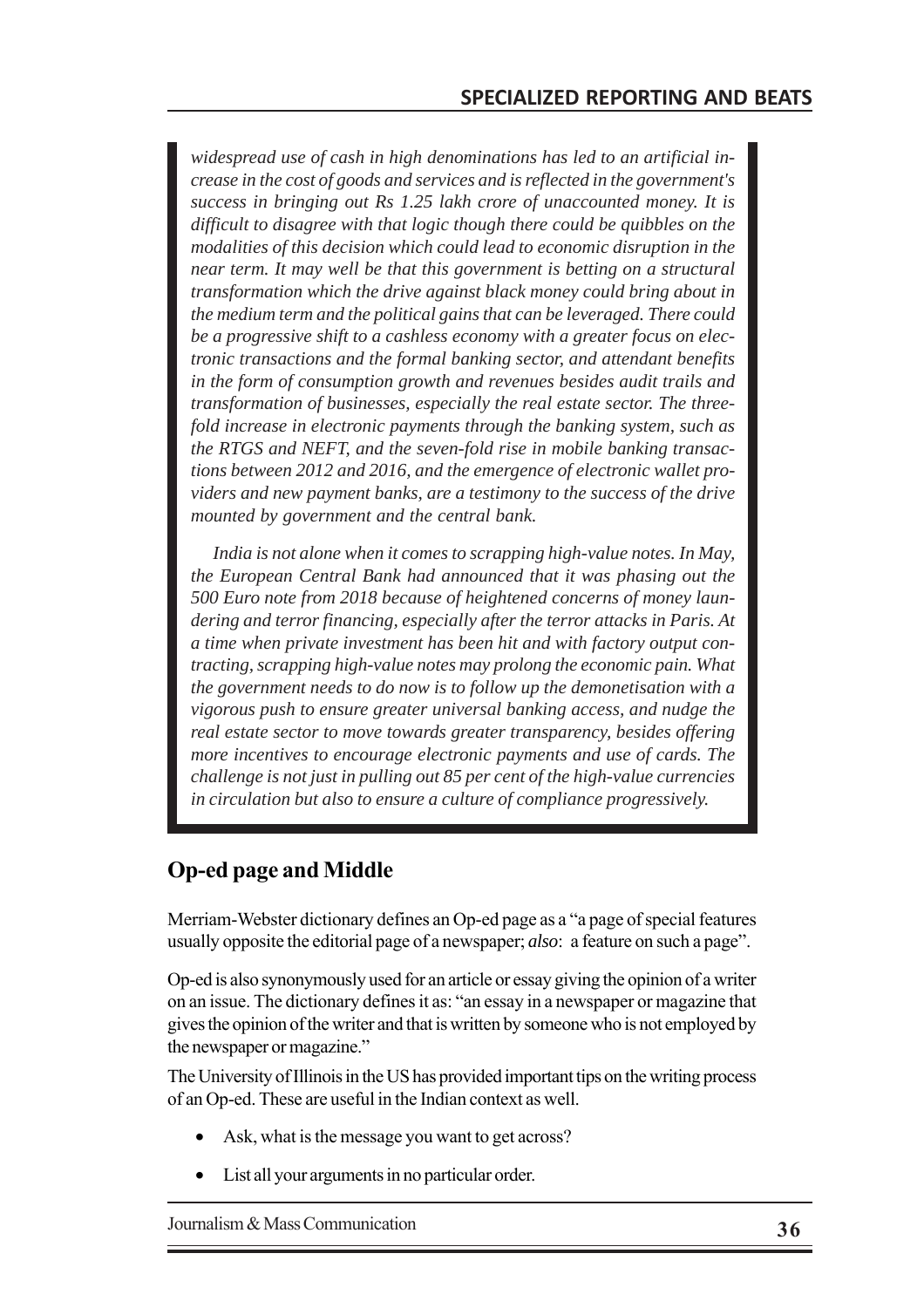- Pick four or five arguments that will most appeal to your readers.
- Write your first draft. Connect your theme to your peg in the first paragraph, followed by one to three paragraphs for each supporting reason, with the most important reasons first. One or two paragraphs should conclude by reinforcing your theme.
- Now read your draft and ask: What is the most powerful paragraph here? Is it the closing paragraph? Does a paragraph about one of the four or five arguments point up a particularly absurd part of the plan?
- Whichever one it is, rewrite the op-ed with the most powerful, most exciting paragraph first to grab the reader's attention, elaborate with two or three supporting points in the following paragraphs. Make sure your paragraphs are short and contain one main idea.
- Use facts, statistics and studies to support your arguments.

### **Middle**

The Middle forms an important part of the editorial page of a newspaper. Its main objective is to provide humour and wit on a page that mostly contain serious content in the form of editorials, articles and letters to the editor. While writing middle, you should keep these points in mind:

- The length of a middle should be around four hundred words.
- Middle is generally positioned between the two articles of the editorial page.
- Pick up a topical subject and try to give it a humourous twist.
- End the Middle with a punch line that provides the reader a humorous or satiric fare.
- You can experiment with the language while writing a Middle. No journalistic restrictions will come in your way.
- You can even use colloquial words and slangs. However, please ensure decency and decorum. You are writing for a newspaper. So don't get abusive.

### **Special articles, Weekend pull-outs, Supplements**

Newspapers come up with special articles, weekend pull-outs and supplements to increase the reader engagement. Special articles provide a detailed analysis as well as perspectives on an issue, a place and event. While a special article is generally published inside the newspaper, weekend pull-out and supplements cater to different tastes of readers. All major newspapers publish weekend pull-out and supplements regularly these days.

Writing principles for special articles, weekend pull-outs or supplements remain more or less the same. You must try to write in an interesting and legible manner. Your objective should be to get the attention of the reader and engage her or him. While writing, always keep you target reader in mind and write accordingly.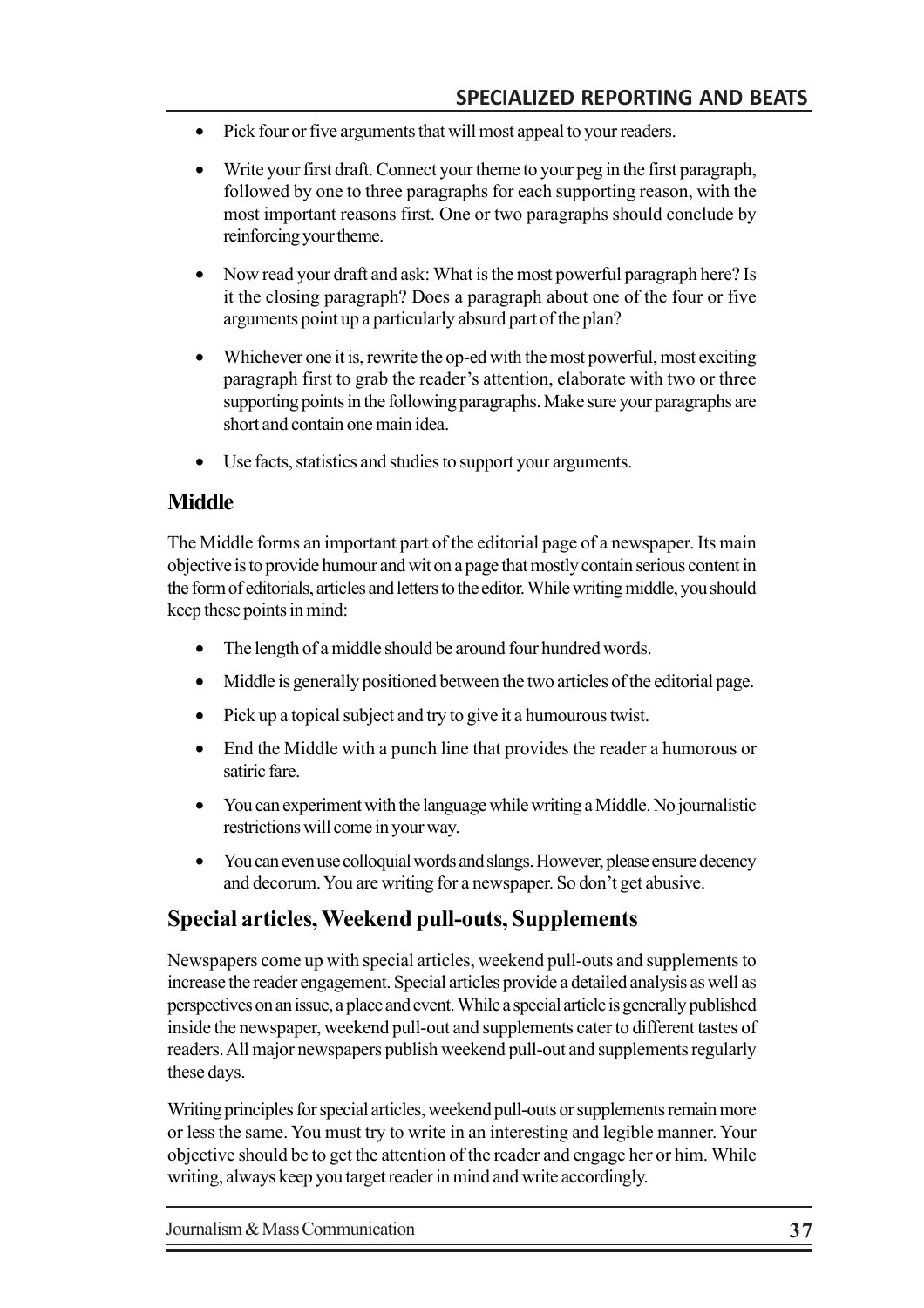## **CHECK YOUR PROGRESS**

1. Take interview of your local elected representative about the problems in your area and ask about his plans to solve them.

2. Write an editorial on India's space programme.

್ತೂದಿ

3. Write an op-ed article on Indian cricket under ViratKohli.

4. Write a Middle on demonetization.

5. Write a special article on traditional festivals in your village

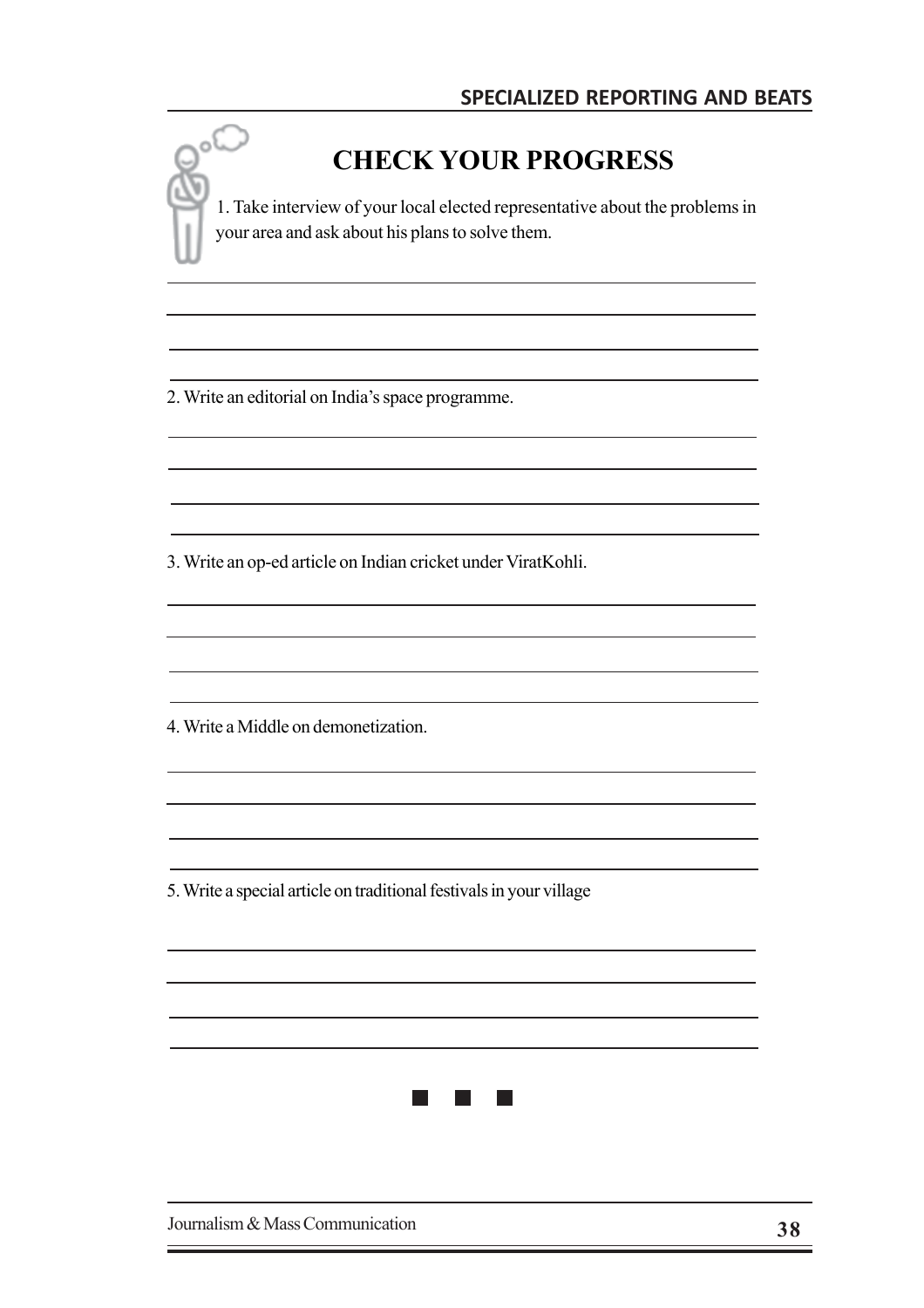## **UNIT-3: WRITING BACKGROUNDERS, REVIEWS**

## **3.0 UNIT STRUCTURE**

- 3.1 Learning Objectives
- 3.2 Introduction
- 3.3 Review Vs Backgrounders
- 3.4 Writing Backgrounders
- 3.5 Book Review
- 3.6 Film/Documentaries/Performing Arts Review
- 3.7 Magazine Reporting
- 3.7.1 Current Trends. Style And Future

Check Your Progress

## **3.1 LEARNING OBJECTIVES**

Writing reviews and reporting for magazines require in-depth knowledge and experience. After completing this chapter, you will be able to learn

- The difference between reviews and backgrounders.
- How to write a backgrounder
- How to review books, film, documentaries, and performing arts

 Basics of magazine reporting, future of magazines, current trends and style in magazines

## **3.2 INTRODUCTION**

All journalists do not always write about news, editorials and articles on politics, business etc. They also provide readers authentic insights, in other words reviews of new books, films, documentaries and performing arts. Depending on the area of your interest, you can become a reviewer yourself. These days a new trends technology, food, travel places have also started. These all provide a break from the monotony of serious business that is news. Not only this, readers like to get some expert insight on a book they want to read or a film they want to watch.

Journalists also provide historic details of an issue to readers. These are called backgrounders. Backgrounders are also used by Public Relations profession as a part of the media kit to be given to journalists.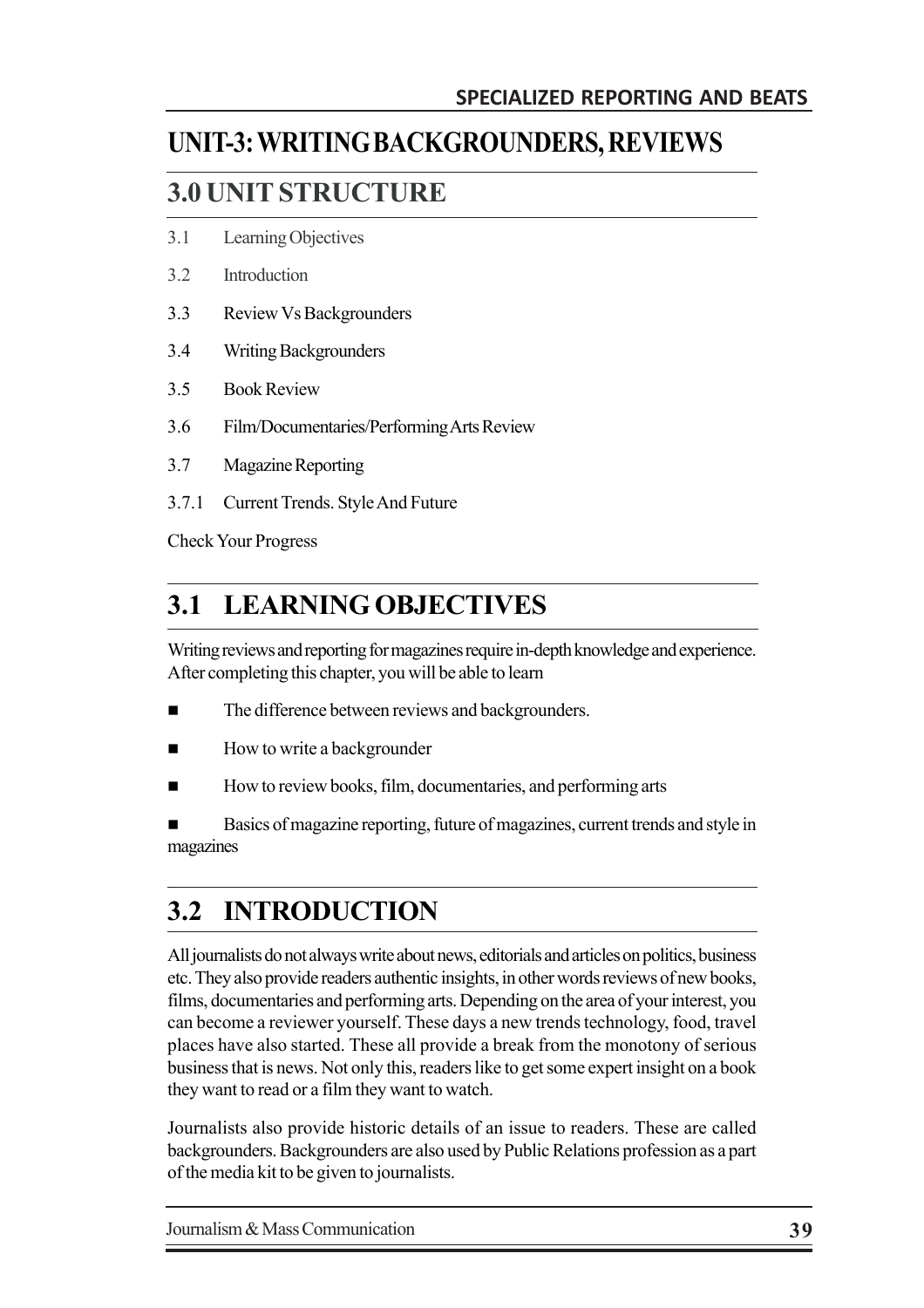Apart from these, journalists also write for magazines. These are different than newspapers in many. Magazines aim to provide more insight on an issue than newspapers. For the latter has to operate within time constraints. This is not the case with magazines. However, with the influx of digital media, print magazines are facing survival threats. In this chapter, we will learn about all of these in detail.



## **3.3 REVIEW VS BACKGROUNDERS**

In simple words, a backgrounder is an informational document. It is often provided with a press release, press advisory or as part of a larger media kit. The backgrounder provides a more detailed background of an issue, event or person of interest or launch.

In contrast, a review is an article that presents a critical evaluation of a text, performance, or production (for example, a book, movie, concert, or video game). According to about.com, a review customarily includes the following elements:

- identification of the genre or general nature of the subject being reviewed
- a brief summary of the subject matter (such as the basic plot of a film or novel)
- a discussion supported by evidence of the specific strengths and weakness of the subject reviewed
- a comparison of the subject with related works, including other works by the same author, artist, or performer

## **3.4 WRITING BACKGROUNDERS**

The backgrounder provides more information to the media or a reader. However, it doesn't compromise on the readability.

While writing a backgrounder, start with a short introduction to the given topic. Then, include subtitles in accordance with the additional information that you want to provide. At last, fill the subtitles with adequate information.

Try to use as many subheads and easy-to-reference graphics you can. For writing a backgrounder, you may even have to interview your client or other members of the organization. While mentioning outside information, make sure to use proper citations or mention the sources.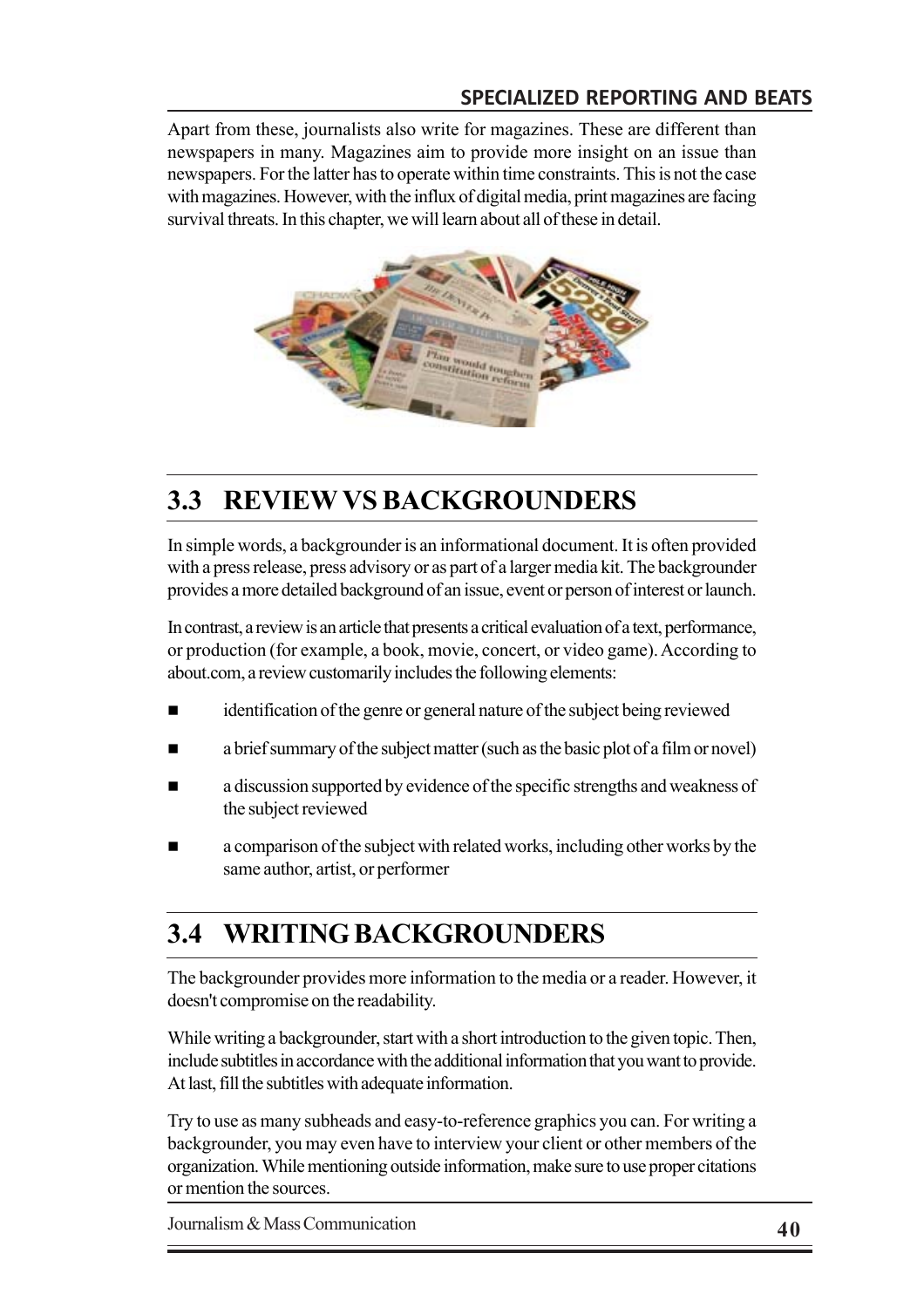A backgrounder may include history of issue, event or topic at hand, applicable statistics or other data, the names, descriptions and qualifications of important people, direct statements about why the event or issue is significant, geographical or population data related to the issue, and some emotive, interesting vignettes to attract the reader.

A backgrounder is also often referred to as a fact-sheet.

## **3.5 BOOKS REVIEW**

Book reviews evaluate recently published books. They offer a brief description of the text's key points and often provide a short appraisal of the strengths and weaknesses of the book. People often confuse book reviews with book reports, but both are not identical. Book reports commonly describe what happens in the work, book reviews provides an analytical insights about a work. Book reviews are often published in magazines, newspapers, and academic journals.

Book reviews typically range from 500-750 words. They may be sometimes longer or shorter.

Book reviews aim to give readers a sneak peek at what a book is like, whether or not the reviewer enjoyed it, and details on purchasing the book.



### **Tips for writing a book review:**

Read the book thoroughly. But before starting to read, consider the elements you will need to include in your review. These are: information about the author, his/her past works, awards, writing style etc; genre of the book - whether it is a fiction, nonfiction, romance, poetry, youth fiction, etc.?; intended audience of the book; purpose of the book; title of the book and how it is related to the content of the book; preface/ introduction and table contents; book cover.

While reading the book, take notes on key book's key points, characters, and/or themes.

While writing the review, you can start with a short summary or background of the work, but do not give too much detail in the start itself. Most of the reviews limit the readers to one or two chapters of the book or lead the reader to important plot or point of the book. The final part of the review should include your opinion of the work.

These are just general guidelines. Writing styles are constantly changing these days. Hence, you should try to read published book reviews as much as you can.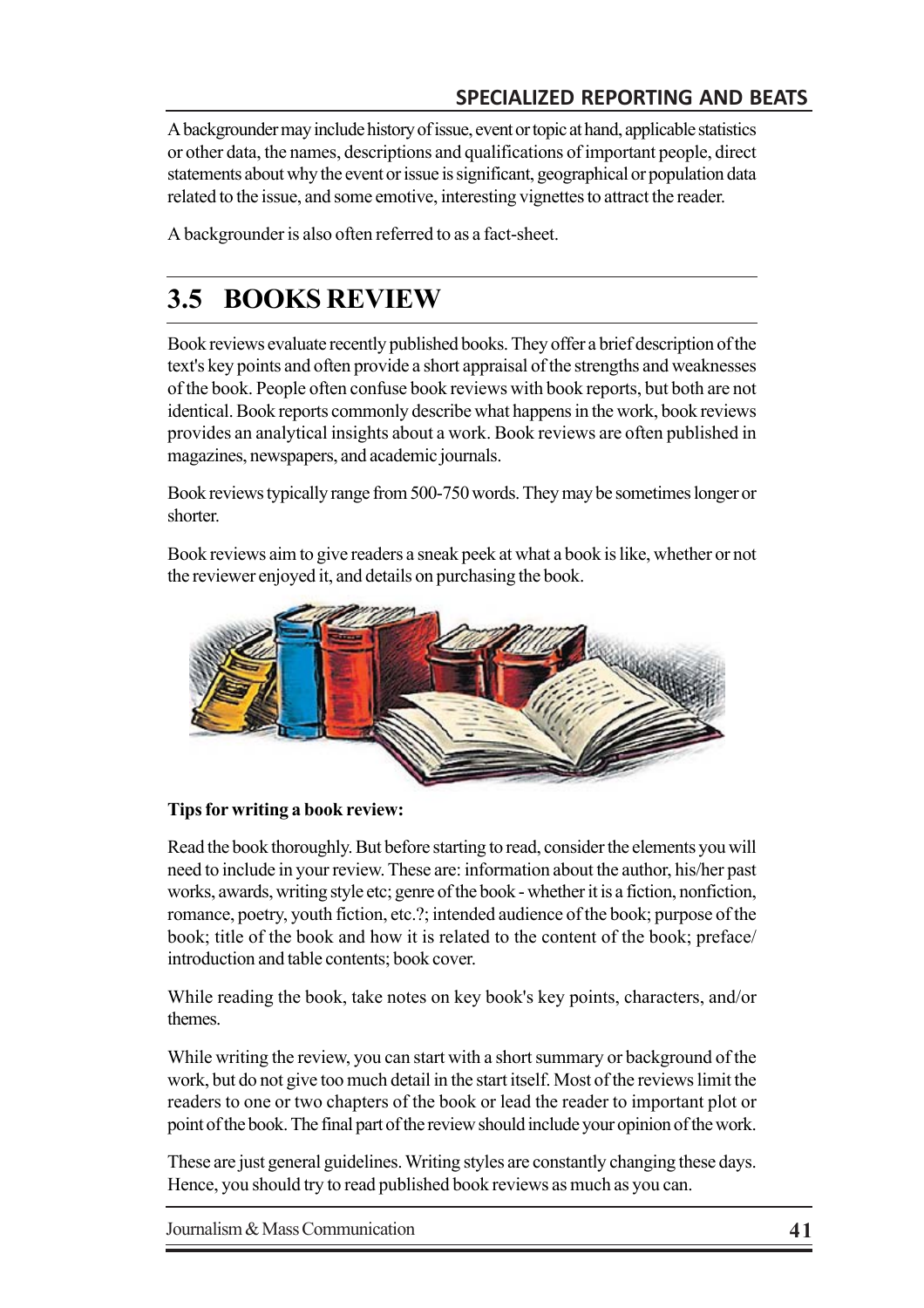### **3.6 FILM/DOCUMENTARIES/ PERFORMING ARTS REVIEW**

Reviewing films, documentaries and performing arts is interesting. You need to have deep interest in the task. Writing reviews is an art and only a few people manage to master it. You should regularly read reviews by famous writers. This will help you develop your own style and understand the nuances

### **Here are some tips that may be helpful:**



Know your subject: In the digital age, everyone is a reviewer. You may have read politicians like Arvind Kejriwal writing on films. So, to beat the competition, you should know your subject better than the rest. To write with authority, learn everything you can about your area

of interest - be it films performing arts or documentaries. If possible, you can also take courses on history of films/documentary or performing arts and read as many books as you can.

You don't need to a director to review a film, documentary or performing art. But you should be an interested and well-informed layman, at least.

Read other critics: Try to read and analyse other established reviewers. It won't hurt you in the long run.

Have your own opinions: As a reviewer, you shouldn't be afraid of having your own strong views about the subject of review. Take strong stands, with authority. Also try to avoid misleading words like "I" or "In my opinion"

Provide background: Provide your readers with some background on the subject. For example, if you're reviewing a movie, give an outline of the plot but also inform readers about the director, actor or the screenwriter and their past works.

Never spoil the ending: Never reveal the end of the film or documentary you are reviews. Leave something for the audience.

Know your readers: You should know about your readers. Whether they college goers or some grown-up intellectuals or just the laymen. Adjust your writing style accordingly.

## **3.7 MAGAZINE REPORTING**

Reporting for magazines is different from reporting for newspapers. A newspaper is different from a magazine in content and style, because of the way in which it is produced and who it is produced for. People who subscribe to magazines usually are on a break, or plan on spending some time reading the magazine at their leisure, (therefore, having plenty of time to browse) an article can be longer than it ordinarily would be in a newspaper.

Also, magazines more advertiser-driven than the newspapers. So content in large magazines is often very carefully checked against guidelines from those advertisers. Newspapers are more driven by readership.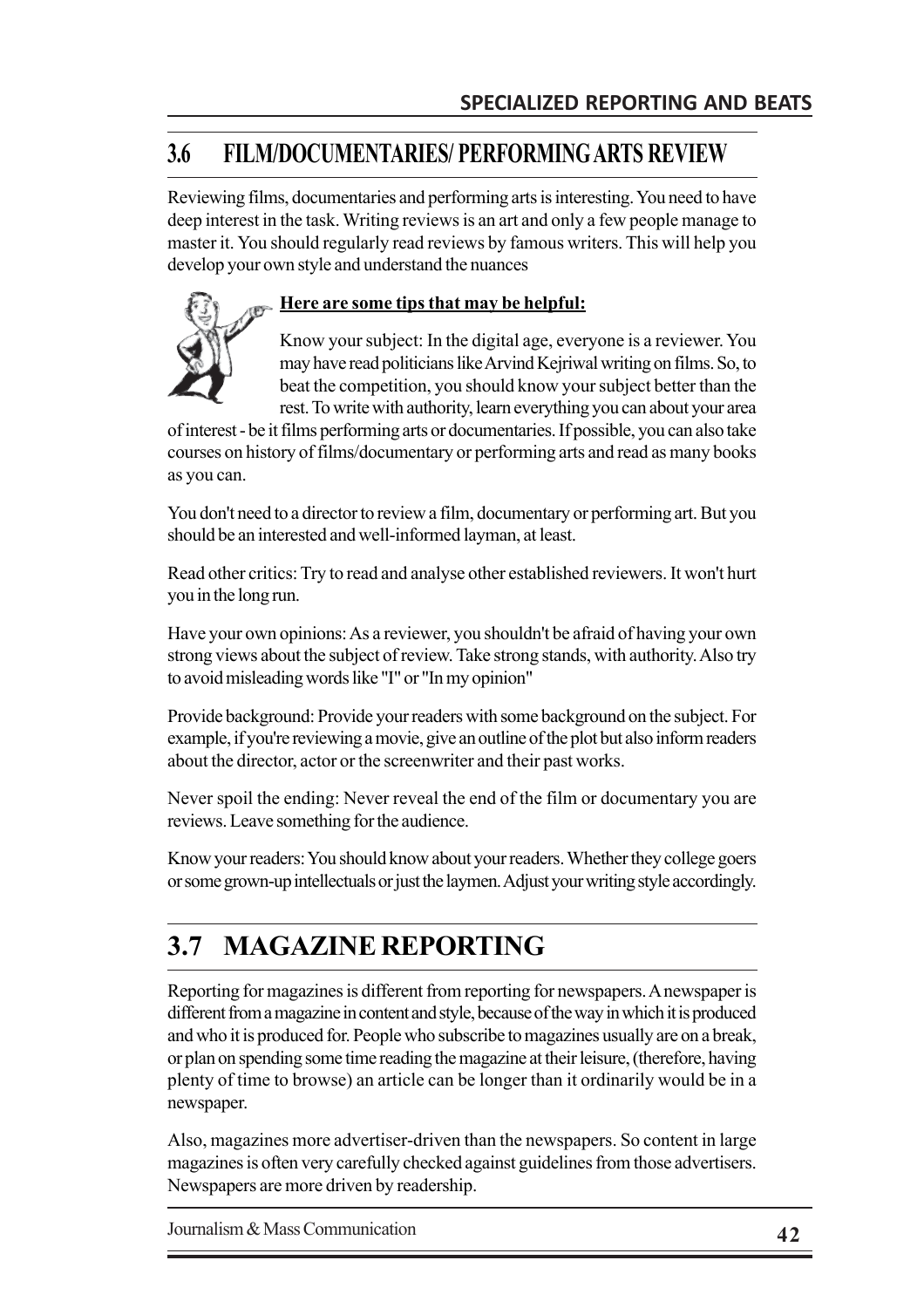Magazine reporters get more time to research, plan and package their content. While in newspapers, editors often focus on catchy headlines, in magazines editors aim to make the entire content catchy.

Magazines have a longer shelf-life as subscribers like to keep them for long. This is not the case with newspapers.

#### **Some writing tips for magazine:**

- Length of write-ups: 500-3500 words
- Writing should be gratifying, longer. You should use more relaxed grammar and punctuation.

## **3.7.1CURRENT TRENDS, STYLE AND FUTURE**

Magazines are facing survival threat from digital publications these days. Though some legacy magazines are managing to keep their businesses afloat because of huge demography, experts believe that the days of magazines are numbers. In the last 1-2 years, a number of online magazines have been launched. Even the legacy magazines like India Today, Outlook etc are focusing their energy and resources on digital platforms.

While the basics of writing such as grammar, not deviating from facts remain intact in the digital arena, the content is styled as per the search engine optimization tool. This helps in improving the ranking of the site on search engines and brings more revenues.

Magazines are becoming obsolete. They are often forced to offer heavily discounted rates to subscribers in order to have enough circulation to justify their advertising rates. The articles tend to be written to fill space for ads so there is little demand for good writing or meaningful information. Indeed, many articles are simply ads in disguise.

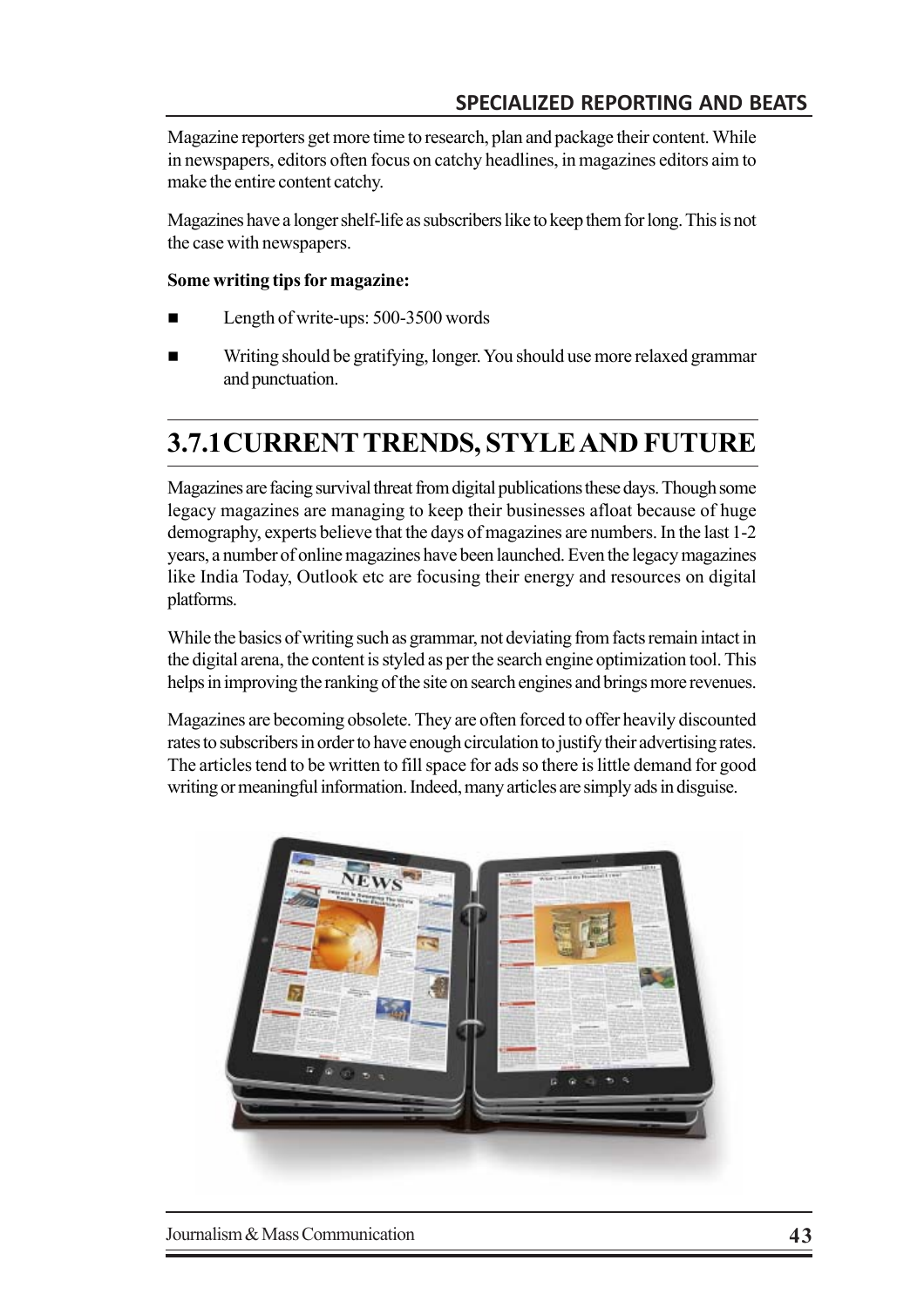## **CHECK YOUR PROGRESS**

1. Write a backgrounder on your previous school's academic performance to be given to the media.

2. Write a review of a recent book you have read.

3. Watch a new movie and write a review.

4. Write a story on changing political scenario in your state for a magazine in about 1200 words.

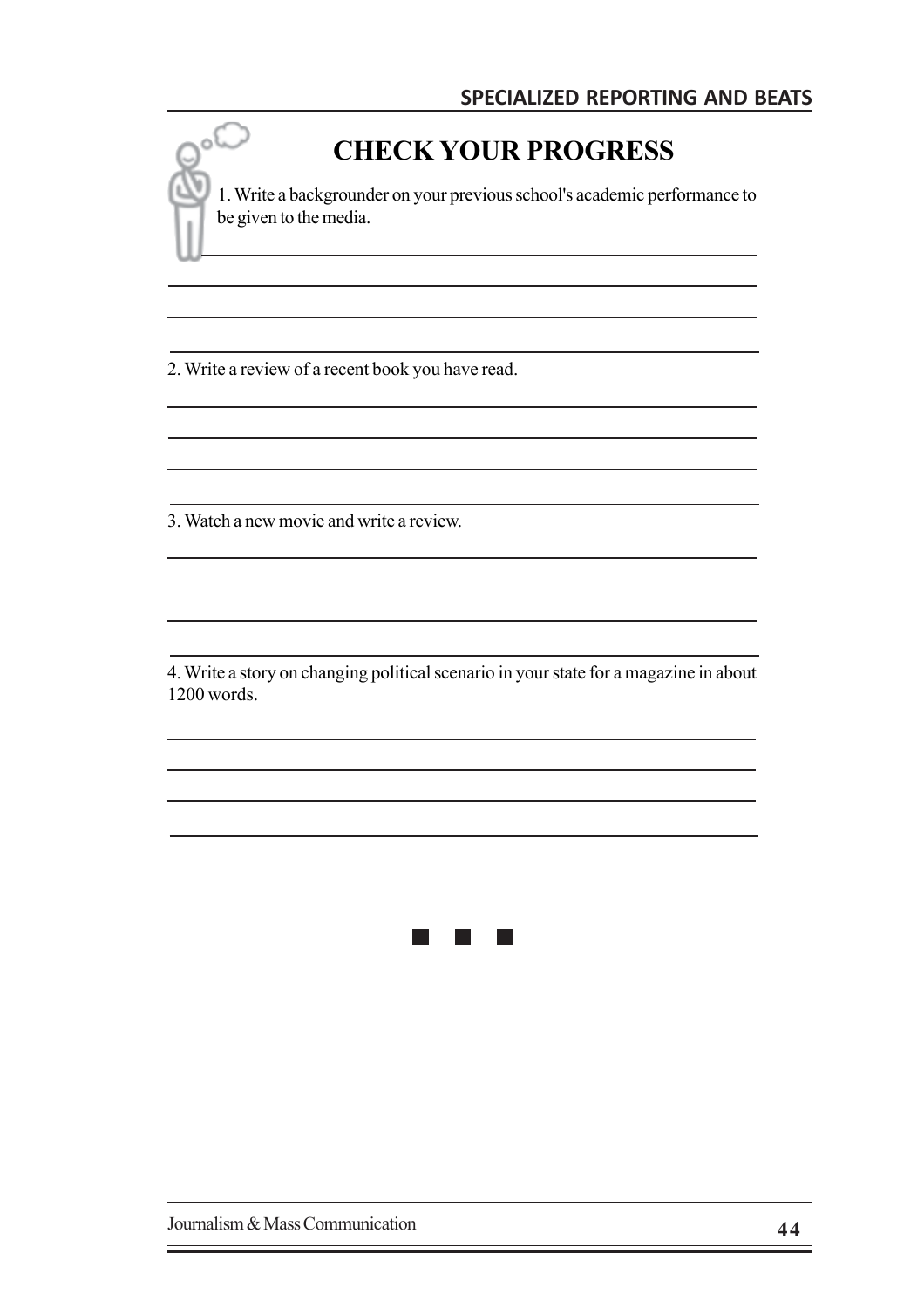### **SPECIALIZED REPORTING AND BEATS**

## **UNIT-4: NEWS PHOTOGRAPHY**

## **4.0 UNIT STRUCTURE**

- 4.1 Learning Objectives
- 4.2 Introduction
- 4.3 News Photography Basics
- 4.3.1 News Photography Equipment
- 4.3.2 News Photography Tips
- 4.3.3 News Photography Vs News Story
- 4.3.4 News Photography Challenges

### CHECK YOUR PROGRESS

## **4.1 LEARNING OBJECTIVES**

Any media publication is incomplete without photos. Hence news photography, or photo-journalism is one of the pillars of journalist. After reading this chapter, you will be able to learn:

- The basics of news photography
- Basic equipment required for news photography
- Difference between news photography and news story
- Challenges of news photography

## **4.2 INTRODUCTION**

There is a saying that a photo can say what even 1000 words can't. Pictures tell stories. According to photographer Cameron Knights, one can say that photojournalism is the most universal form of mass communication. While writing and speaking require the knowledge of a specific language, an image can convey the meaning across the barriers of language, culture, regions etc. In photojournalism, facial expressions, emotions, movement and body posture as well as composition, light and shadow can tell a story in the same way that words can.

Knights writes on photography.tutplus.com: News photography can be defined as the art of telling stories with photographs. But the stories created by photos must adhere to the basic rules of journalism. Photos must not mislead or spread a lie. A photojournalist should try to tell the story in the most fair, balanced and unbiased way possible.

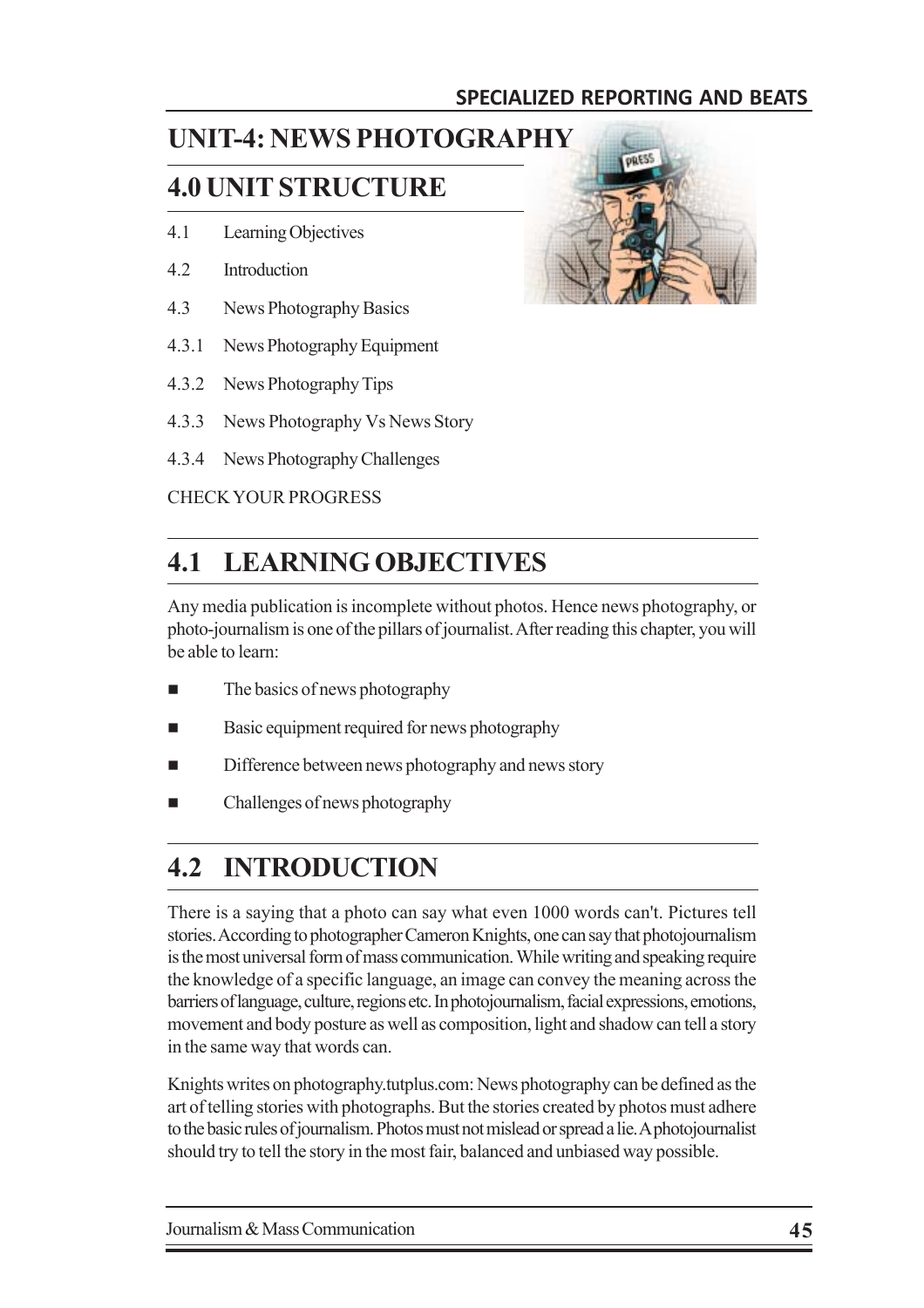The life of a photojournalist is often every exciting, but at the same time not easy. You can be sent anywhere to meet any kind of person, providing you variety and diversity of experiences.

## **4.3 NEWS PHOTOGRAPHY BASICS**

Photojournalism is an extremely competitive field. Having the right skill sets is essential to having a successful career. First, people skills are the most important thing. A photojournalist need to be able to quickly gain the trust of their subjects and do in their work in a way that will not violate that trust. Strong journalism skills go hand-in-hand with that. Knowing how to determine the most important aspects of a story and how to report that to the public is crucial. This means that most photojournalists are trained in other aspects of journalism as well including writing and interviewing.



The three elements of a great photograph are light, composition and moment. Knowing how to use a flash when needed and looking for dramatic natural light are good skills to have. Also knowing the fundamentals of composition such as the rule-of-third, leading lines and repetition of form will take you a long way. But, finding that perfect moment is essential.

A modern photojournalist must also be able to digitally tone and transmit their images and be well versed in online tools like blogging and social media. The trend right now is moving toward more and more video for the web. Photojournalists now often carry video equipment to capture footage when needed. With video also comes the need to have a basic knowledge of video editing software.

The most important thing, the thing that separates photojournalism from other forms of photography is trust. The audience must be able to trust that the image they see is a true representation of what was happening. This comes down to two main issues: interference and manipulation. A photojournalist must never interfere with a situation. He/She can never direct or pose their subjects, unless the situation calls for a portrait, then they follow the rules of mentioned above in the photo assignment section. Portraits are also labeled as such in the caption by using phrasing like "Mr. ABC poses" and the like.

It can be argued that a photographer's presence alone can alter the situation. While this sometimes is true, the impact can be minimized by patience and practice.

The manipulation of photos is also strictly forbidden. This especially applies to postproduction. Nothing should be edited into or out of an image. Post-production work should really only focus on correcting color problems, exposure and latitude problems, and slight sharpness problems.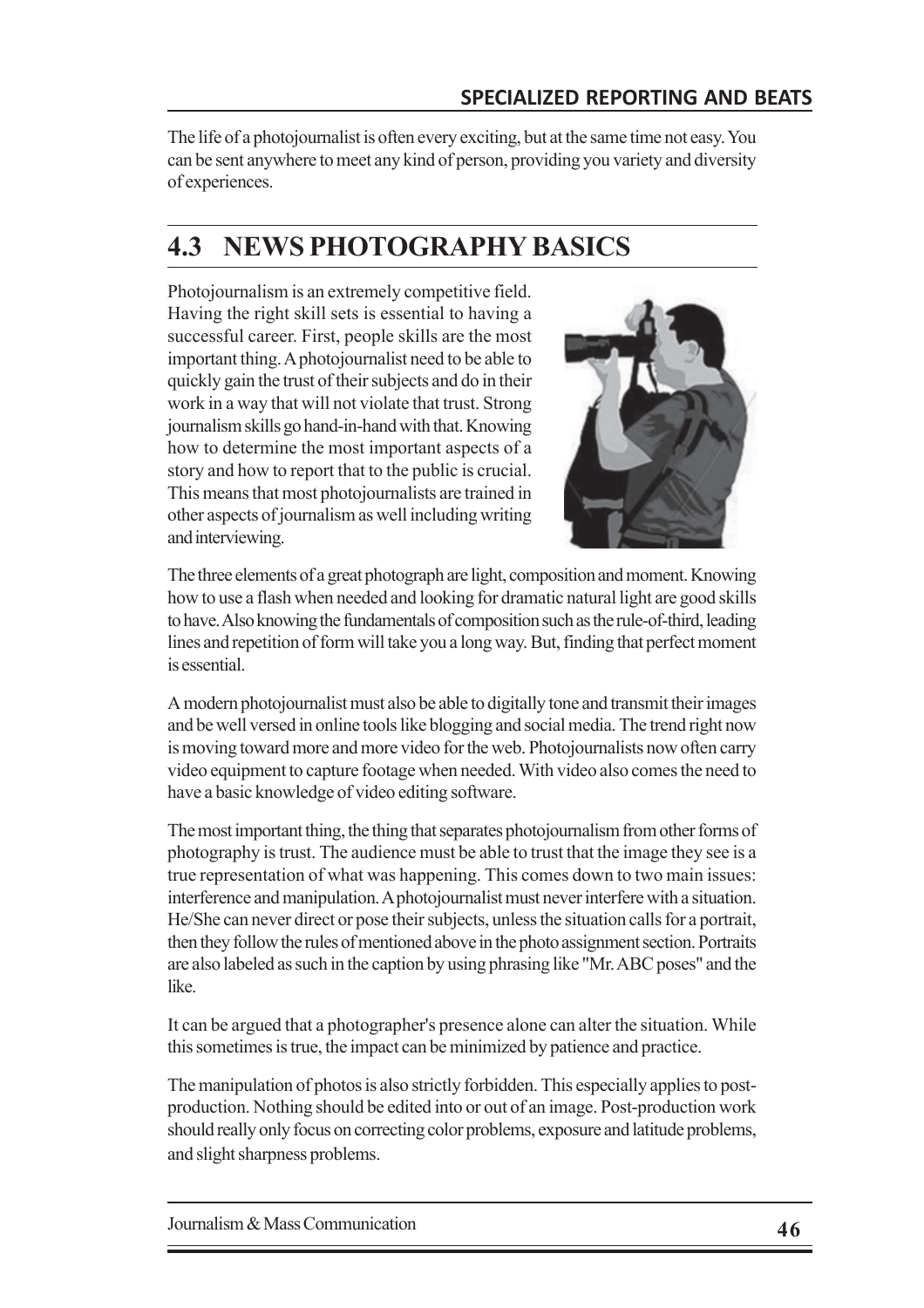Cameras are still not as good at rendering images as the huge eye, so we sometimes have to make up for their sort comings.

Cropping is also fine. But wrinkles stay, bags under the eyes stay, stains on shirts stay. A photojournalist cannot move a basketball around in the frame or take one out or put one in. Adding dramatic effects like vignetting, artist filters and so on are also against the rules.

## **4.3.1 NEWS PHOTOGRAPHY EQUIPMENT**

Here is a list of basic equipment required for news photography suggested by photographylife.com:

**1) Camera:** The core of photography is a camera, or at least the sensor of a camera. At the moment, one of the biggest debates in the photography world is between two different types of cameras: mirrorless and DSLR cameras. Both have their merits, but a beginning photographer on a tight budget should be looking more closely at DSLRs. With entry-level models, new mirrorless cameras cost about the same as new DSLRs, and sometimes less. However, you can still buy older, high-quality DSLR equipment including lenses) for a lower price than similar mirrorless gear. Mirrorless cameras are filling this gap quickly, but the best camera for a beginner on a budget is almost certainly a DSLR.



**Still Camera Video Camera** 

**2) Lenses:** Whereas a camera sensor will record the light that it receives, a lens's job is arguably even more important: help the light get to the sensor in the first place. Lenses range from the "free" - those which come in a kit with the camera - to the unbelievably expensive. As a beginner, it can be tough to determine which lenses are worth their asking price, especially if you have no prior knowledge of which lenses even exist in the first place (although our lens database can help).

If you want a high-quality beginning lens for the lowest possible price, you should look at prime lenses (those which do not zoom) or third-party lenses.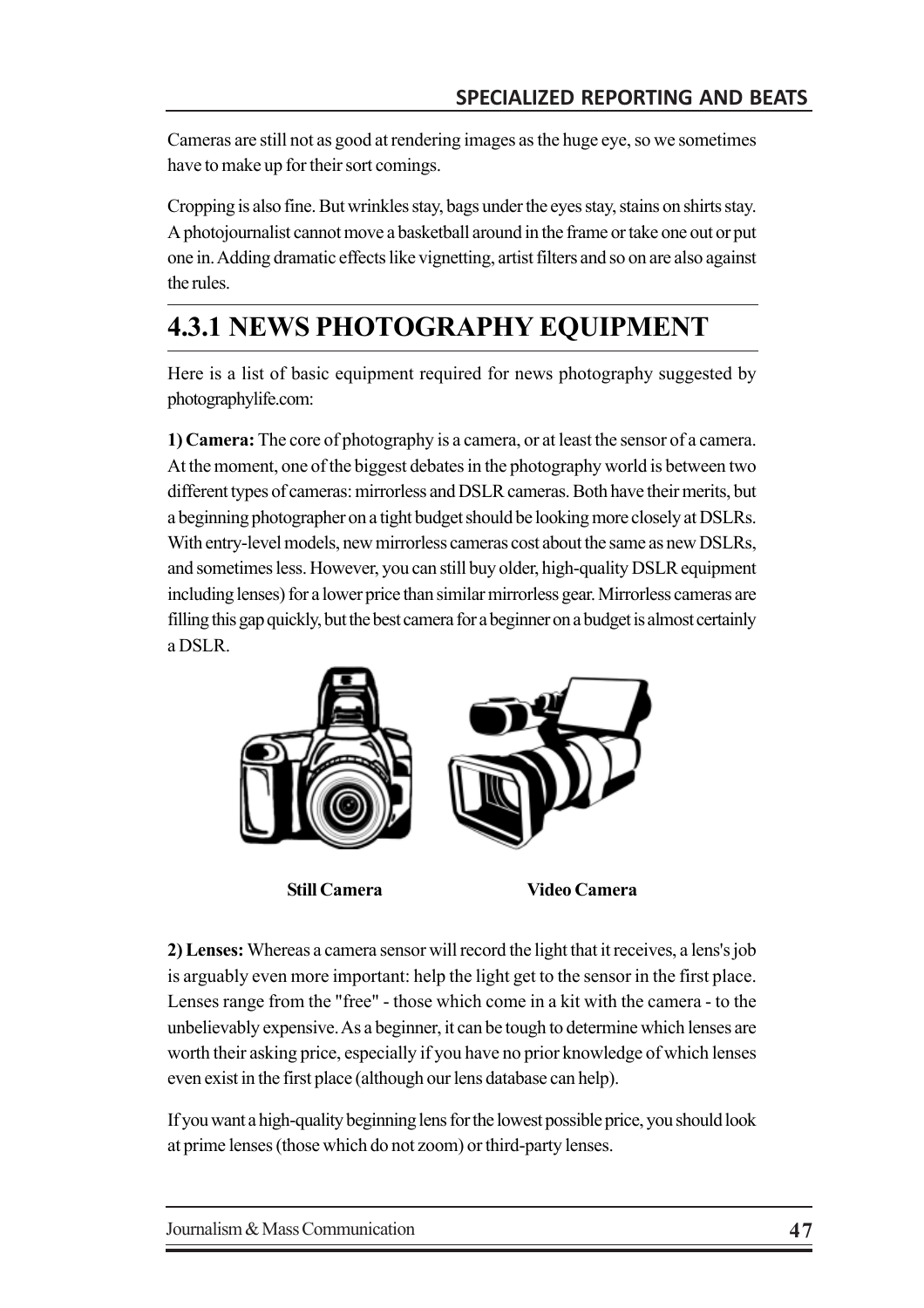**3) The Tripod:** Often overlooked and undervalued, a tripod doesn't seem nearly as important as it really is. After all, three aluminum sticks glued together are no more complex than three sticks glued together. Right? Unfortunately, that logic is why many photographers choose to buy the least expensive tripod they can find, then leave it at home all the time because it's cheaplymade and hard to use. A tripod should be as popular as its buddies Camera and Lens, but somewhere along the way it got the short end of the stick.



You will realize over time whether or not you need a tripod for your photography (and if you do, you will want a more expensive model at some point in the future), but it is important for a beginner to have a solid model as well.

**4) Software:** There is a lot of competition for software that processes images, with the two most popular options being Capture One Pro and Adobe Lightroom. These two programs are similar - they both allow you to organize and edit your photos - but Lightroom is far less expensive. Some argue that Capture One Pro is better (whereas some argue the opposite), but Lightroom is ideal for those on a budget, since it costs half the price.

**5) Monitors:** If you are a just starting photography, your current monitor probably is not good enough for serious editing work. Specifically, the colors on your screen will almost certainly be wrong - you will not be editing anything how you think you are.

Try to use the latest monitors.

**6) Lighting:** Most photographers will need a flash at some time or another, whether for portraits or for creative still-life photography.

You may also want some light modifiers (such as reflectors), but I don't recommend getting anything more until you are sure that you want to do portrait photography. There is no end to the world of light modifiers, and a beginner should learn the basics before deciding which complex lighting setups to buy.

**7) Filters:** Filters are another essential element of a photographer's toolbox. With digital cameras, only a few filters are even necessary in the first place (the old colorcorrection filters for film can be replicated using software like Adobe Lightroom) - but some filters cannot be replicated in post-processing. The single most useful filter for digital photography is a polarizer. Just like polarized sunglasses, these filters cut glare from shiny surfaces (other than metal), they darken skies, and they reduce haze. Plus, they make images look more vibrant and saturated.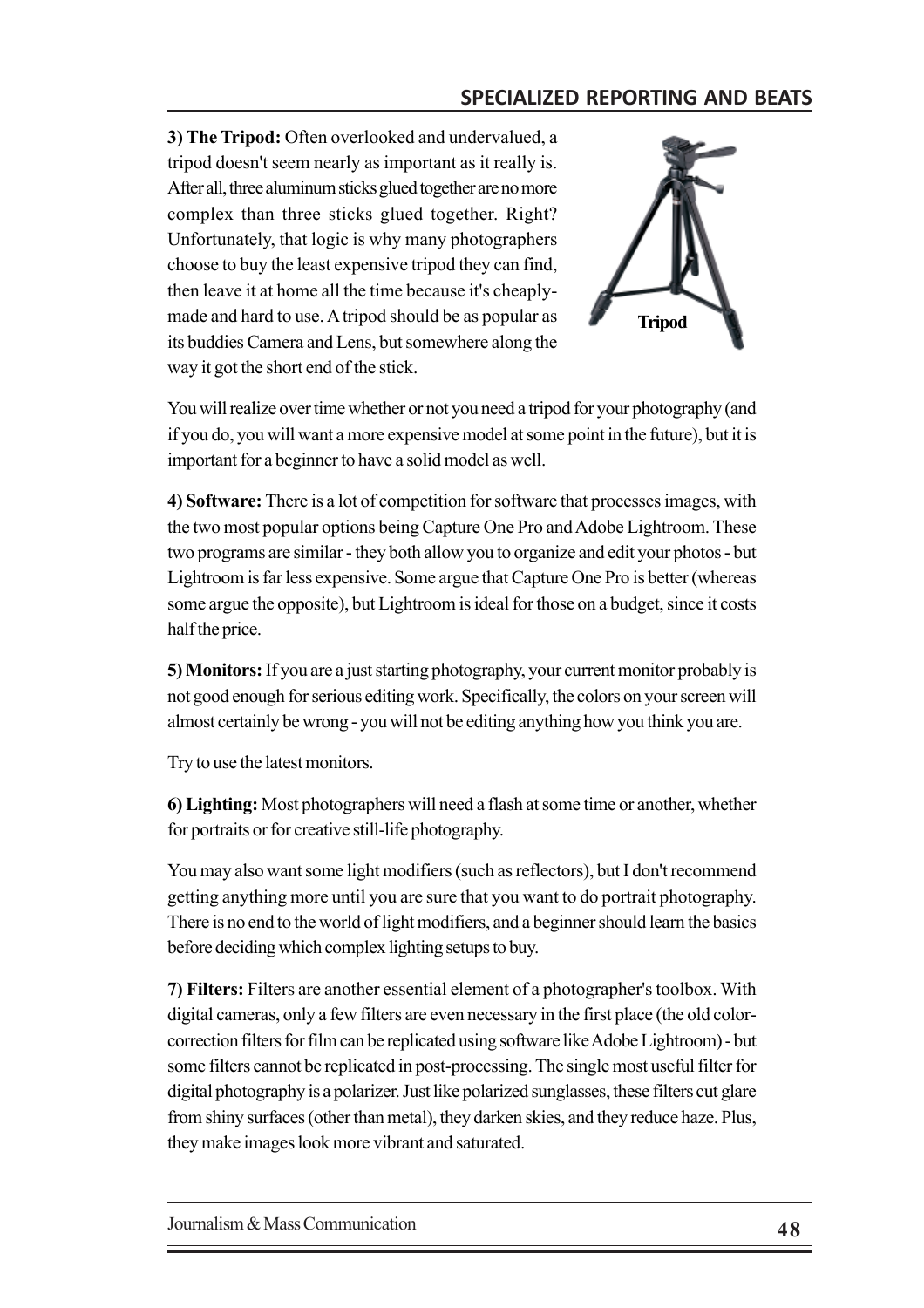If you are not a landscape photographer, you will want a polarizer because of these benefits - and if you are a landscape photographer, you will probably never remove the polarizer from your lens! Depending upon the lens or lenses that you use, you will need to get a polarizer of a specific size. Polarizing filters (and filters in general) are sized in millimeters - just like the front rings on a lens. For a lens with a 72mm ring (like the Sigma 18-35mm f/1.8 that I suggested above), you would need a 72mm filter.

**8) Extras:** Camera bag, cleaning spray, extra battery, memory card.

## **4.3.2 NEWS PHOTOGRAPHY TIPS**



UK-based Times news photographer Ben Gurr's has given these tips for photojournalists:

1: Photographers have to be totally familiar with their equipment. You should not need to think about the technical side of things. Take lots of photographs and your thinking will soon be devoted to the image.

2: Study your subject with childlike curiosity and do not forget the background.

3: Use the light that exists naturally and record the scene as you see it.

4: Try not to influence or "mock up" your subjects. Let them behave as though you are not there. The photograph will be more truthful.

5: The camera is a simple tool: do not get carried away with gadgets.

6: Advances in camera technology mean that mistakes are rare but if you do make one, learn from it.

7: The use of computer software to enhance images is overrated and overused.

8: Captions need to enhance and explain your picture and must be 100 per cent accurate. Always check the spelling of names.

9: Talk to people: they are full of useful information.

10: Your award-winning pictures are useless if they are not seen by the picture desk before deadline. Understand how to transmit your images in all situations. And just for good measure: ensure your batteries are charged, keep a few coins at hand for parking meters, always have plenty of fuel in your car and be ready for anything!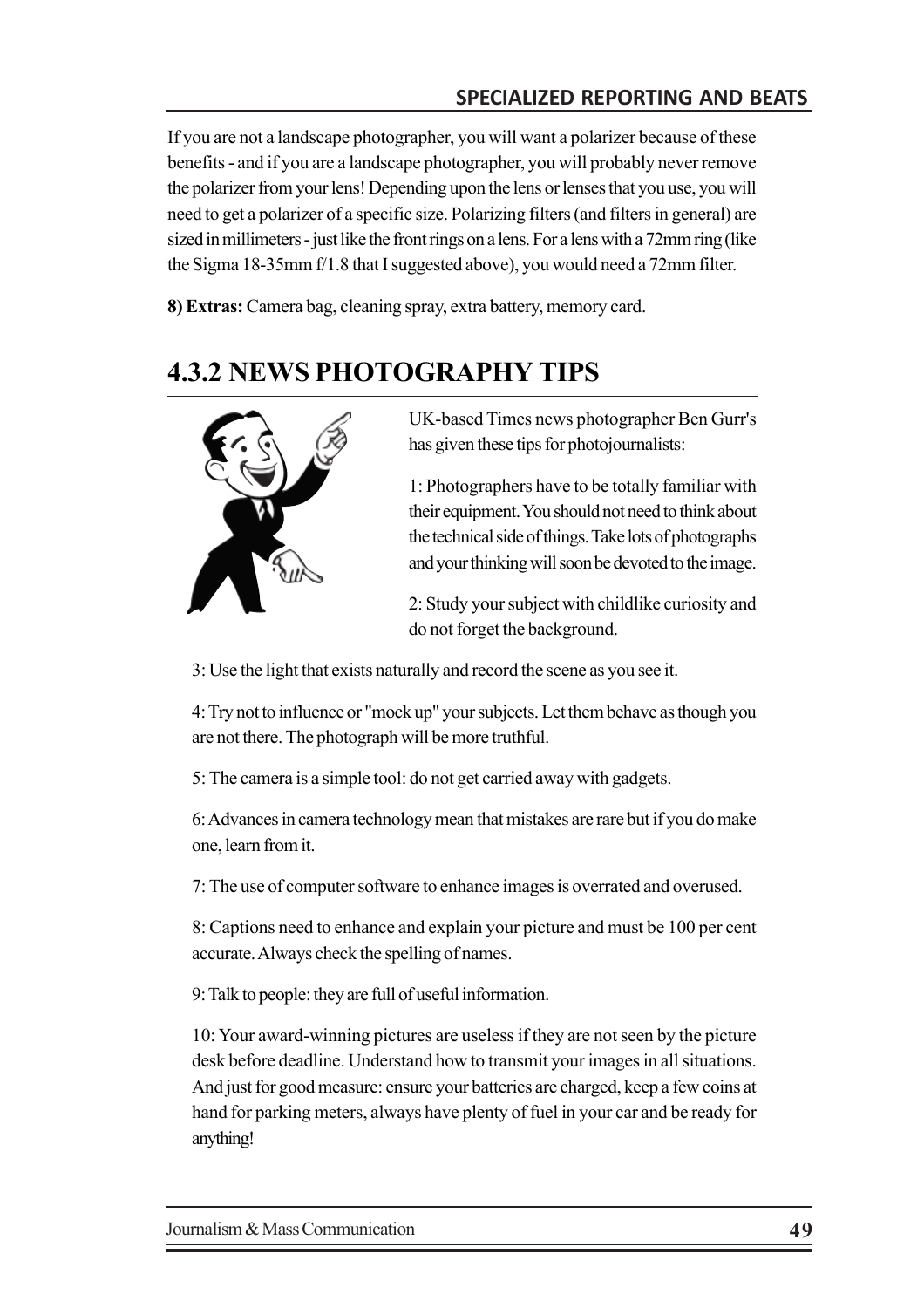## **4.3.3NEWS PHOTOGRAPHY VS NEWS STORY**

A news story tells about events as objectively as possible. It conveys only what the writers and editors of the newspaper believe as the truth. In such a case, news story should uphold the truth and credibility. All of this is same for news photography. A photojournalist does the same thing a reporter does, only they use a camera instead of a notebook.

A photojournalist goes out and experience life for others, to capture an event on film, and hopefully capture the emotion that was experienced, so the readers can see and feel what it was like to be there.

News photos must also capture the truth. It should be only about what has happened, when it happened. It shouldn't recreate a situation. It shouldn't move things around on the scene of an event to make the pictures look better.

Ideally, a reporter and a photographer work as a team to cover a story. Sometimes, a photojournalist pursues a story on her/his own and uses a series of photographs to tell a story. This is called a "photo essay" or "picture story." Some photo essays rely mostly on the photographs to tell a story with the only words being from "captions" which describe what is happening in the picture. Other photo essays may have stories with them, most of the time written by reporters.



## **4.3.4 NEWS PHOTOGRAPHY CHALLENGES**

Here are some of the challenges faced by photographers:

- Plagiarism and copyright problems.
- Increasing use of smartphones and social media also pose challenges to photojournalists to stand out.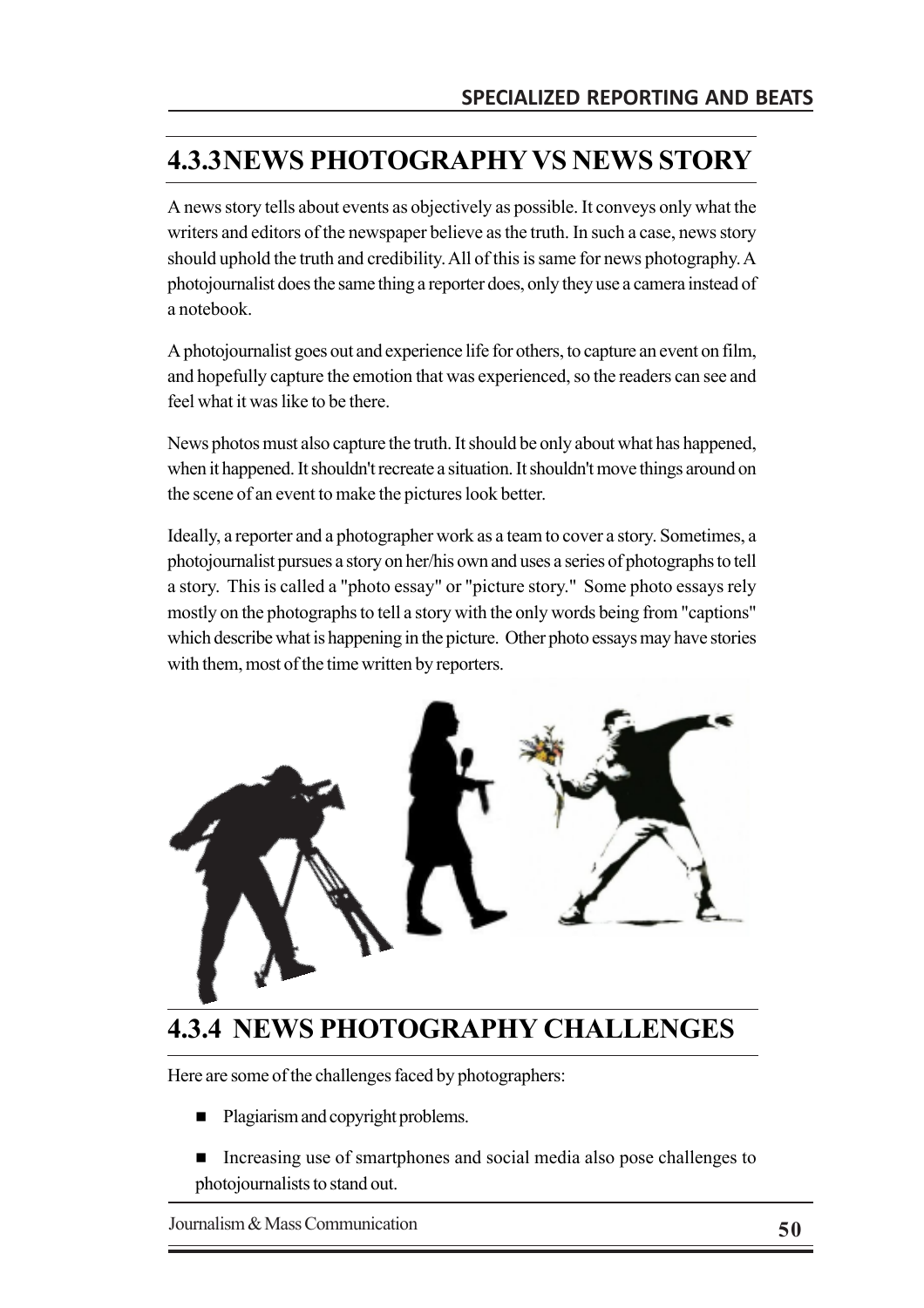- Photojournalists often face life-threats in war and conflict zones.
- In developing countries like India, photojournalists are often underpaid.



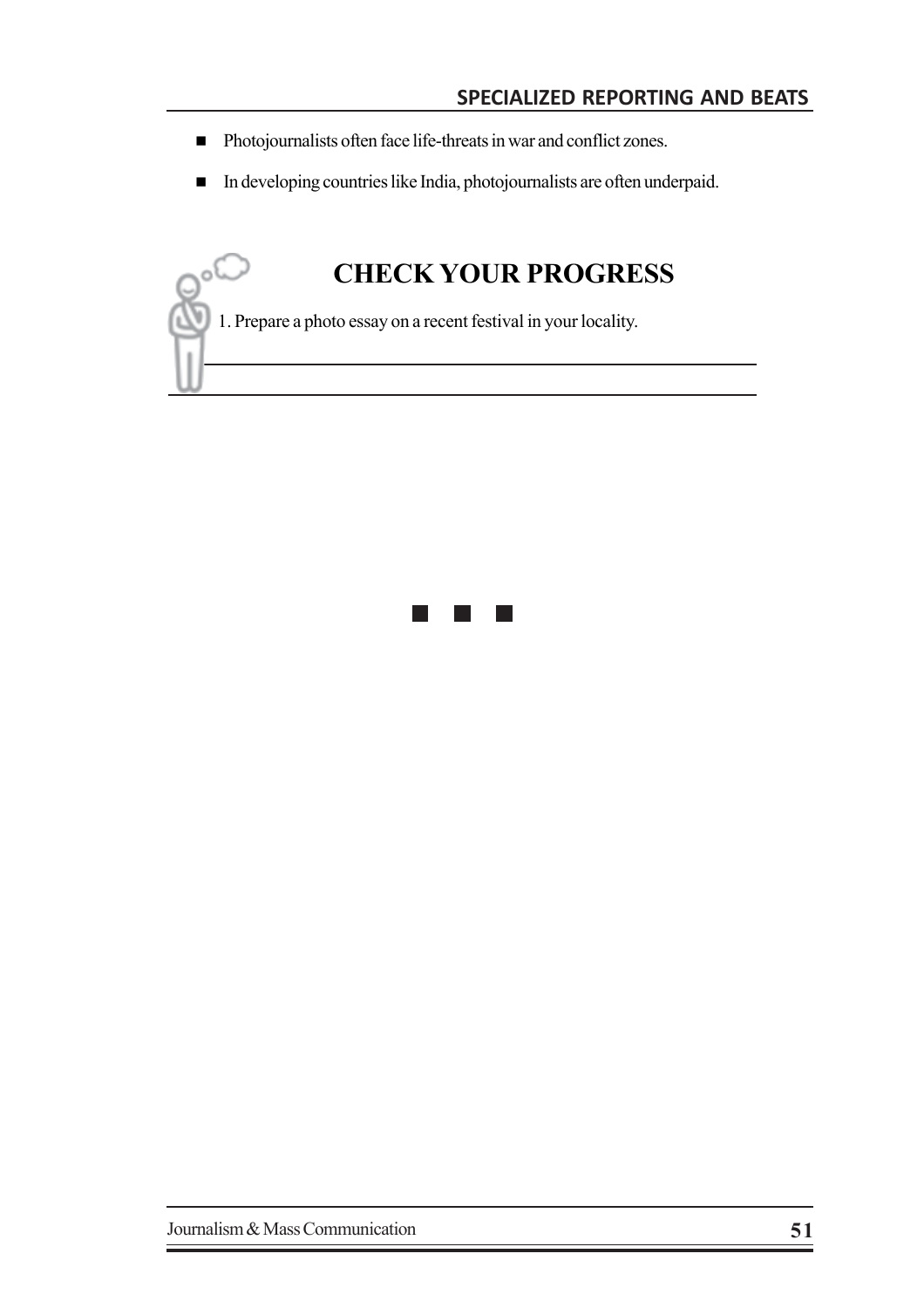## **SUMMARY**

 $\epsilon$  In the age of digital media, traditional journalism is undergoing tremendous changes. There are lot of trained journalists in the market hence there is also a stiff competition for jobs. At the same time, there is a lot of scope for talented and committed journalists.

 These days the traditional role of a reporter is also changing. You are no longer free to write and hope it will be edited or corrected by someone else. Media organisations want people who can write error-free copies on their own. Moreover, it is also important for you to embrace technology. In the digitized media space, a journalist should by as competent with the pen as with the computer keyboard and cameras (both in front of it as well as behind it).

 Media world is more challenging and competitive than ever. But at the same time, it has become more exciting as well.

 $\epsilon$  Despite the new developments the basics of journalism has not changed. You are still required to be as objective as possible and tell your readers the truth – an nothing else.

 The subject matter of this booklet is not a wholesome guide. There is no such all-in-one guide in journalism. Media professionals learn as they grow. But this booklet will certainly help you take the first step in the challenging and ever-evolving world of media today.

## **ANSWERS TO CHECK YOUR PROGRESS**

### **UNIT-1**

1,2 and 3. Do it by yourself.

### **UNIT-2**

1,2,3,4 & 5: Do it by yourself.

### **UNIT-3**

 $1,2,3 \& 4$ : Do it by yourself.

### **UNIT-4**

1: Do it by yourself.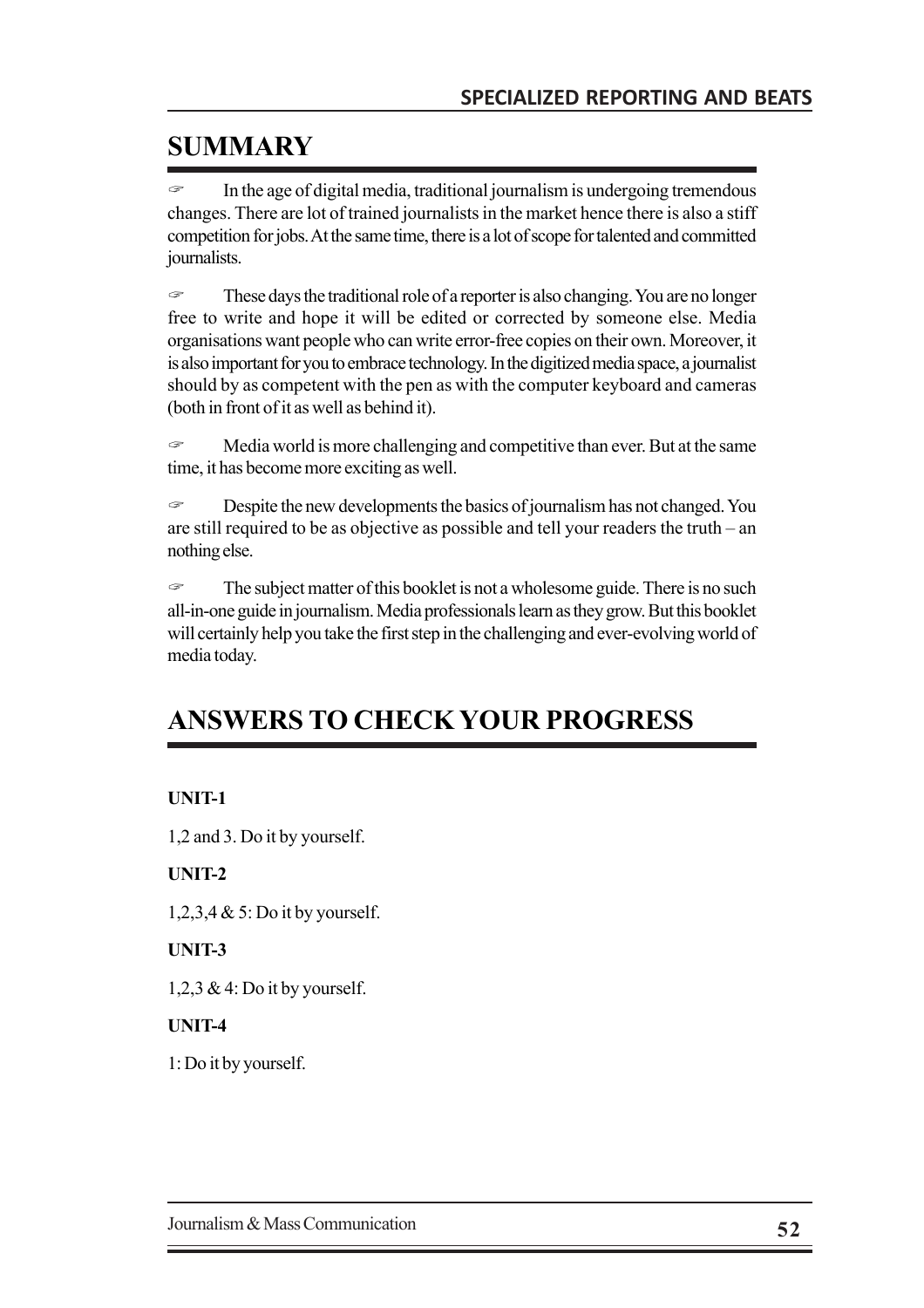## **QUESTION BANK**

#### **Write Short notes on :**

- 1. Sources for a Reporter
- 2. City Reporting
- 3. Legal Reporting
- 4. Editorial
- 5. Op-ed Article
- 6. Middles
- 7. Review
- 8. News Photography

#### **Long Questions:**

- 1. Why Legislative Reporting is a tricky job? Describe.
- 2. How to cultivate sources in administrative reporting?
- 3. Why Editorial is the opinion of the Newspaper ? Discuss.
- 4. Film reviews give an angle to the audience to watch the movie. Discuss.
- 5. A photograph speaks a thousand words. Elaborate.



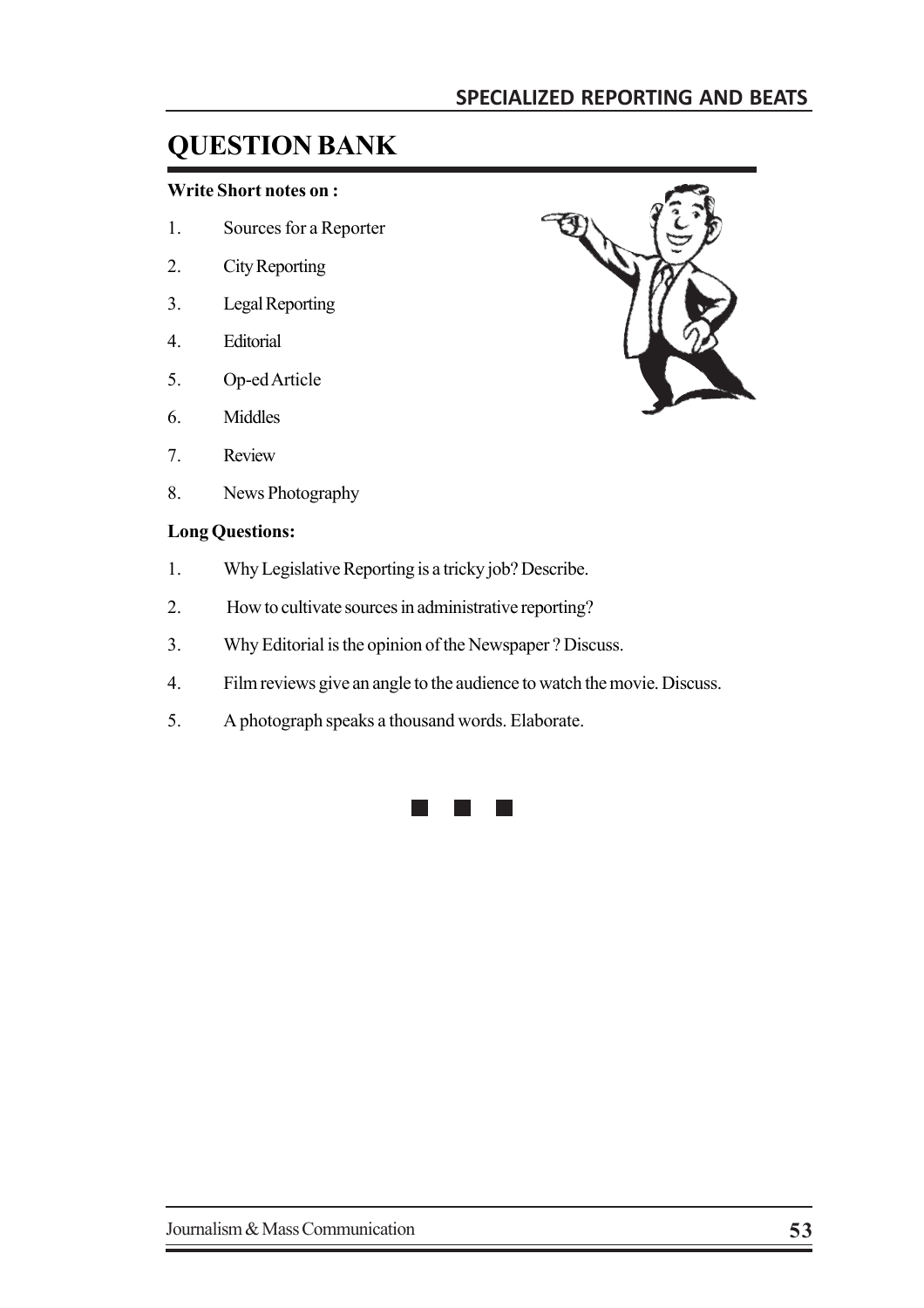### **Comments**